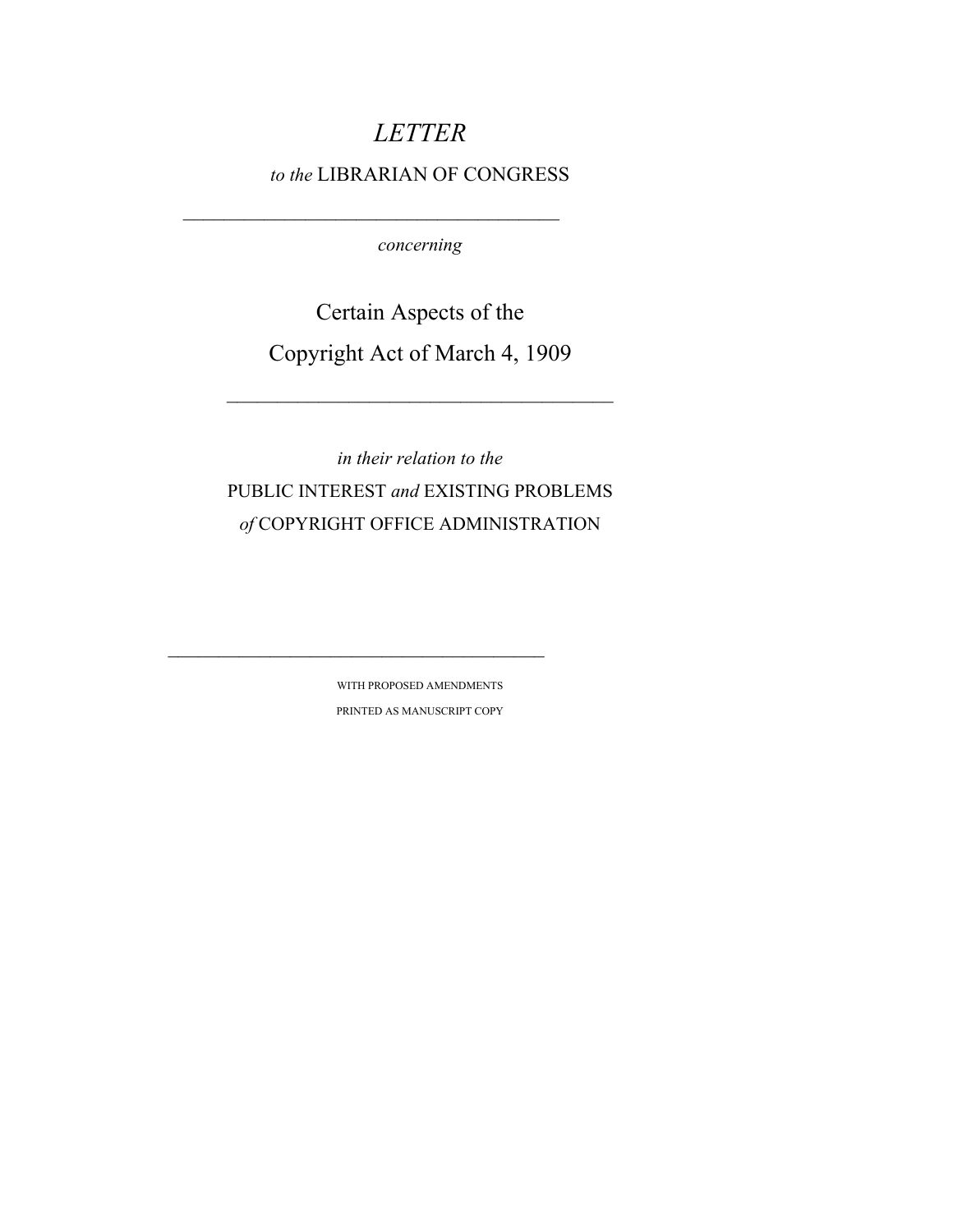## **LETTER OF TRANSMITTAL**

 LIBRARY OF CONGRESS COPYRIGHT OFFICE, Washington, September 17, 1938.

 SIR: The present copyright law was passed twenty-nine years ago at a time when "the whole system, in the light of an interpretation by the courts," was held by Congress to call for revision (Report on H. R. 28192). Developments during the past quarter of a century in radio and cinema have had the effect of incalculably extending the field of protection of literary property and consequently of copyright. That the Copyright Act is as outworn with respect to present conditions as, in 1909, was the legislation which it then supplanted with respect to conditions as they existed at that time, seems to be recognized both by Congress and the general public. Representations to this effect have been submitted in great detail to every committee of Congress which in recent years has conducted hearings on projected copyright legislation.

 It is the purpose of this presentation to bring to your attention certain problems of administration which--the Act being what it is--confront the Copyright Office as part of the daily routine of copyright business; and which, because of the direct relation between the services rendered by the office and each separate application for the registration of a claim of copyright, are intimately tied up with the interests of the author and those of the public at large.

 I submit herewith for your consideration a statement setting forth the major difficulties involved, as well as suggestions for the necessary changes and amendments to remove them.

Respectfully,

OCK

 Enclosure: Statement. DR. HERBERT PUTNAM *Librarian of Congress, Library of Congress, Washington, D. C.* 

III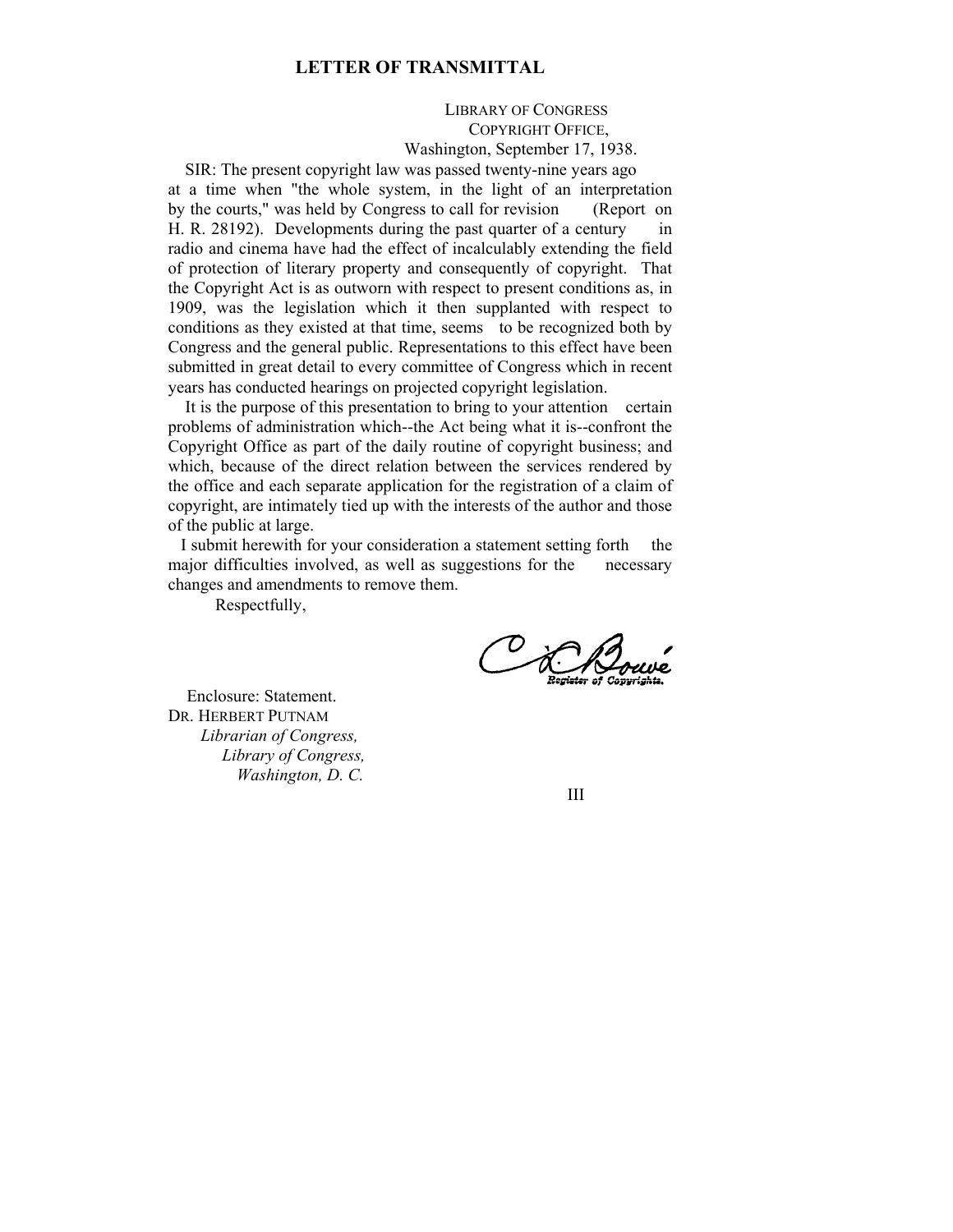## SUBJECT INDEX  $\overline{\phantom{a}}$

## PART I

| Section 1. Rights secured                 | 1                       |
|-------------------------------------------|-------------------------|
| Section 3. Component parts                | 2                       |
| Section 5. Classification                 | $\overline{\mathbf{3}}$ |
| Section 6. Compilations, abridgments, etc | 7                       |
| Section 7. Non-copyrightable matter       | 8                       |
| Section 8. Author or proprietor           | 8                       |
| Section 9. Copyright in published works   | 11                      |
| Section 10. Registration                  | 11, 15                  |
| Section 11. Unpublished works             | 11, 17                  |
| Section 12. Deposit of copies             | 16, 19                  |
| Section 13. Failure to deposit copies     | 29                      |
| Section 15. Manufacturing requirements    | 30                      |
| Sections 18-19. Notice of copyright       | 31                      |
| Section 20. Omission of notice            | 32                      |
| Sections 21-22. Ad interim copyright      | 32                      |
| Section 23. Renewals                      | 37-44                   |
| Section 31. Importation                   | 45                      |
| Section 43. Assignments                   | 45                      |
| Section 55. Certificate of registration   | 47                      |
| Section 58. Access of public to records   | 48                      |
| Section 61. Statutory fees                | 51                      |
| Section 62. Interpretation of terms       | 52                      |
|                                           |                         |

## PART II

| Register of Copyrights, analysis of his functions | 53-64 |
|---------------------------------------------------|-------|
| Proposed new legislation in relation thereto      | 64-72 |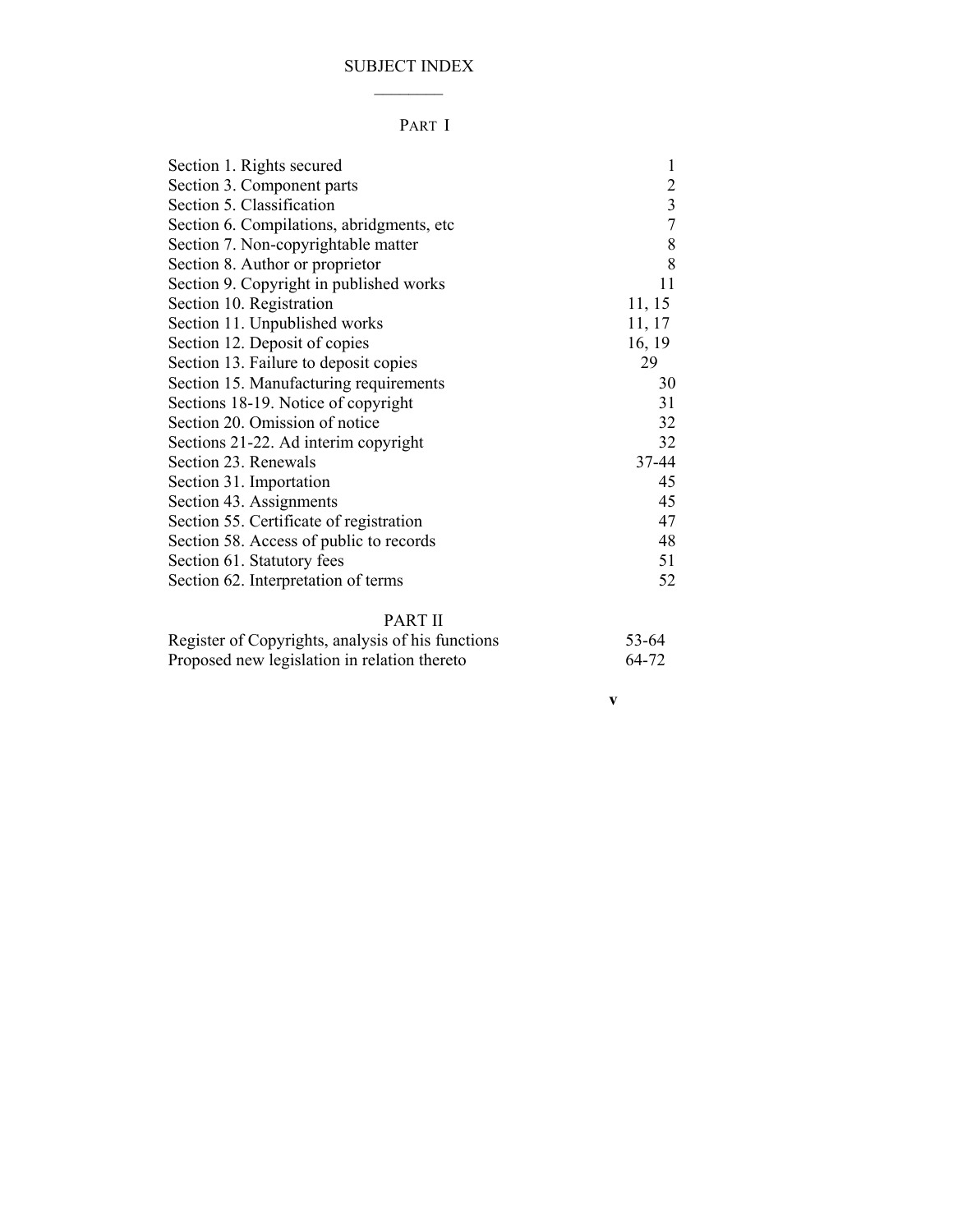#### **LETTER TO THE LIBRARIAN OF CONGRESS**

I

The existing Act went into effect July 1, 1909, and has remained substantially the same to date. It was the outcome of several years of careful study and discussion on the part of every interest involved, including eminent members of the bar. Care was taken to use in the text, as far as possible, words and phrases which had already received judicial construction; and around it has grown during the last thirty years a considerable body of court decisions.

But the Act in its final form was very largely a compromise measure, being a composite of several tentative bills and proposals embodying different points of view and interests, and changes were often made in one provision without the necessary corresponding changes in others, resulting in a lack of clearness and coherence which has caused no little perplexity not only to the Copyright Office, but to the public in connection with the practical administration of the Act.

Moreover, the subsequent development of the moving picture art and of the radio has brought new factors to be reckoned with, and while the courts have found the terms of the Act fairly well adapted to these new needs, there has been a lack of uniformity in their application to particular cases. [Reference may be made to *Tiffany Productions* v. *Dewing* (50 Fed. 2d. 911; 9 U.S.P.Q. 545) and *Metro-Goldwyn-Mayer* v. *Bijou* (3 Fed. Supp. 66)]. In several judicial decisions doubt is expressed whether motion pictures other than photoplays enjoy the sole right of exhibition under the present Act.

The Supreme Court has declared that broadcasting and "tuning in" by means of radio sets constitute performance or reproduction of a musical composition (*Buck* v. *Jewell-LaSalle Realty Co*., 283 U.S. 191). By analogy, the same rule would presumably apply to the delivery of a lecture, sermon, address or similar production, as well as to a dramatic composition. Applications are constantly received in the Copyright Office for radio material of this general character.

### **Section 1--Rights Secured by Copyright.**

The following additions to Section I are therefore suggested:

(1) Subsection (b) : "To translate the copyrighted work into other languages or dialects, or make any other version thereof *including a motion picture*, if

**1**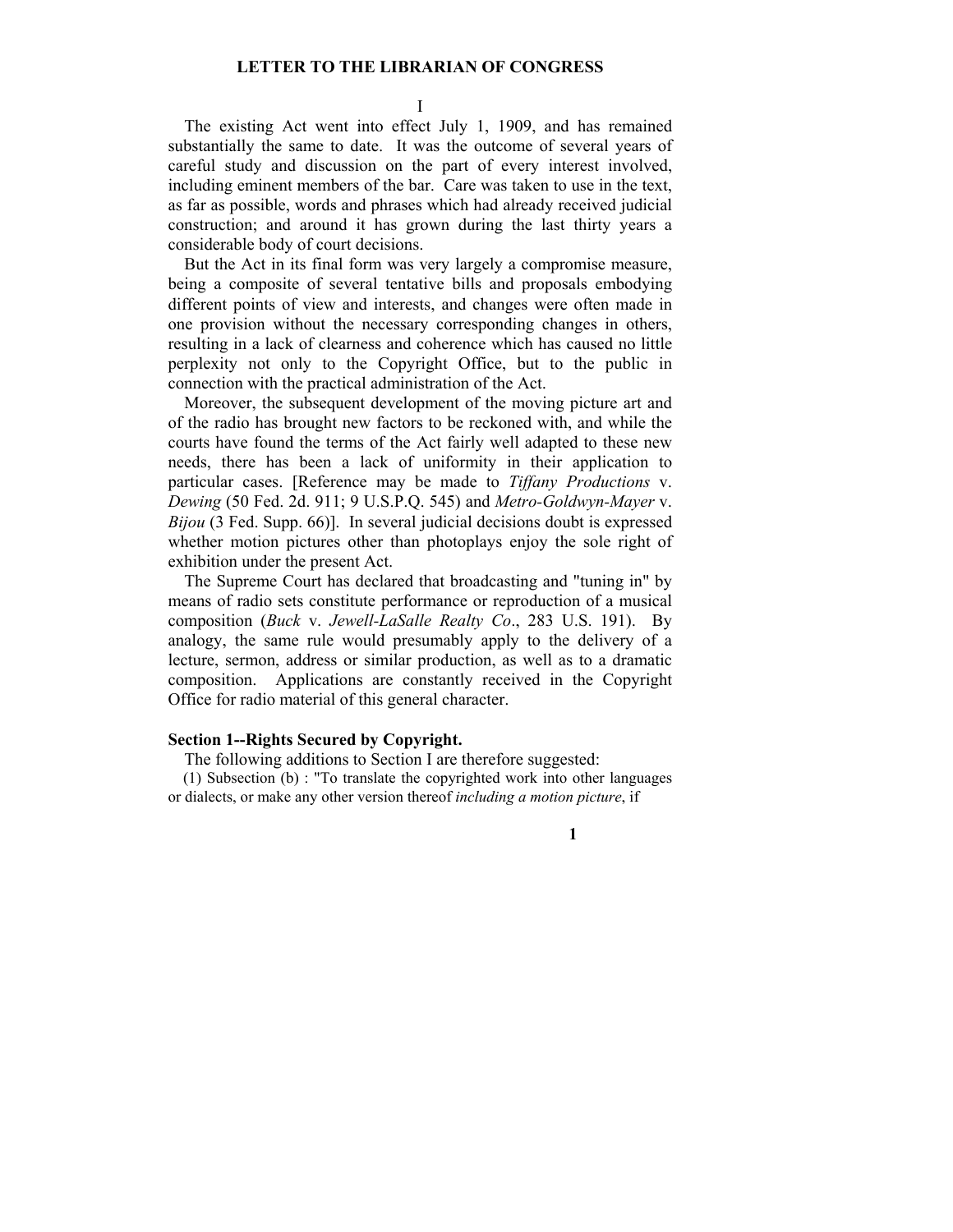It be a literary work; to dramatize it *or make a motion picture thereof* if it be a nondramatic work; to convert it into a novel or other nondramatic work if it be a *dramatic composition* or a *motion picture*" **\* \* \***

(2) Subsection (c) : "To deliver or broadcast the copyrighted work in public for profit if it be a lecture, sermon, address or similar production intended primarily for oral delivery" (See *Kreymborg* v. *Durante*, Copyright Bull. 20, p. 378.)

(3) Subsection (d): "To perform, *exhibit* or *broadcast* the copyrighted work publicly if It be a drama or a *motion picture*; and to vend any manuscript or any record whatsoever thereof;"

(4) Subsection (e): "To perform or *broadcast* the copyrighted work publicly for profit if it be a musical composition; and for the purpose of public performance for profit, **\* \* \***"

Note here the change of punctuation which the sense seems to demand by inserting a semicolon after the word "composition," which was inadvertently omitted when the Act was originally printed, and is omitted also in the United States Code, Title 17. The suggested punctuation of the text here agrees with the construction placed thereon by Judge Mayer in *Hubbell* v. *Royal Pastime Amusement Co.* (242 Fed. Rep. 1002). Note the first *proviso*: "That the provisions of this Act, so far as they secure copyright controlling the parts of instruments serving to reproduce mechanically the musical work, shall include only compositions *published* and copyrighted after this Act goes into effect **\* \* \***." This would seem to exclude from its operation *unpublished* musical compositions copyrighted under Section 11 which presumably was due to oversight rather than intention. It is suggested, therefore, that the last clause be amended to read:

shall include only compositions copyrighted under the privisions of this Act.

## **Section 3--Component Parts of Copyrightable Work.**

This section was evidently intended to prevent a repetition of the situation in the case of *Mifflin* v. *White* (190 U.S. 263) which must have been well known to those in charge of the bill; where the copyright attempted to be secured by Dr. Holmes in his "Autocrat of the Breakfast Table" was found invalid because of the prior serial publication in *The Atlantic Monthly* without the author's notice and under circumstances disclosing no agreement between the author and the publisher sufficient to raise a trust in his behalf.

But it appears that this purpose was not fully achieved by the phraseology in Section 3. (See *Dam* v. *Kirke La Shelle Co*., C.C.A. 2d [175 Fed. R. 902; Bull. 17, pp. 55-56]; also *Mail and Express Co.* v. *Life Pub Co*., p. 161 of Bull. 17.) In these cases it was intimated that if the author of a story sells to a publisher the serial rights only, and reserves any of the subsidiary rights (to dramatize, etc.), the publisher of the magazine is merely a licensee, and the copyright taken out by him (the publisher) in the issue or issues of the magazine in which the story appeared would not be sufficient to protect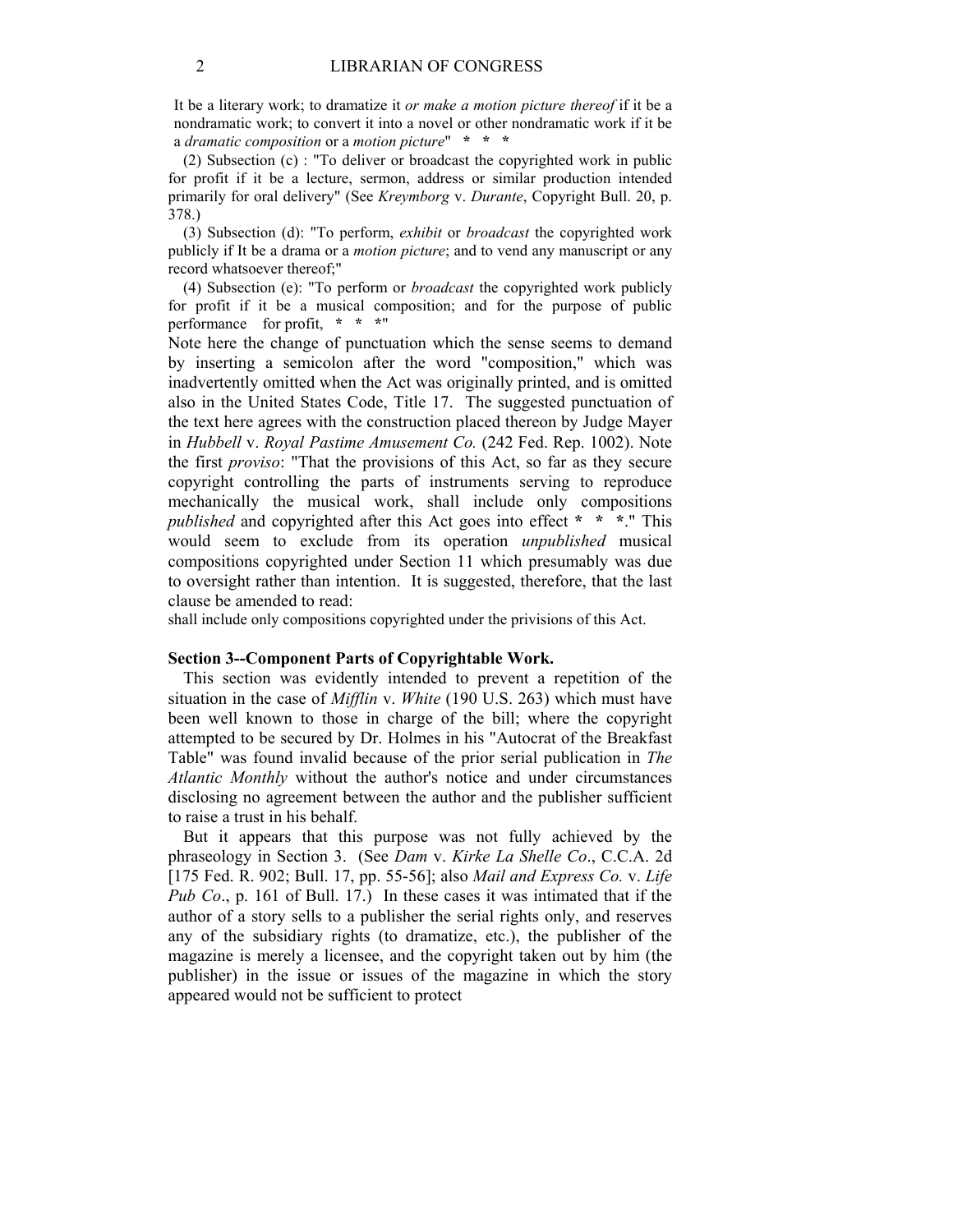the author in the subsidiary rights. Because of the danger of the author's losing valuable rights in this way, by failure to secure separate copyright for his contribution, it is suggested that the following clause be added at the end of Section 3:

and such proprietor shall, in the case of any part not wholly owned by him and not separately copyrighted by the author, be deemed to be the trustee of the owner of the copyright in such part for the purpose of proceedings for infringement of any of the reserved rights in behalf of the author.

### **Section 5--Classification of Copyright Works.**

(1) Subsection (b): *Periodicals, including newspapers.* 

 The statute does not define a periodical, but it is to be observed that Section 19 makes a distinction between a book or other printed publication, and a periodical, with respect to where the notice shall be applied. Moreover, in the case of a book, Section 16 requires the filing of an affidavit in connection with an application for registration.

The meaning of the term "periodicals" should be more clearly indicated. The rules of the office state that serial publications "which are not clearly periodicals should be registered as books." But the question still remains: What is clearly a periodical? Of course, the Copyright Office could not be expected to apply in detail the rules laid down by the Post Office Department in accordance with the postal laws for the purpose of applying rates of postage; for this would obviously exclude many publications commonly regarded as periodicals. Periodicity of appearance seems hardly adequate in itself for the purpose of differentiation without regard to the contents. The following amendment is suggested:

Periodicals, including newspapers *and similar serial publications containing miscellaneous matter and issued at regular intervals of less than one year*.

(2) Subsection (c): *Lectures, sermons, or addresses* (*prepared for oral delivery*). I would suggest including after "addresses" the words "or similar production" to bring it into harmony with Section 1 and Section 11. A monologue or radio skit, for example, is prepared for oral delivery and, therefore, a similar production to a lecture, sermon, or address; but it is not any one of these. Therefore, it would seem advisable, for reasons which follow, further to amend this section by including after the word "production" the phrase "or material prepared for radio broadcasting other than music."

Subparagraph 3 of the first section of the Act gives the author of "a lecture, sermon, address or similar production" the exclusive right to deliver or authorize the delivery of the copyrighted work in public for profit. Section 11 provides that copyright may be had of the works of an author which are not reproduced for sale, that is, not published, by depositing with claim of copyright "one complete copy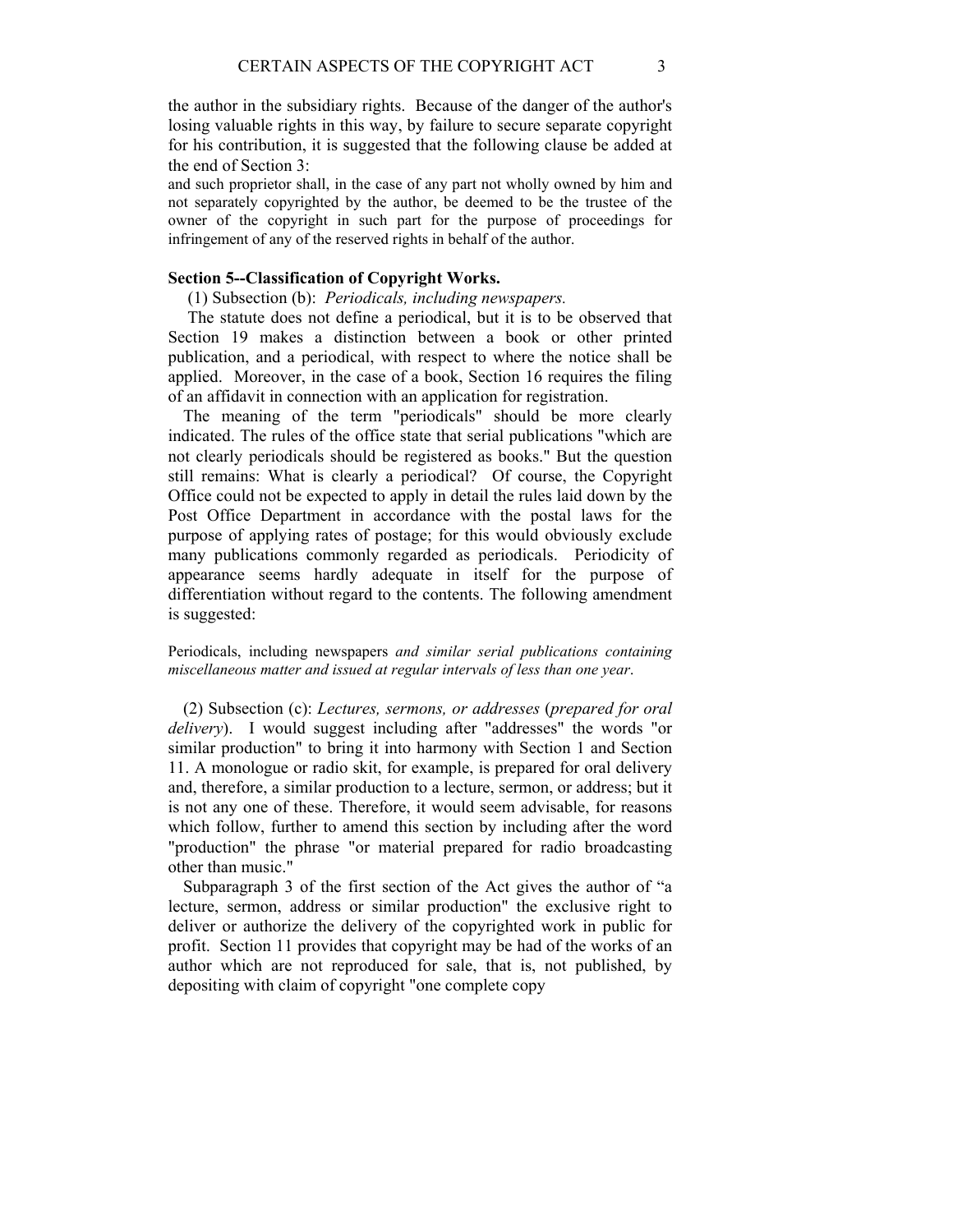of such work if it be a lecture or similar production or a dramatic \* \* \* composition."

The granting of copyrights in the case of unpublished works was an entirely new feature which originated with the present law. Under the preceding law, no unpublished material could obtain copyright protection. The outstanding feature of a "lecture, sermon, address or similar production, or of a dramatic work" is performance or delivery. Under our copyright laws, including the present law, performance or delivery does not constitute publication. In other words, under the prior Act the author who delivered a lecture, sermon or address or other similar production or whose dramatic work was performed, could not claim copyright protection because such performance did not constitute publication. The purpose of Section 11 of the present Act was to provide that such material could obtain copyright protection, while still adhering to the principle that performance or delivery did not constitute publication. This effect was brought about by providing under Section 11 that if an author desired to deliver a lecture, a sermon, an address, or other similar production or have his dramatic work performed, he could obtain this protection by filing one complete copy of the material to be performed or delivered with the Copyright Office with claim of copyright. Upon so doing, the applicant becomes entitled under Section 11 to the registration of this work and for such registration shall pay a fee of \$1.00 for each such production. The intent of Section 11 seems to be perfectly clear in this: that for each such production a separate registration is required and a separate registration fee shall be paid.

The advent of radio and broadcasting has developed a new system of mechanics particularly in the field of commercial advertising. Fifty times a day various articles of merchandise are brought to the attention of the public through the process of radio skits. But the advertisers have realized that in order to hold the attention of the audience something more attractive is necessary than mere eulogies on the excellence of the material advertised. Steps had to be taken not only to have the public willing but anxious to listen. In order to create this state of mind, one of the most common devices employed has been and is to include in the advertising address some monologue, dialogue or skit continued in series, totally disconnected in the way of subject matter with the virtues of the article advertised. The progress of the story or skit is generally interrupted on several occasions in the course of the same advertising address with references to the merits of the article advertised. Because of the presence in the course of such, addresses of these skits which, if performed on the stage and standing alone, might fairly come within the definition of dramatic composition, the commercial address into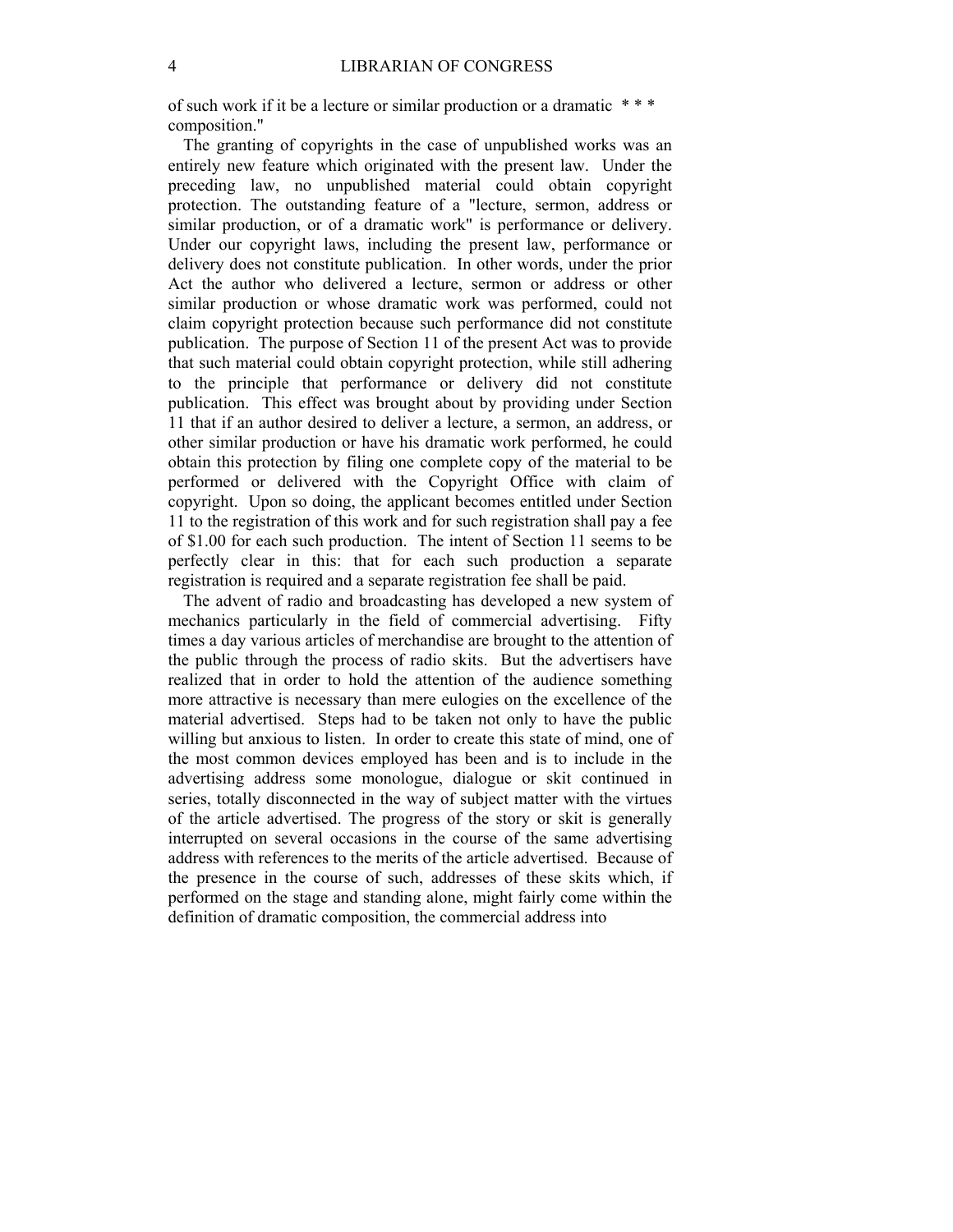which they are injected might be said to contain, as far as such skits are concerned, something of the dramatic element. It is, however, difficult to conclude that the address itself is a "dramatic work" as the term is used in the first, or a "dramatic composition" as used in the fifth and eleventh sections of the Act. That Section 5 of the Act clearly differentiates between dramatic compositions on the one hand and "lectures, sermons, addresses (prepared for oral delivery) 11 on the other, is apparent from the fact that the latter are classified in that section under subparagraph (c) and the former under subparagraph (d). For sometime past, it has been the practice of the Copyright Office to classify such material as a dramatic work, but it has never been fully satisfied as to the correctness of the practice. A number of conferences have been held in the Copyright Office with respect to this point, the occasion therefor being the existence of two circumstances (1) that in a number of cases where applications for the registration of such material has been made on application forms corresponding to dramatic works or dramatic compositions and. The office has indicated to the applicants that in the particular instance it was felt that the matter sent in was wrongly classified and properly came within the classification of lectures, sermons, addresses or other similar productions, the applicants have in these instances insisted that the material was in effect a dramatic work, and on many occasions such insistence has met the reluctant assent of the Copyright Office; (2) in connection with the claim put forward that addresses of this type constituted dramatic works, applicants have filed with the office anywhere from ten to fifty of these addresses simultaneously with the request that they be covered by a single registration and fee on the theory that each such address, because of the fact that the addresses. as a whole dealt with the same characters and contained, as one might say, continuing installments of the adventures or experience of such characters, constituted not the complete story but only a portion thereof, and that, therefore, for a completed series of the story delivered to the public in the form of separate addresses on separate occasions, one registration and one fee was sufficient to cover the series.

The difficulty with this presentment lies in the fact that it treats the copyrighted matter involved as if it were a story rather than a series of addresses-as if a writing of a series of deliveries or performances was involved. Under the Copyright Act a story is a book, and there is no provision in the Act for the copyrighting of unpublished books. As before indicated, the purpose of giving copyright protection to unpublished material of this nature is to provide that matter the essence of which lies in delivery or performance, which does not constitute publication, shall be protected.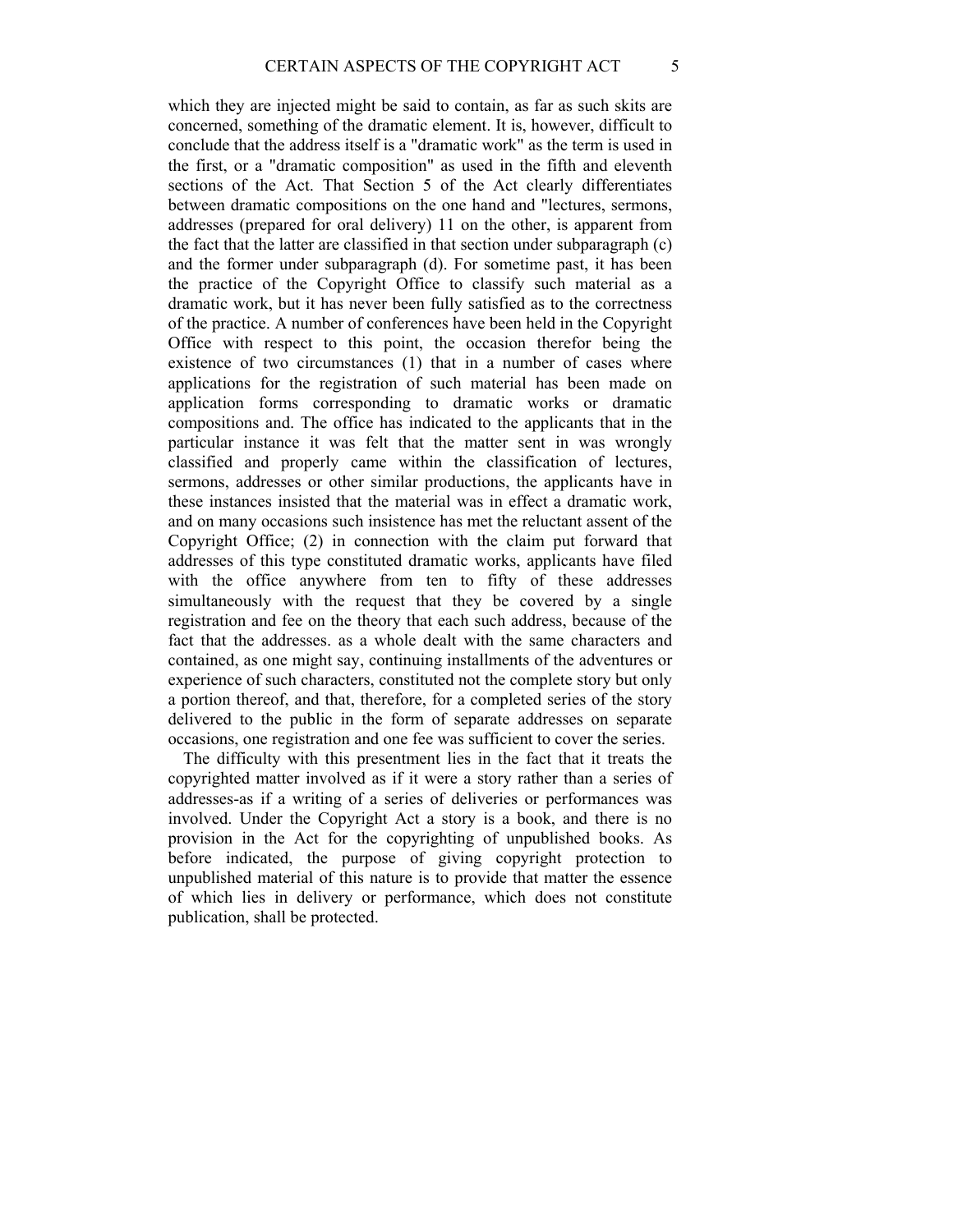The fact is that each one of these addresses is, for the purposes of an address or similar production in itself one complete thing -- one complete delivery -- one complete performance. It is intended to, and presumably does, satisfy the requirements of the public for the purposes of the particular occasion on which such delivery or performance takes place. Even in connection with written stories published in separate installments, Mr. Justice Holmes in the case of *Smith* v. *Hitchcock* (226 U.S. 53, 59, 60), where the question was raised as to whether certain printed matter was a book or periodical under an order of the Postmaster General, excluding matter from the mails, recognized this principle of completeness. The court considered what constitutes a periodical, and what a book for the purposes of the issues before it, and in so doing said:

Without attempting a definition, we may say that generally a printed publication is a book when its contents are complete in themselves, deal with a single subject, portray no need of continuation, and perhaps, have an appreciable size. There may be exceptions, as there are other Instances of books. It hardly would be an exception if, where the object is information and the subject matter Is a changing one, a publication periodically issued giving information for the time should be held to fall in the second class. From this point of view the Tip Top Weekly and Work and Win are books. They are large enough to raise no doubt on that score; each volume is complete in itself and betrays no inward need of more, notwithstanding that, as in the highwayman stories of an earlier generation, further adventures to follow are, promised at the end. (Ibid., pp. 59-60).

As a matter of obvious fact the circumstance that there may be embodied in an address to the public, for the purpose of advertising commercial wares, a skit having certain dramatic qualities, cannot change the nature of the process involved from an address to a drama. What the applicants seek to do is to obtain copyright protection not in one address but in a series of separate addresses on one application for one registration and one fee.

Doubt cannot for a moment be entertained that if application were made for the separate registration of each of ten addresses in a series of such addresses and the proper formalities were observed by the applicant, it would be the duty of the Register of Copyrights to register each such application singly and demand therefor, under the authority of the Act, the payment of a separate fee. Such action could only be predicated upon the fact that each such address constituted a complete copy of the unpublished work; for under Section 11 one of the conditions of registration is the deposit of one complete copy of the lecture, sermon, address, or other similar publication, or of a dramatic work. It is equally clear that the applicant, by simultaneously submitting complete copies of ten such addresses, cannot thereby transform any separate copy from a complete copy into a partial copy.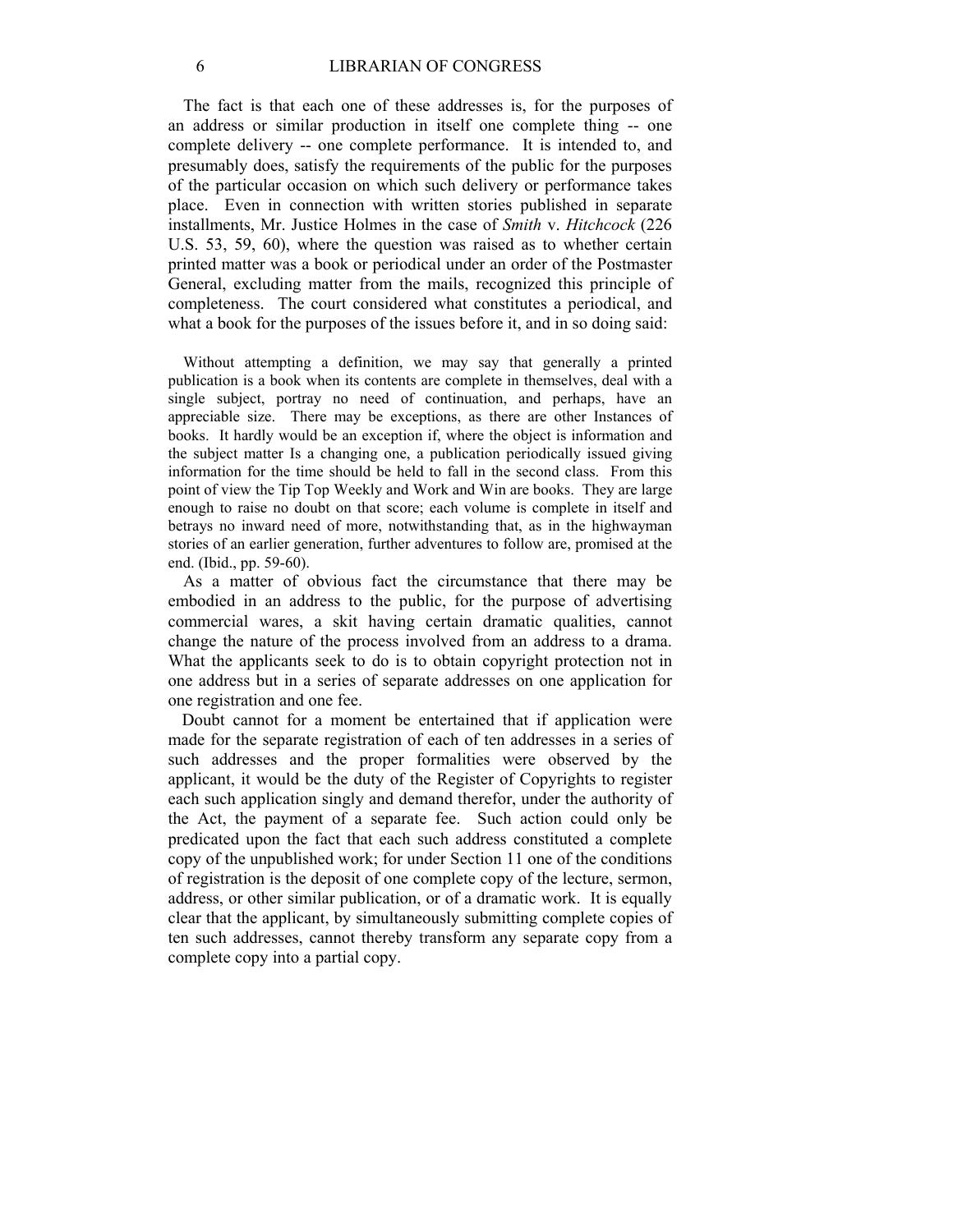As a result of these conferences it has been definitely concluded that each broadcast constitutes not a part of a dramatic work, as the term is used in the Act) but rather a production similar in nature to a lecture, sermon or address prepared for oral delivery and that, consequently, in order to obtain the copyright for unpublished matter provided for in Section 11, registration must be made and an application fee of \$1.00 paid for each separate broadcast.

(3) Subsection (d): Dramatic or *dramatico-musical compositions*. Doubt has sometimes been expressed whether this is sufficient to include pantomimes and choregraphic works, and in practically all of the bills heretofore submitted to Congress during the past decade, they have been expressly included. Of course, as remarked by Justice Holmes in *Kalem Co.* v. *Harper Bros.* (222 U.S. 55; Bull. 14, p. 152), drama can be achieved by action as well as by speech, and it is suggested that the subsection be clarified by including pantomimes and choregraphic works reduced to writing.

(4) Subsections (1) and (m): *Motion Pictures*. These subjects were added by the Act of August 24, 1912, since which time the so-called sound pictures have come into vogue. It would seem desirable, therefore, to add to each of these subsections the phrase "with or without sound."

### **Section 6 --Compilations, Abridgments, Etc.**

The phrase "or works republished with new matter" apparently refers to new editions of works which may or may not be in the public domain. What constitutes new matter would, of course, depend upon the facts of each case, but it does seem that the term should be qualified in some way because it lends itself to the abuse of republishing works which are in the public domain and printing on the title page an unqualified claim of copyright, when in reality there may be nothing but a few trifling changes or additions to the original text. So, also, the life of a copyright may ostensibly be prolonged indefinitely by the subterfuge of minor changes or additions, such as "editing."

In recent copyright bills which have been reported, provision has been made for the copyrighting of the interpretations of musical compositions by the performer. This thought has been incorporated in the following suggested reading of the whole section:

That compilations or abridgments, adaptations, arrangements, dramatizations, translations, or other versions of works in the public domain or of copyrighted works when produced with the consent of the proprietor of the copyright in such works, or new editions containing new matter shall. be regarded as new works subject to copyright under the provisions of this Act; but no change effected in a work in the public domain or in a copyrighted work shall constitute a new work subject to copyright under the provisions of this Act unless such change presents the character of new original work as distinguished from a reproduction of such work in the same form with nonessen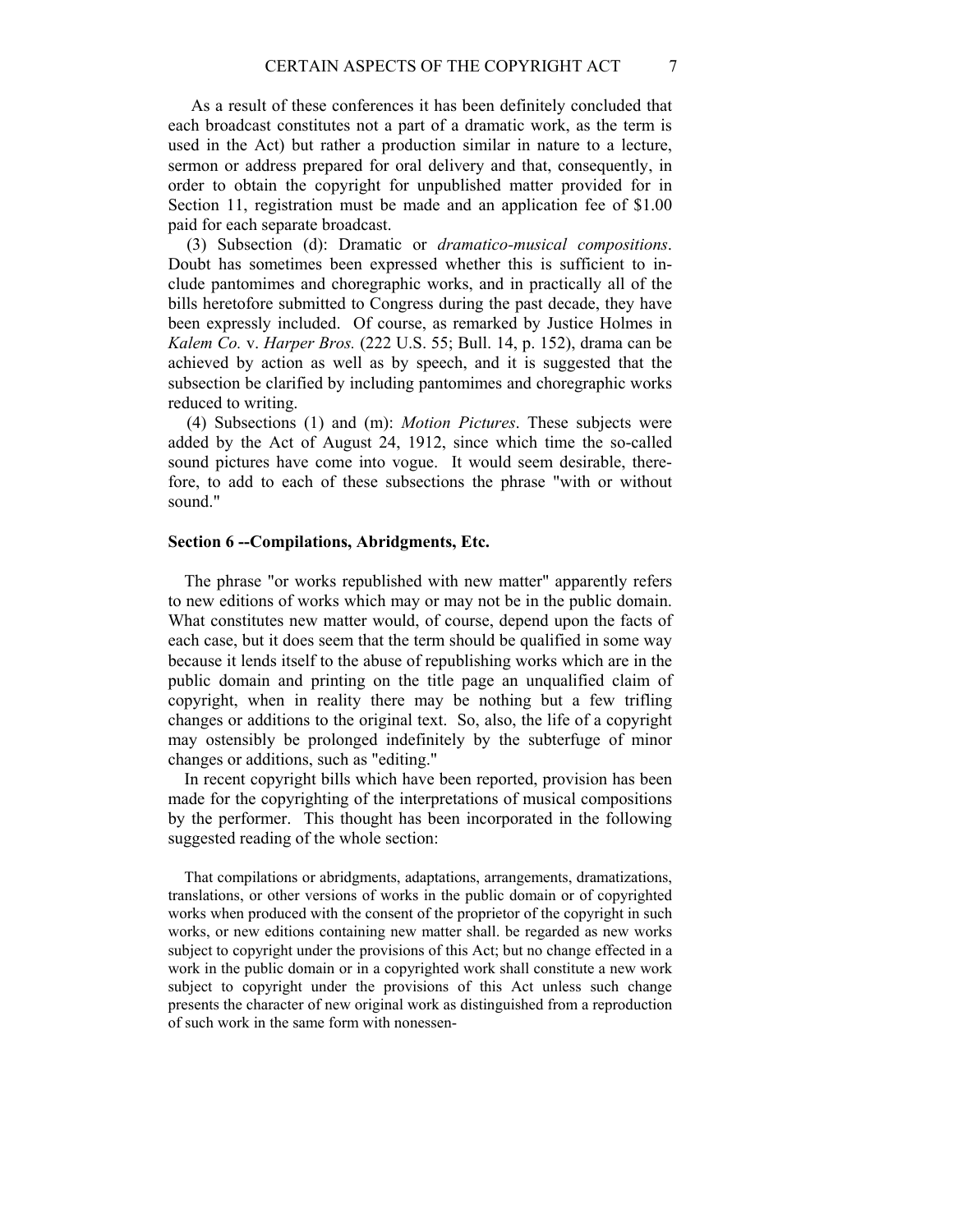tial changes; provided that the right mechanically to record any interpretation of music, vocally or instrumentally expressed, shall be in the person thus interpreting the same, and such interpretation shall, when mechanically recorded, be subject to copyright as a new work. The copyright of new works shall not affect the force or validity of any subsisting copyright upon the matter employed or any part thereof, or be construed to imply an exclusive right to such use of the original works or to secure or extend copyright in such original works.

It is the copyright of new works -- not the mere fact of their publication -- which, without this provision, might be deemed to affect the copyright in the original work, or restrict the use of a work already in the public domain. Moreover, these provisions are applicable in principle to unpublished as well as published works.

#### **Section 7 --Non-Copyrightable Matter.**

(1) Change the phrase "prior to the going into effect of this Act" to prior to July 1, 1909."

(2) "Any publication of the United States Government." There has been a difference of opinion as to whether this refers to the character of the work or the fact of publication. The courts have not as yet interpreted this phrase. Question arises with respect to gifts of manuscripts to the Library of Congress with the privilege of publication. If the phrase refers to the fact of publication rather than to the character of the work, then it seems probable that the publication of such private material by the Library would at once throw it into the public domain -- a result which would undoubtedly be in conflict with the intention of the original donor.

It is suggested that the phrase be amended by adding after the proviso the words:

*And provided further*, That publication by the United States Government of literary or artistic property acquired by it from non-governmental sources by way of gift, purchase, or devise shall not be regarded as a publication of the United States within the meaning of the foregoing provision; and that with respect to any copyright or common law rights subsisting in such literary property at the time the subject of gift, purchase, or devise vests in the United States Government, the latter shall enjoy in the same all the attributes of ownership of any other assignee of copyright under this Act.

#### **Section 8 --Copyright to Author or Proprietor.**

(1) The phrase in the proviso "that the copyright secured by this Act" should read "that the copyright secured under this Act"; for it is the act of the copyright owner that secures the copyright. This is because it is not the Act which "secures" the copyright in any case; the Act merely provides how the copyright can be "secured" -- specifically that it is this action of the author or publisher or assignee of common law rights, etc., that secures copyright.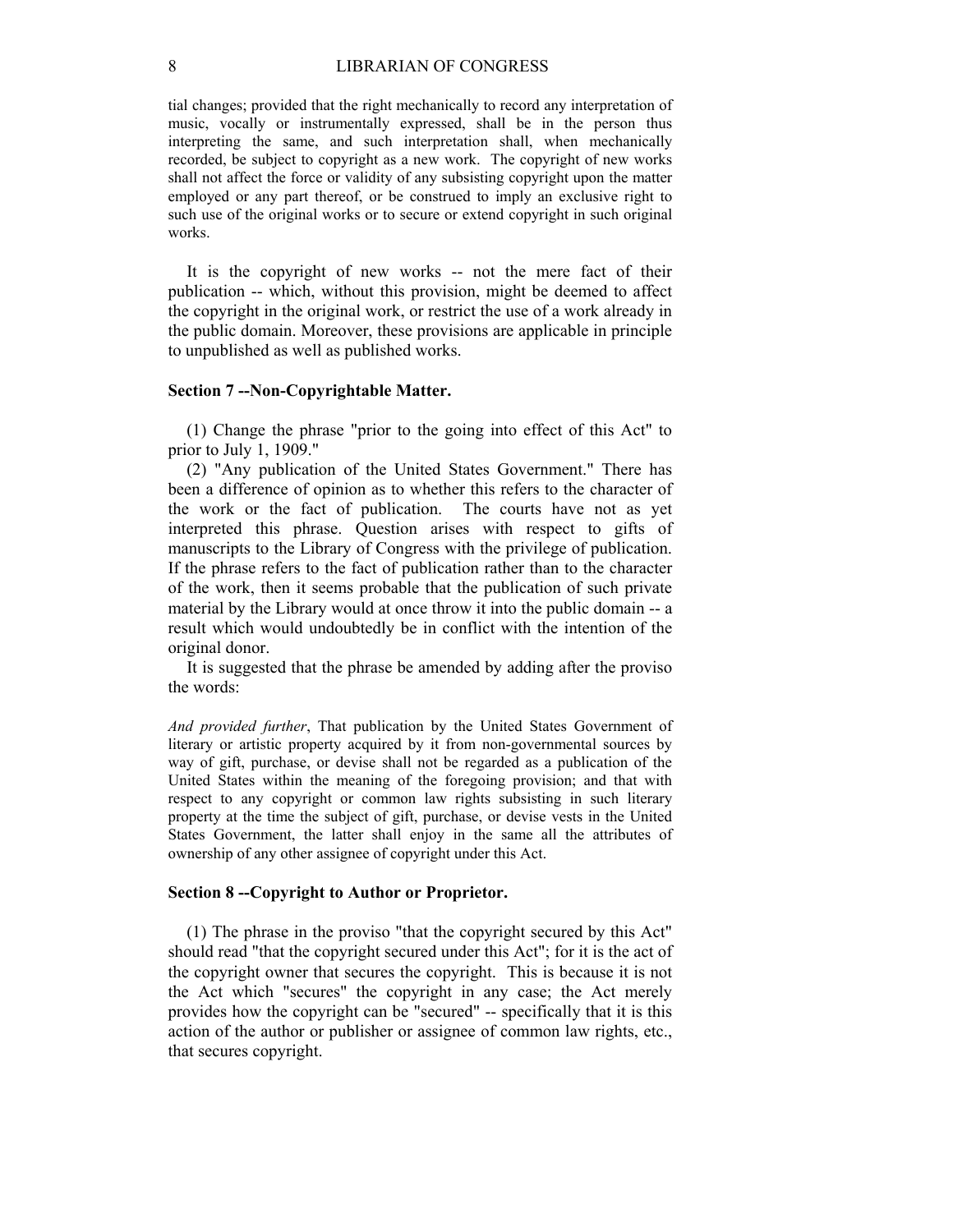(2) Subsection (a): As this paragraph now stands, it appears, if taken literally, to cut off certain. domiciled aliens so far as their unpublished works are concerned, namely, those who do not belong to proclaimed countries, Russians, for example (at least it was so held in *Leibowitz* v. *Columbia Graphophone Co*., 298 Fed. R. 342; Bull. 19, p. 236).

 It is suggested, therefore, that the following clause be added to this subsection after the word "or": "At the time of deposit made under Section 11 of this Act; or \* \* \*... For it has never been the policy of the law to differentiate between domiciled aliens and citizens with respect to the privilege of securing copyright.

It is believed that the purpose of the Act is to recognize and apply the general principle that resident aliens have the same legal rights (as opposed to political) as nationals of the state of residence, but not more. Under (b) a citizen of a proclaimed state, living abroad, has the right to acquire copyright protection in the United States by complying with the provisions of our Copyright Act. As the office construes the Act, such foreign national, may publish in Germany a work in the German language with the adequate copyright notice prescribed by Section 12, and register his claim in the Copyright Office. Now how about a German resident in the United States who publishes a book in Germany with adequate copyright notice? Section 15 provides that "the original text of a book of *foreign origin in a language or languages other than English*." does not have to meet the provisions of the manufacturing clause. The Copyright Office construes this provision as one the primary purpose of which is to protect American printers, binders and typesetters. It believes that the term "book of foreign origin" has a definite meaning; i. e., that the book must be of "foreign origin" to make it an exception to the operation of the manufacturing clause. It believes that for the purposes of the Copyright Act a book is not of "foreign origin" if written by a citizen of the United States -- hence that the fact that he may write a book in a foreign country in a foreign language does not make it a book of foreign origin within the meaning of the Act. If it did, American citizens could defeat the purpose of Section 15 to protect the interests of American printers, binders and typesetters by the process of writing a book in a foreign language (either here or in some foreign country) and having it manufactured abroad. In other words, the test of "foreign origin" is the nationality of the writer in most cases, as the Copyright Office understands and applies the law.

But if nationality is made the test of "foreign origin" it would seem to follow that a foreign resident here who writes a book creates a work of foreign origin and should be able -- if that is all there is to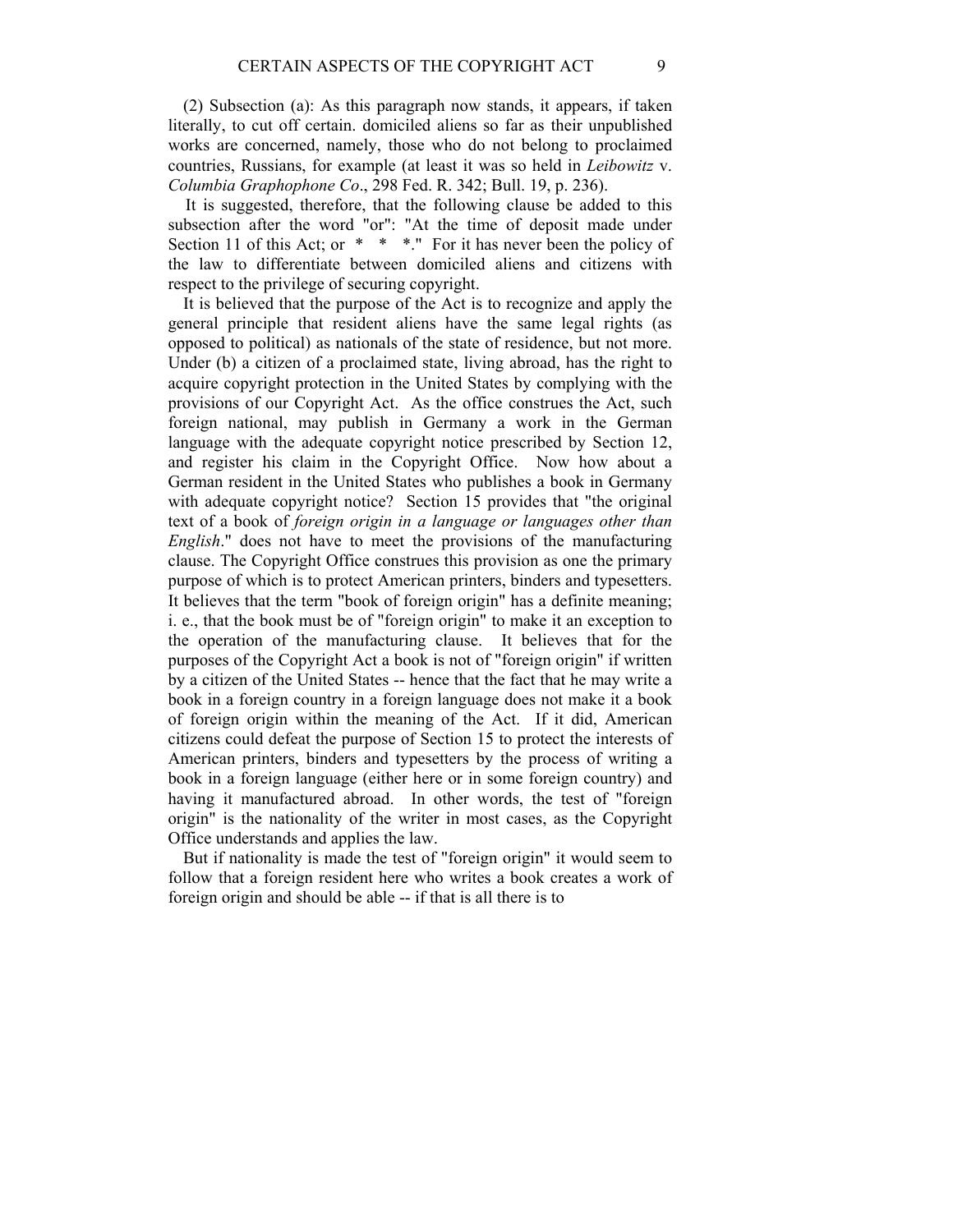the question -- to write his book here and send it abroad to be printed and defeat the interests of American printers, binders and typesetters. On such a limited construction he would be in a preferential position over an American author. It is not believed that such was the intention of Congress. Such foreign resident author must base his claim of right to defeat such interests on the ground that he is a national of a proclaimed state; otherwise, he will have to base it on the ground that he, as a resident alien of the United States, is in a preferred position over citizens of this country. But this theory would be opposed to the general principle that, in the absence of treaty stipulations, the resident alien is entitled to the rights of nationals and *no more*, provided, of course, that the "minimum standard" of the requirements of the law of nations is met. The only reason why the "foreign origin" clause is an exception to the manufacturing clause must be assumed to be that with respect to such books, their publication abroad is their normal place of publication, and therefore does not affect the business of American printers, binders and typesetters. The normal place of a publication of a book is where the writer resides. The resident alien author does not enjoy copyright protection because be is a national of a proclaimed state; for the section covers all resident aliens without exception; and the author may be a national of a nonproclaimed state, and still, because of his residence in the United States, claim and be entitled to the protection of our copyright laws. Since residence in such case is the basis of the right to such protection -- and in the absence of the expression of a specific intention in the Act to place authors, citizens of the United States, in a position of disadvantage when compared to resident alien authors in connection with the manufacturing clause -- and particularly when so to construe the Act would be to run counter to the generally accepted principle that the alien residents shall enjoy legal rights equal to but not superior to those of the nationals of the state of residence, it seems necessary to conclude that a book written by a resident alien author in a foreign language --whether written in the United States in whole or in part -- does not meet the intent of the manufacturing clause if manufactured abroad; does not, in a word, constitute, within the terms and intent of the statute, a "work of foreign origin."

This view has occasionally been questioned by certain applicants for registration of claims of copyright in such material.

In order to avoid any misconception as to the meaning of the term "book of foreign origin" as used in Section 15, the following amendment to interpretative Section 62 is suggested, in the form of an addition to the Section:

A "book of foreign origin" refers to the work of a foreigner not a resident of the United States.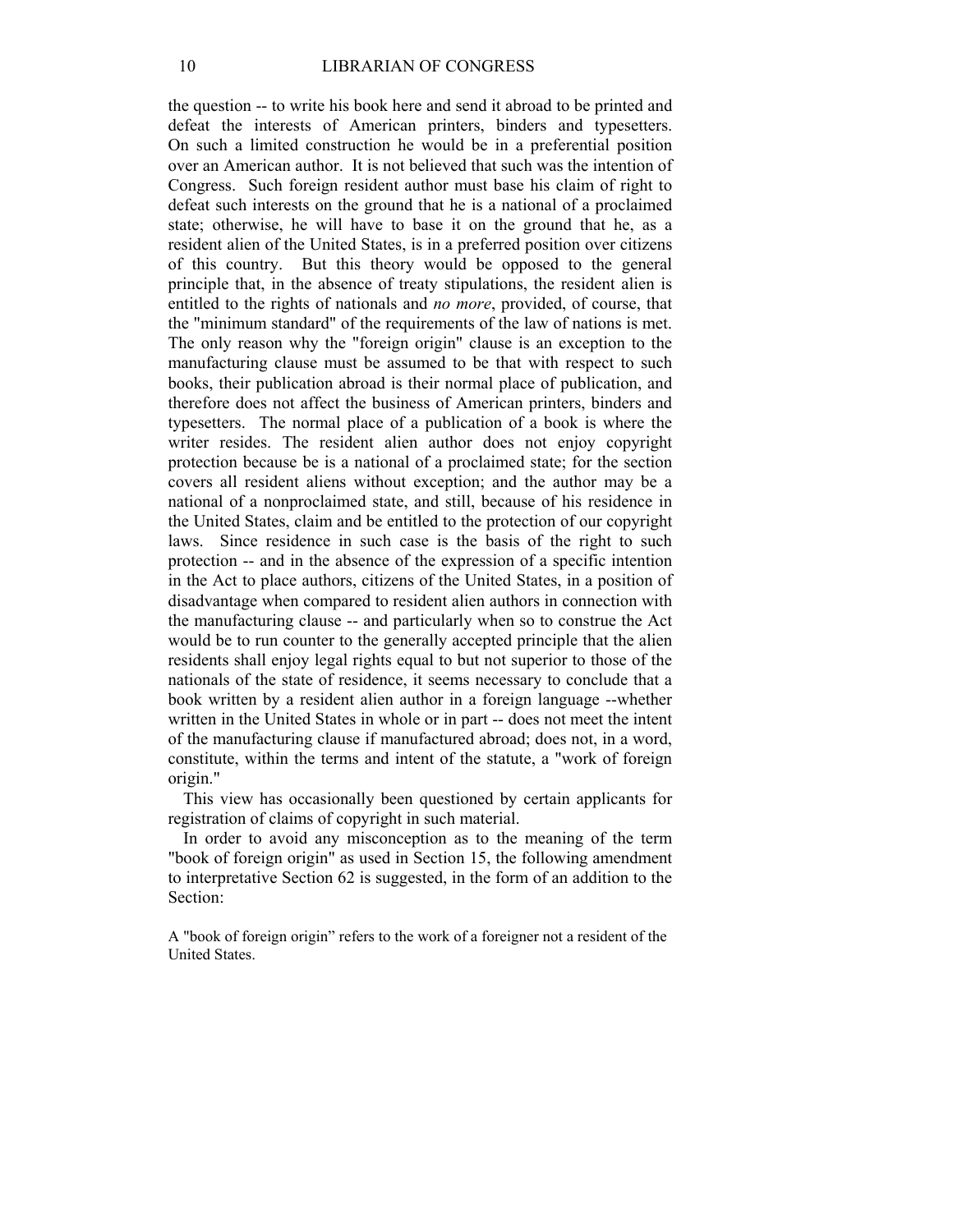## **Section 9 --The Securing of Copyright in Published Works.**

 The second clause should be qualified by a -reference to Section 20 which provides what shall happen if the notice is omitted from certain copies.

 The last phrase ("except" etc.) has no proper place here. It is a survival of an early draft of the bill which authorized importation and sale of copies of the foreign edition during the ad interim term.

The whole section will then read:

 Sec. 9. That any person entitled thereto by this Act may secure copyright for his work by publication thereof with the notice of copyright required by this Act; and, subject to the provisions of Section 20, such notice shall be affixed to each copy thereof published in the United States by authority of the copyright proprietor ["or offered for sale" omitted as superfluous because Section 62 by direct inference, consisting of the process of defining what is meant by "the date of publication," defines publication as the act of placing on sale, selling, or publicly distributing copies of the material submitted to the above process].

#### **Section 10 --Registration of Copyright.**

 To the phrase "including the deposit of copies," add "or copy" so as to bring it more completely into harmony with the provisions of Sections 11 and 12 respecting works not reproduced for sale, foreign publications, and. contributions to periodicals. After the word "shall" insert the phrase "register the claim and."

#### **Section 11 --The Securing of Copyright in Unpublished Works.**

 This Section, read in connection with Sections 2,10, and 23, offers serious difficulties of interpretation not only for the Copyright Office, but for the applicant; for no express provision is contained in the Act setting out the duration of "copyright" in an unpublished work. The question of when to renew such a copyright is problematical, as is the question as to whether or not to register the work when published, i. e., whether to register the work twice (a) as unpublished, (b) as published. The Copyright Office practice has been to accept registration of the unpublished work when published lest by refusing to do so the interests of the copyright owner might be unfavorably affected. There is, also the question of the appropriate copyright notice required in the case of the subsequent publication of an unpublished work covered by copyright.

 The subject of unpublished copyrighted works, involving, as it does, references to other sections of the Act seems to call for detailed treatment.

Section 2 provides:

That nothing in this Act shall be construed to annul or limit the right of the author or proprietor of an *unpublished work*, at common law or in *equity*, to prevent the copying, publication, or use of such unpublished work without his consent, and to obtain damages therefor.

101245--38----2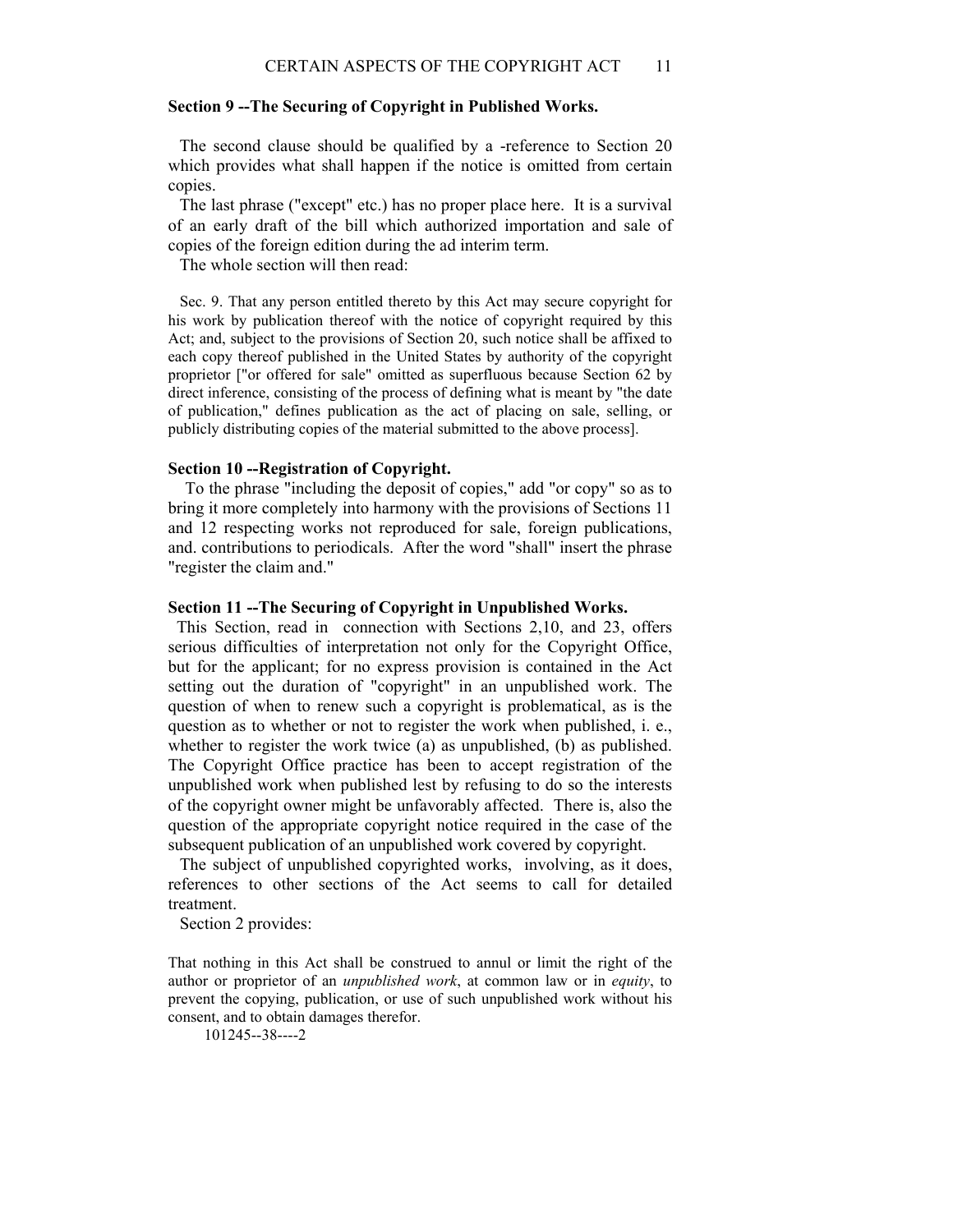The immediate corresponding provision in the old law is found in Section 4967 of the Revised Statutes (as amended by the Act of 1891):

Every person who shall print or publish any manuscript whatever without the consent of the author or proprietor first obtained, shall be liable to the author or proprietor for all damages occasioned by such injury.

Thus Section 2 preserved the time-honored protection at common law, but broadened the scope so as to include any "unpublished *work*," instead of merely "any manuscript"; and this presumably because the courts had held that certain works, such as paintings, were not manuscript within the meaning of this clause. (*Parton* v. *Prang*, 3 Clifford 537.)

This section also includes the right to bring suit in equity for an injunction, in addition to a suit for damages. But all these suits have to be brought in the State courts, except where diversity of citizenship confers jurisdiction upon the Federal courts; and only such damages are recoverable as can be proved.

Now coming to Section 11, we are at once confronted with the problem as to what extent, if any, this common law protection has been disturbed. For this section provides that "*copyright* [i. e., statutory copyright] may also be had [i. e., secured] of the works of an author of which *copies are not reproduced for sale*, by the deposit, *with claim of copyright*," of one complete copy in the case of a lecture or similar production (class C), or a dramatic or musical work, or photograph; of a title and description with certain "prints" in the case of a motion picture; and of a photograph or other identifying reproduction if it be a work of art (class G) or a plastic work or drawing (class I). Such works are thus privileged because, being primarily adapted for performance or exhibition, it was urged that they became more exposed to infringement than is the case with other kinds of writings; and also because such works are in many cases not primarily intended for publication.

The phrase "of which copies are not reproduced for sale" is deemed practically equivalent to "not published" (i. e., not made available in copies to the general public). It appears to have been so understood by the court in *Leibowitz* v. *Columbia Graph. Co*. (298 Fed. R. 342; "the act recognizes expressly in section 11 copyright in an unpublished work"); and also in the recent case of *Patterson* v. *Century Productions* (C. C. A., 35 U. S. P. Q. 471; 93 Fed. 2d. 489), where we find the following observations: "Thus the Copyright Act of 1909 departed from the previous limitation of a statutory copyright to published works in the manner provided in Section 9," and "as the plaintiff did in the first instance comply with Section 11 his copyright so obtained was valid for an unpublished motion picture and so long as it remained unpublished he was not required to do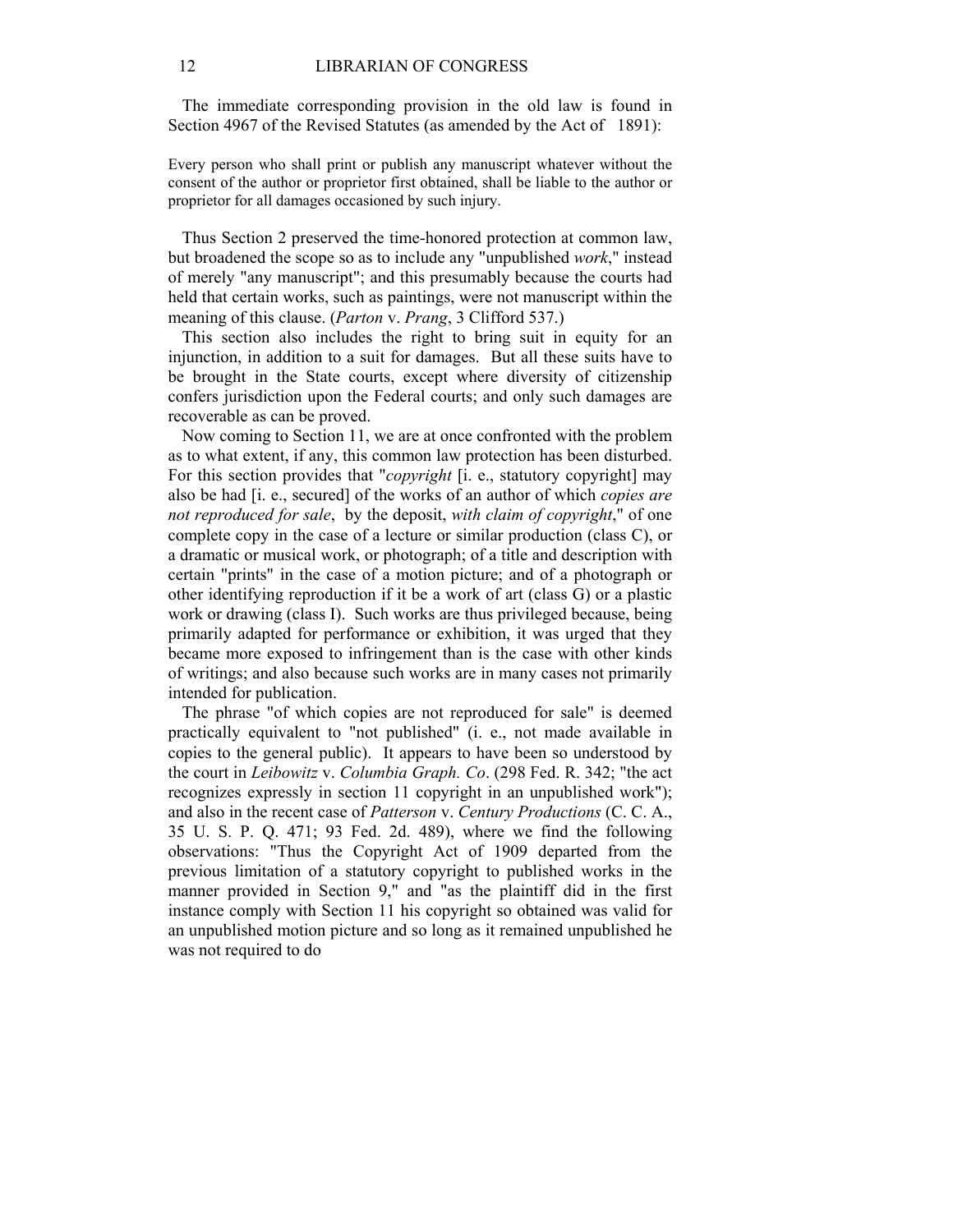more to keep his copyright valid for the statutory period." And this is in line with the interpretation of Congress itself in the amendatory Act of 1928 with respect to the fees (Sec. 61) :

In the case of any *unpublished work* registered under the provisions of Section 11 the fee shall be, etc.

So, also, in Section 60 we find the following:

 No manuscript of an unpublished work shall be destroyed during its term of copyright.

So there can be no doubt that Section 11 deals with unpublished material theretofore protected solely by the common law.

However, in the Werckmeister case already alluded to, the Supreme Court intimated very strongly that some classes of works (e. g., works of art in the form of original paintings or statues) might be capable of publication without reproduction, but merely by unrestricted *public exhibition*, and that apparently accounts for the language here, "works of an author of which copies are not reproduced for sale." On the other hand, we have seen that the exhibition of a motion picture is not a publication thereof (*Patterson* v. *Century Productions*, supra) ; nor the performance of a drama, (*Ferris* v. *Froham*,)<sup>1</sup> nor of a musical composition (*McCarthy* v. *White*)<sup>2</sup>; nor the oral delivery of a lecture or address (*Nutt* v. *National Institute*).<sup>3</sup>

Now under the old law, when copyright only applied to published works, the Supreme Court held that the remedies given in the copyright statute were the only ones open to those who had acquired a copyright, and the remedies at common law were abandoned (*Globe Newspaper* v. *Walker*, 210 U. S. 356; *Caliga* v. *Interocean*, 215 U. S. 182), and it seems that the same rule applies under the present law. In *Photo-drama* v. *Social Uplift Film Corp*. (220 Fed. R. 448), the Circuit Court of Appeals (2d Circuit) remarked:

We do not concur in Judge Hand's holding that one who has obtained statutory copyright of a book or play has left in him any common-law right in literary property by virtue of Section 2 of the Act. We think that section is intended only to indicate that the statute does not displace the common-law right. Whoever elects to avail himself of the statute, however, must be held to have abandoned his common-law right.

And the same court held to the same effect in *Universal Film Co*. v. *Copperman* (218 Fed. R. 582):

The Nordisk Company abandoned its common-law property in the United States when it took out the statutory copyright \* \* \* under Section 11 of the Act of 1909, as amended in 1912.

<sup>---------------</sup>  1 223 U. S. 424.

 $2$  259 Fed. 364.

 $31$  Fed. 2d, 236.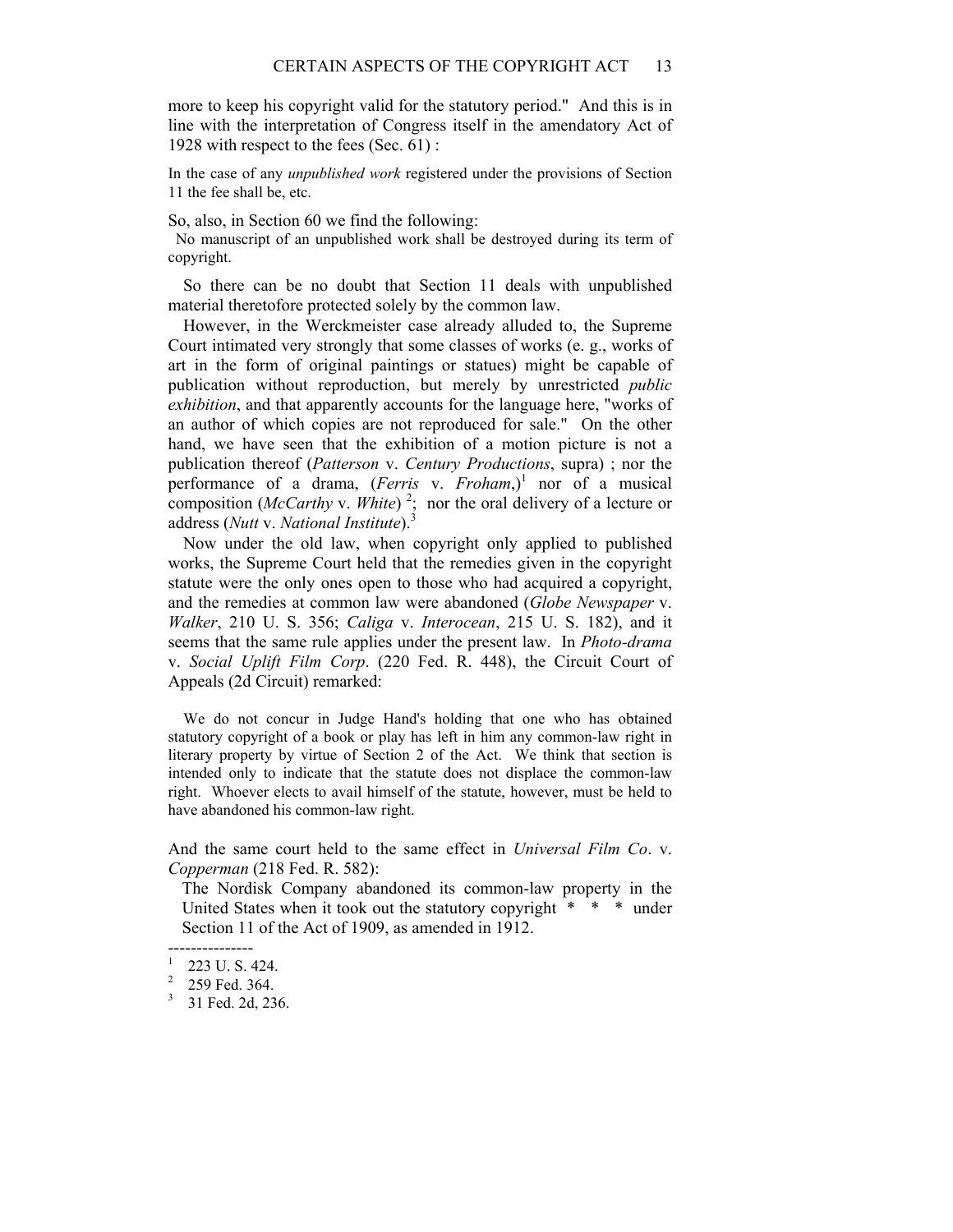Thus it appears that while the method of procedure with respect to the new subjects has changed, the old rule of construction has not changed. And so when the deposit of the necessary copy is made in the Copyright Office with a claim of copyright, the common-law protection and procedure cease, and the statutory copyright begins -- but when does it end? To this I think there can be but one answer, namely, at the close of the twenty-eighth year from the date of deposit. For Section 8 provides that the author or proprietor of any work shall have copyright for such work "under the conditions and *for the terms specified in this Act*." Now apart from the renewal clause the only term specified is found in Section 23: "That the copyright secured by this Act shall endure for twenty-eight years from the date of first publication." There is no specific provision in the Act as to the duration of copyright in an unpublished work, but Section 23 plainly shows the general intent of Congress to carry out the Constitutional direction by limiting the term to twenty-eight years in the case of any work published in the first instance, and there is nothing in the Act to indicate an intention to grant a different term to unpublished works, beginning upon deposit of copy and ending upon publication, and then resuming for a period of twenty-eight years from the date of first publication. Such a construction would, it seems to me, do violence to the intent of Congress. At that rate, one might defer publication indefinitely and thus defeat the intent of the law. In the Patterson case the court held the copyright secured under Section 11 for the unpublished motion picture "valid for the *statutory period*," which could only mean twenty-eight years from the date of the deposit, and this has been the interpretation of of the Copyright Office for many years. So that the first part of Section 23 must be understood as applying equally to unpublished works, and the qualifying clause solely to works published in the first instance.

 To recapitulate: Sections 2, 11 and 23, considered together, contain provisions which, if literally construed, give rise to incongruous results. While to a certain extent these have been ironed out as the effect of judicial interpretation, nevertheless, the wording of the Act is such as still to leave the copyright owner in doubt as to what his rights really are. We have an Act, Section 2 of which purports in terms to perpetuate the common law rights of an author in his unpublished work -- rights the outstanding feature of which is that they are not affected by the lapse of time. On the other hand, in Section 11 it is provided that copyright shall be had in such works; but the Act sets in terms no limit to the period of statutory copyright and through such failure seems, at first blush, to conflict with Article 1, Section 8, of the Constitution which empowers Congress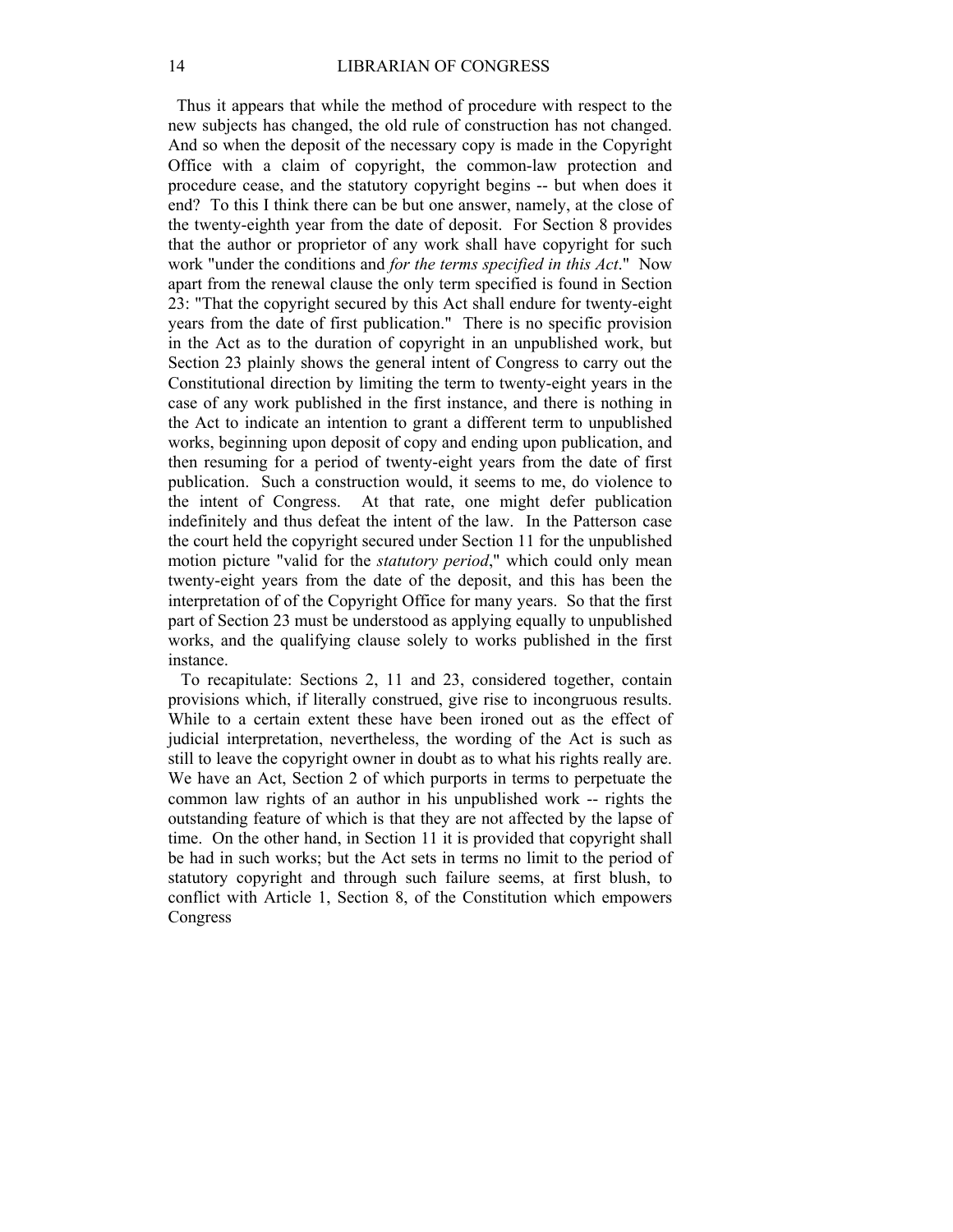to secure to authors exclusive rights in their respective works for "limited times" only. We have Section 23 which purports generally to deal with the length of the copyright term, and which specifically limits the period in the case of published works and fixes no limit thereto in connection with unpublished works. Again, this Section provides that the copyright term in a published work begins with the date of its publication while at the same time Section 11 recognizes that a work already copyrighted in unpublished form may be subsequently published. Thus the Act fails to designate with certainty when the copyright term begins to run in the case of the publication of the unpublished work in question. This lack of definiteness on the face of the Act has a tendency to complicate questions arising in connection with the renewal of copyright of unpublished works (see post p. 37). And while in several instances the courts have held that an author who copyrights his unpublished work waives his common law rights thereto, and that, consequently, on the expiration of the copyright term the work falls into the public domain, this conclusion, particularly in view of the specific provisions of Section 2, does not seem to afford a satisfactory explanation of the phenomenon of personal property becoming public property when the owner thereof has not published it, but on the contrary has been careful not to do so.

 There are doubtless solutions to all these questions; and, as already stated, various Federal Courts have rendered decisions dealing with certain specific aspects of the subject which have been brought to their attention for adjudication. However, thus far the Supreme Court has not been called upon finally to act with respect to any one of these points. They have not, therefore, been finally judicially determined. The need of awaiting such determination could, it is believed, be obviated by appropriate amendments clarifying the situation through the medium of legislative expression.

#### REGISTRATION

 The protection accorded under Section 11 was a departure from the normal process of securing copyright, and therefore must be deemed limited in its operation to the kinds of works named therein, under the rule *inclusio unius exclusio alterius*. Hence any literary work belonging to the category of "books" does not enjoy the privilege but is relegated to the common law protection preserved in Section 2 up to the time of publication, whereupon Section 9 comes into play. Such works include stories, treatises, essays, poems and the like.

 Among the advantages of registration are (1) the certificate is prima facie evidence of ownership; (2) suit for infringement can be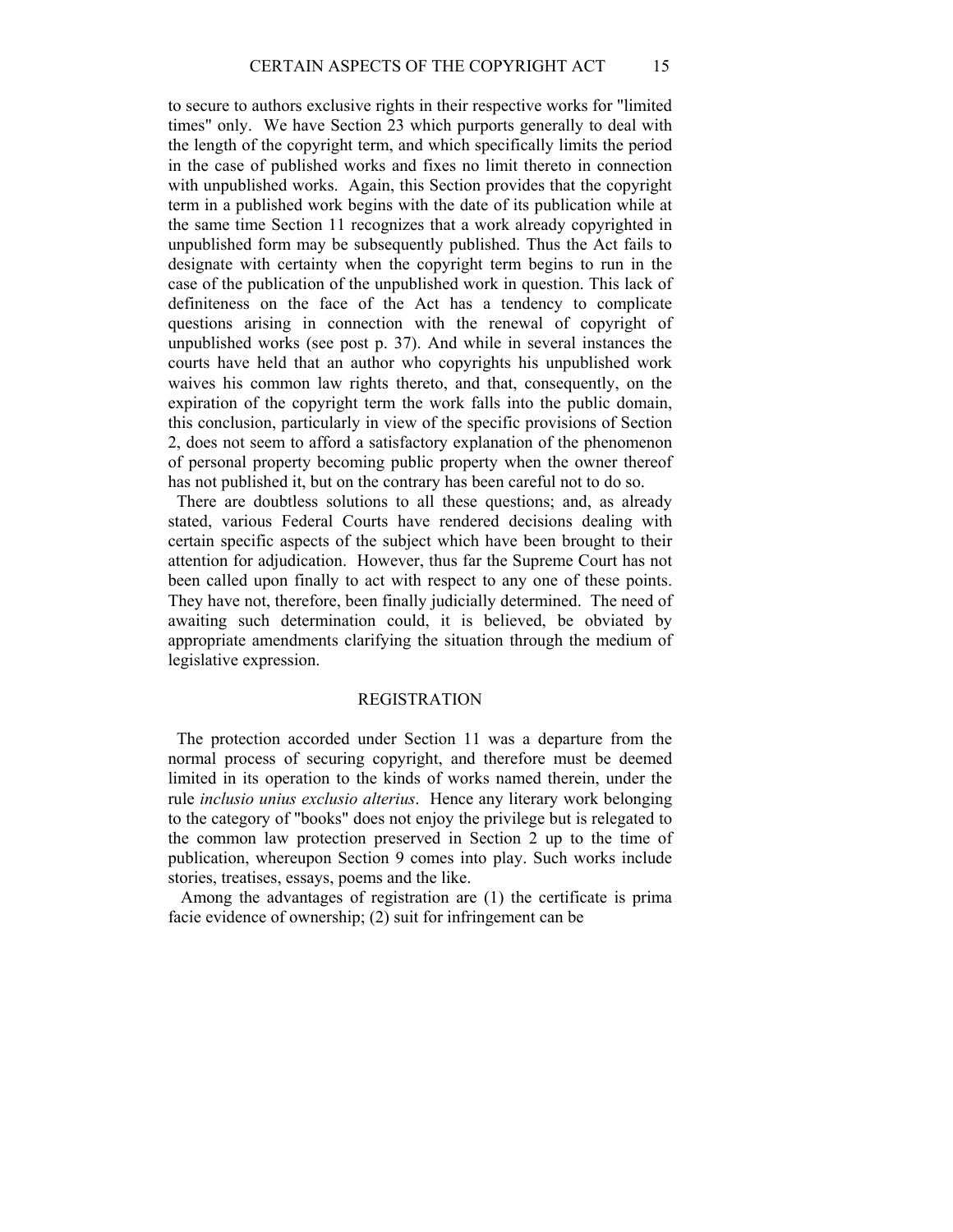brought in the Federal courts irrespective of diversity of citizenship or the amount involved; and (3) it gains statutory damages where actual damages and profits cannot readily be ascertained (which is usually the case in infringement suits). But on the other hand, it loses the common-law right of perpetuity.

Observe the concluding sentence of Section 11:

But the privilege of *registration of copyright* secured hereunder shall not exempt the *copyright proprietor* from the deposit of copies, under sections 12 and 13 of this Act, where the work Is later reproduced in copies for sale [I. e., published].

 No doubt here as to the legislative intent to grant statutory copyright, but the phrase "privilege of registration" comes in unexpectedly for nothing had been said in the preceding part of the section about registration, but merely deposit with claim of copyright. The explanation is that in the early draft the section began: "That *registration* may also be had," etc., and the whole section was applied to Section 10 as a second paragraph. But when the word "registration" was changed to "copyright," and this paragraph made a distinct section, the corresponding adjustment at the close was overlooked, just as the proper adjustment in Section 23 as to the term was overlooked. However, the covering provision is found in Section 54:

and whenever deposit has been made in the Copyright Office of a copy of any work under the provisions of this Act, he [the Register of Copyrights] shall make entry thereof.

 Section 12 affords another example of this constant failure to make adequate changes to harmonize various related sections during the prolonged discussions of the bill. The opening clause seems to overlook the copyright we have just been considering in the preceding section, and to recognize actual copyright status only in works which have been published in the first instance under Section 9. This we know was not the final intention of Congress as expressed in Section 11, but in order to harmonize the two sections, we must read into the opening clause of Section 12 the terminating clause of Section 11, something after this fashion:

That after such work has been later reproduced in copies and published with the notice of copyright, or after copyright has been secured in the first instance by publication with the notice of copyright as provided in section 9 of this Act, here shall be promptly deposited in the Copyright Office \* \* \* etc., two complete copies of the best edition thereof then published \* \* \*.

Further on it takes up the thread again:

Or If the work is not reproduced in copies for sale, there shall be deposited the copy, print, photograph, or other identifying reproduction provided by section 11 of this Act, such copies or copy to be accompanied in each case by a claim of copyright.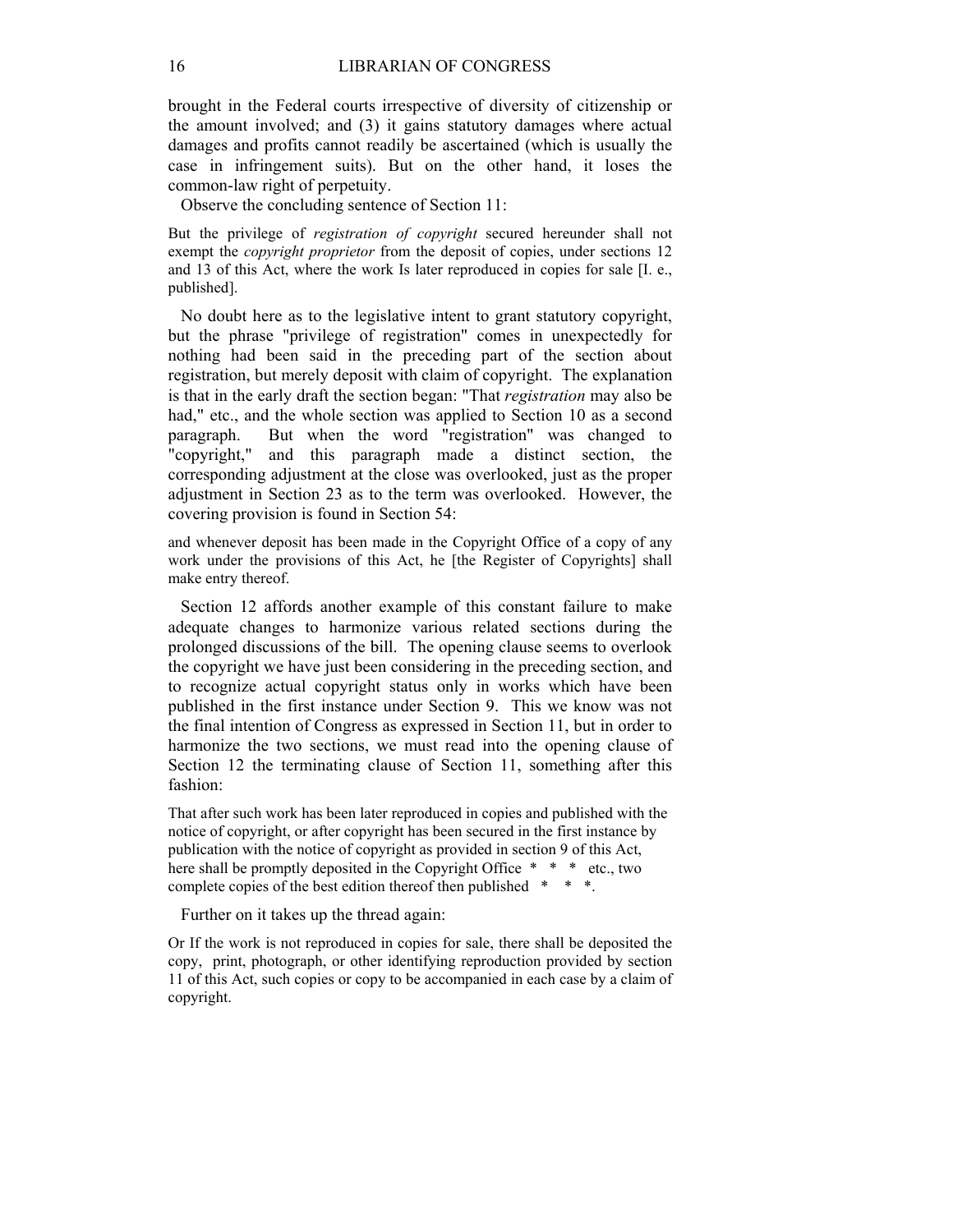Now it is evident that this latter clause (except as it relates to "copies") is merely a repetition of the requirements in Section 11, and is quite unnecessary in Section 12, for all this has already taken place under Section 11. It is also clear that "such copies," when the work was published in the first instance under Section 9, must be "accompanied by a claim of copyright." But it is not so clear from a reading of Sections 11 and 12 taken together that "such copies" as constitute merely a published reproduction of a work already registered under Section 11, must also be "accompanied by a claim of copyright." Inasmuch, however, as under the concluding sentence of Section 12 no action or proceeding can be maintained for infringement of copyright "in any work" until the provisions with respect to "the deposit of copies *and registration* of such work shall have been complied with," I presume that some kind of registration should be made, if only to put of record the fact of publication and deposit of copies and to secure a certificate which can be used in court to show compliance with the law; but without thereby attempting to set up a new term of copyright beginning on publication. And for this reason it is the practice of the Copyright Office to register this material anew. In *Lumiere* v. *Pathe Exchange* (C. C. A. 275 Fed. R. 428), Judge Ward held that both deposit of copies and registration were necessary for the purpose of bringing suit for infringement occurring after publication of a work (photograph) originally registered under Section 11, but he did not intimate that a new term of copyright was thereby initiated.

## COPYRIGHT NOTICE ON PUBLISHED COPIES OF HITHERTO UNPUBLISHED WORKS

 This leads to the question of year date in the notice on such copies. That the notice of copyright shall appear on all published copies is fundamental under our system, but no year date is required except in the case of "a printed literary, musical or dramatic work," and for these Section 18 provides that the notice "shall include the year in which the copyright was *secured by publication*." If this clause had stopped at "secured," it would have saved a good deal of bothersome doubt for all concerned, but as it stands one is confronted with the problem of determining whether to use in the notice on such works the year of original deposit under Section 11, or the year of subsequent publication (if it happens to be different), or perchance no year date at all. The latter conclusion would not be unreasonable, because in the case in hand, the copyright was not secured by publication, but by deposit and registration. Still as with Section 23, we may be permitted to do a little surgical grafting here and save the day for the year date by adding to the clause in Section 18 the words "or otherwise." -- but what year date?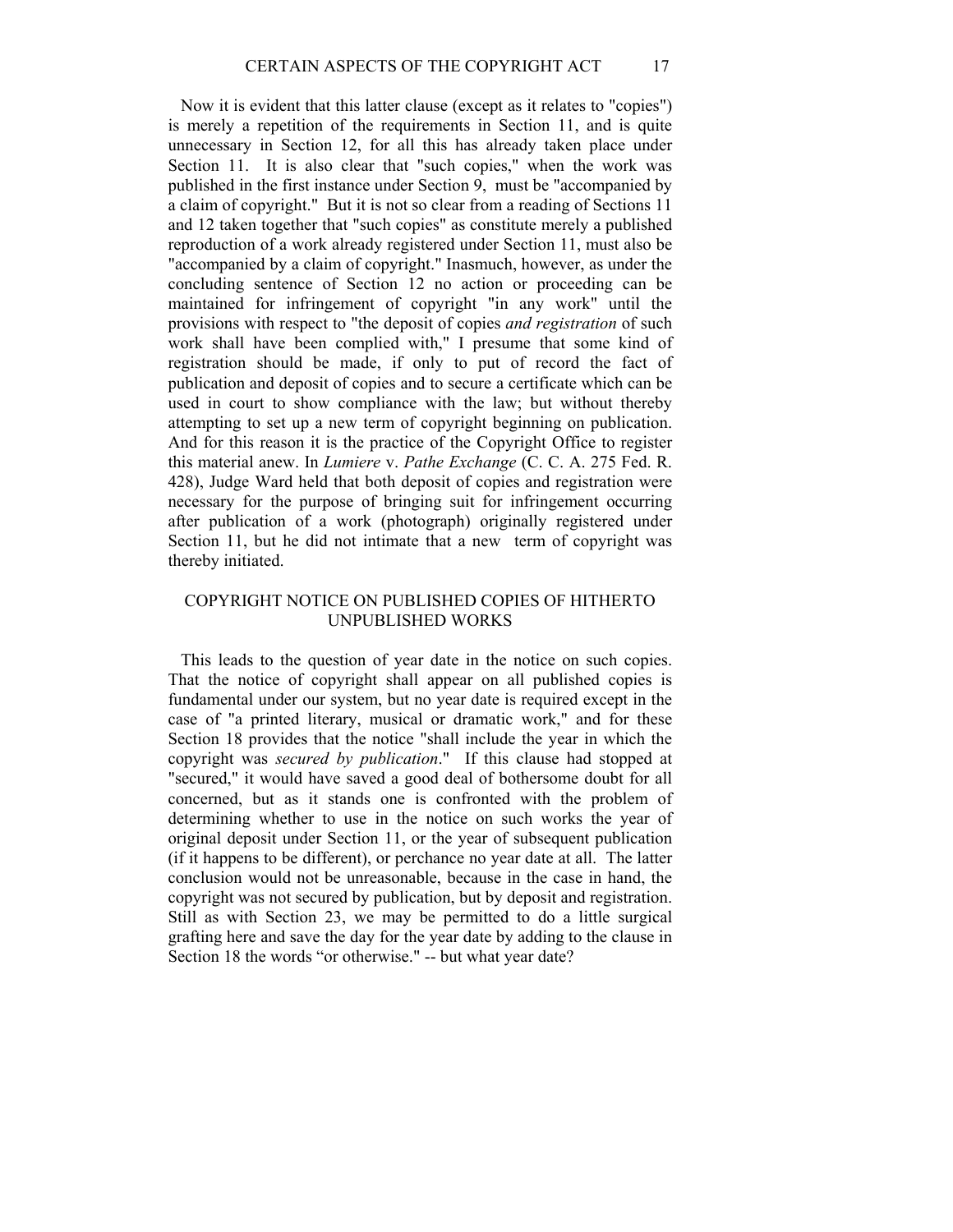The courts do not appear as yet to have definitely settled these perplexing questions. The nearest approach I have found is in *Turner* v. *Crowley* (C. C. A., 9th Circuit, 252 Fed. R. 749; Bull. 19, p. 393) where some question arose over a discrepancy in dates between the certificate and the allegations in the complaint, as to which the court remarked:

 This variance, possibly due to an error on the part of the plaintiff, or to a clerical error in the certificate of registration, ought not to deprive the plaintiff of the benefit of her original registration to secure copyright of the unpublished song \* \* \* We assume that the rules of copyright require reasonable strictness of interpretation; but, where it is shown by a claimant that the essential steps have been taken to secure copyright of an *unpublished work* prior to publication, slight variance in dates ought not to destroy the proof of copyright. But in the present case, even if the first registration could not be sustained, surely plaintiff, by proof of the second registration, fulfilled the terms of the Copyright Act, inasmuch as the record proves that the copyright notice was appended to the published copies of the song.

 Here the notice bore the year of original deposit (1914) and not the year of publication in 1916. It is to be observed, however, that the infringement had taken place some months before the second deposit and registration. $<sup>1</sup>$ </sup>

 In *Patterson* v. *Century Productions* (33 U. S. P. Q. 194). the film likewise bore in the notice the original date of deposit under Section 11 (1928) when published in 1933; but it was not found necessary to pass upon the question (though raised) as to the effect of publication with the original year date, because the infringement had taken place *before* such publication, as in the case just mentioned. But the court did hold that the plaintiff's copyright under Section 11 was valid for an unpublished motion picture and that so long as it remained unpublished he was not required to do more (i. e., than register under Section 11) to keep his copyright "valid for the statutory period."

 My conclusion is that in the case of such works as require the year date in the notice, the year of original deposit should ordinarily be used rather than the later year of *publication*, for the worst that could befall (should the courts take a different view when the question comes squarely up for decision) would presumably be a shortening of the term of protection by so much; whereas if a later year date is used in the notice it might result in a total loss of the copyright, its being tantamount to claiming a longer term than the law allows. (See *American Code Co*. v. *Bensinger*, C. C. A., 282 Fed. R. 829.)

 And so with respect to the application and certificate for the published copies; while it is proper to show the date of publication and

---------------

 $1$  In the case as reported the infringement took place In May 1916; the original deposit in 1914; but the date of publication to given as September 10, *1914*, which is a typographical error for  $1916$ , as the records and copies plainly show.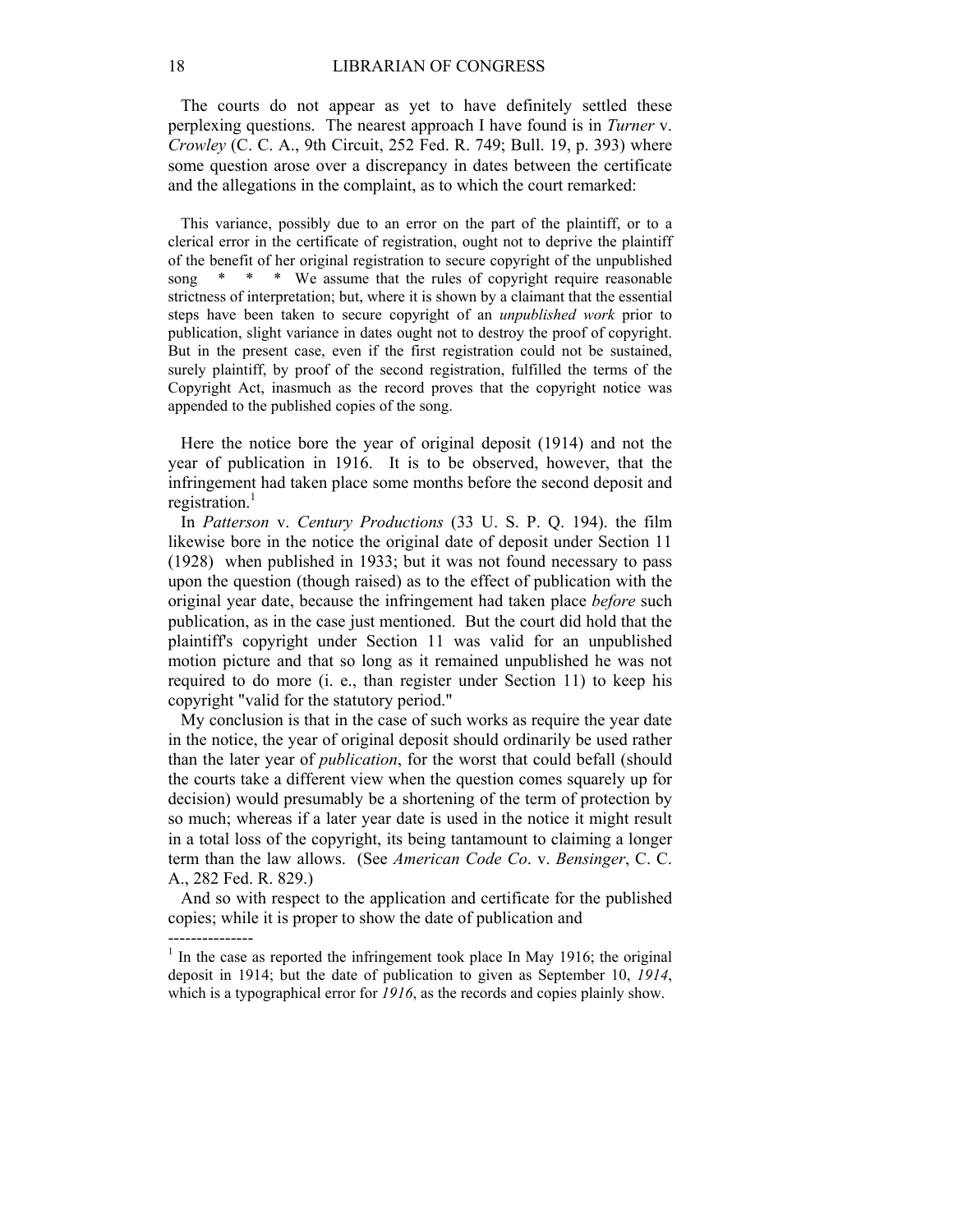deposit of copies, the date of original deposit should also be given, and the claim and the certificate should be based upon the latter date. This has been the general attitude of the office but its practice has not been quite in conformity therewith. Of course, in the case of some of the works mentioned in Section 11, such as a painting, the reproduction takes on a new form (engraving, photograph, etching) which then becomes eligible for registration as a new work in class H. And so with respect to many musical compositions, where only the melody is deposited for the purposes of Section 11 to be followed later by publication of a harmonized edition. But for dramas, lectures, dramatico-musical works, photographs, art works in the solid, and plastic works and drawings (class I), the reproductions would as a rule be practically the same as the originals, with little if any new authorship involved.

 The inconsistencies in Section 11, when read in connection with other sections, could be cured by such amendments as follow:

The final sentence could be amended to read:

*But the securing of a copyright in an unpublished work in the manner provided by this section shall not exempt, etc.* 

 There should be added to the section following the word "sale" a semicolon, in turn followed by the phrase "but in such case no reregistration of the original claim of copyright shall be required."

Section 11 should be amended by the following proviso:

*Provided, That in lieu of actual copies composed of wood, stone, metal or plastic material, the Register of Copyrights may at his discretion accept photographic or other identifying reproductions thereof.* 

 Section 12 should be amended by adding after the word "copies" in the last sentence thereof the words "or copy" ; and by changing the last period in the section to a semicolon, followed by the words:

*Provided, That in the case of the publication of a hitherto unpublished work copyrighted under Section 11 of this Act, the deposit of copies of said published*  work will entitle the copyright proprietor to maintain an action for infringement *of the writing for which, such copyright has been secured..* 

## **Section 12. --Deposit of Copies or Copy.**

 (1) The word "promptly" has given rise to no little difficulty, both to the Copyright Office and to the courts and the public as well. Under the prior law the corresponding provision was that the copies should be deposited on or before the date of publication, and this was made a condition precedent to securing, a valid copyright. The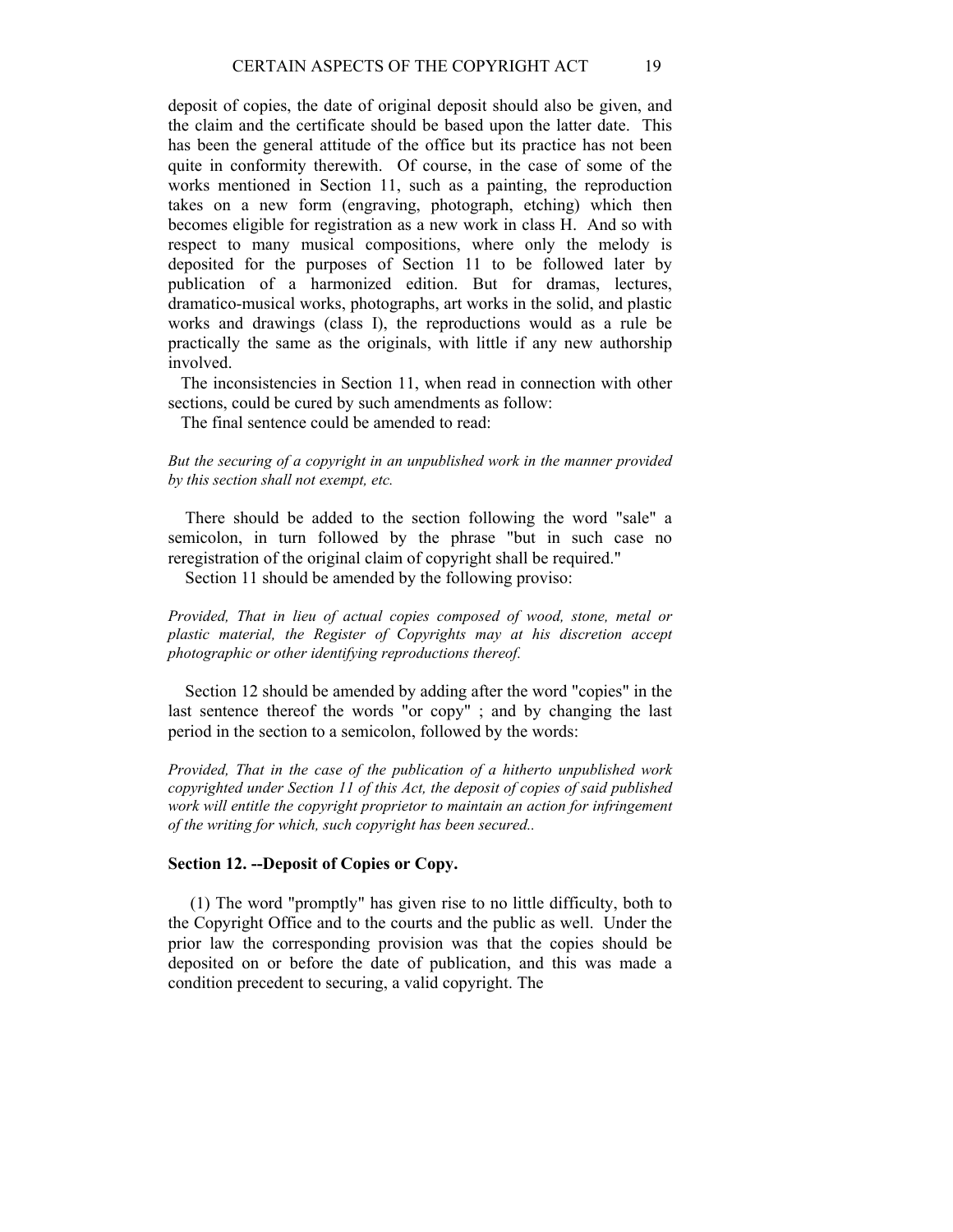original hearings preceding the present Act disclose that publishers frequently lost valuable copyrights owing to the failure of the shipping clerk to mail the copies in time, or to delay in transmission through the mail; and in order to avoid such contingency, the framers of the present Act concluded not to specify the time for deposit beyond what may be implied by the term "promptly," which, in the absence of statutory definition, must be taken in its ordinary meaning of "without unnecessary delay." Should the Copyright Office accept copies which have not been "promptly" deposited after publication? Observe that in this connection Section 10 makes registration dependent upon compliance with the provisions of the Act, including the deposit of copies, and that the issuance of the certificate is contingent "upon such compliance." Upon what basis, therefore, may the certificate issue when the copies have not been promptly deposited?

 The failure to make deposit within the proper time does not in itself invalidate the copyright which has already been secured by publication with notice; this can now result only after failure to make deposit upon actual notice as provided in Section 13.

 It is true that Section 12 provides that no action or proceeding shall be maintained for infringement until the "deposit of copies and registration" have taken place, which presumably was added as a. special inducement to make prompt deposit; but this does not answer the question.

 Heretofore, the practice of the office has been to accept copies at any time subsequent to publication with notice; thus, in effect, attaching no significance to the word "promptly"; and certain decisions of the courts seem to sanction the practice (*Lumiere* v. *Pathe Exchange*, 275 Fed. R. 428, Bull. 19, at p. 240; *Mittenthal* v. *Berlin*, 291 Fed. R. 714, Bull. 19 at p. 291) ; but see *Washington Publishing Co.* v. *Pearson* (32 U. S. P. Q. 113) and *Ebeling* v. *Reims* (28 U. S. P. Q. 366) where the court, referring to the word "promptly" in Section 12 comments:

 The neglect to observe the statutory requirements referred to, "promptly" (such is the *peremptory* word of Section 12) was fatal to the right to inaugurate the action or proceeding by which the plaintiff's importations were seized and detained.

 It seems very desirable to remove this doubt and uncertainty by eliminating the word "promptly" from Section 12, leaving Section 13 as heretofore to take care of any delinquent.

 (2) "Two complete copies of the best edition thereof then published." In view of certain material, applications for the registration of claim of copyright of which have been of recent years more or less frequently made -- and particularly in view of the nature of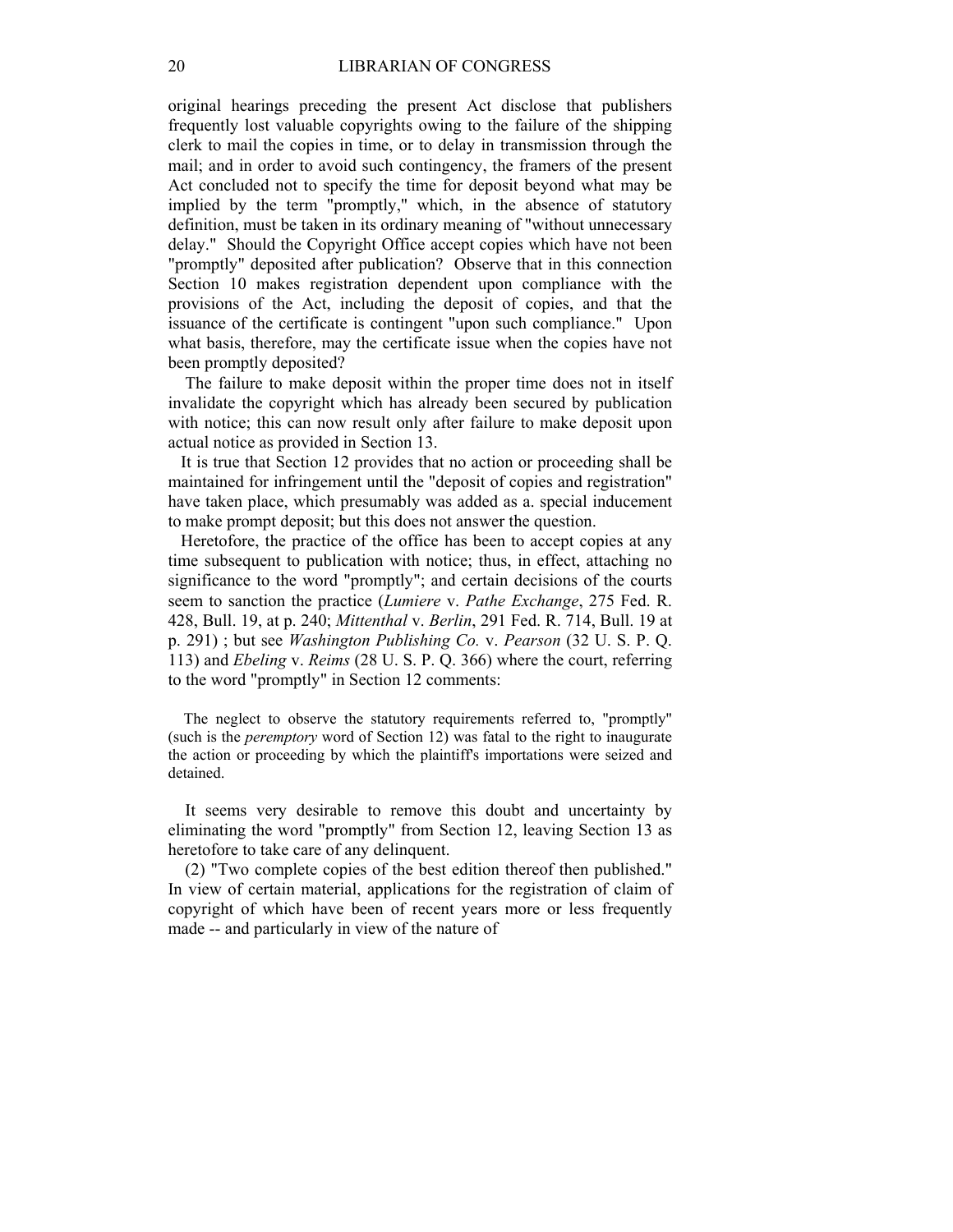the deposits which in some instances have accompanied such applications -- it would seem that there should be definitely stated in the Act just what is meant by the phrase "two complete copies of the best edition." Standing alone, the language seems to call for no interpretations; but the need for interpretation arises in view of the type of material which has been submitted in the form of deposits by certain members of the public.

 First of all, it may be pointed out that in the Act special emphasis has been laid upon this subject of deposits. In Section 10 registration is made to depend upon the fulfillment of the deposit of copies as one of the conditions precedent thereto. In Section 11 it is provided that where the copyright owner of an unpublished work desires to publish that work, the fact that he has registered his unpublished work shall not exempt him from the duty of the deposit of copies required under Sections 12 and 13. Section 12 requires that in the case of a published work in which copyright has been secured "there shall be promptly deposited in the Copyright Office or in the mail  $* * *$  two complete copies of the best edition thereof then published." And such stress did Congress lay upon the necessity of such deposit that it provided in Section 12 that "no action or proceeding shall be maintained for infringement of copyright in any work until the provisions of this Act with respect to the deposit of copies and registration of such work shall have been complied with." But Congress did not stop there, difficult though that provision made the path of the copyright owner in the case of infringement as long as he failed to deposit copies. Under Section 13 the principle is made clear that the Government has the right to demand the deposit of copies of a copyrighted work even though the owner of such work, rather than deposit the same of his own accord, might prefer to subject himself to the embarrassments, in the case of infringement, described in the last-quoted excerpt from Section 12. In Section 13 it is provided that unless he promptly deposits the copies referred to in Section 12 the Register of Copyrights may demand such deposit; and that a refusal to comply with such demand will subject the refusing party to a fine of \$100, to pay to the Library of Congress an amount equal to twice the retail price of two complete copies of the best edition, and the loss of his copyright.

 In order to facilitate from the financial standpoint the deposit of copies by the copyright owner, Section 14 provides that the postmaster to whom are delivered the articles deposited as provided in Sections 11 and 12 shall mail them to the Copyright Office without cost to the copyright claimant.

 The importance attached to the deposit of copies indicates that such deposit has a very definite purpose.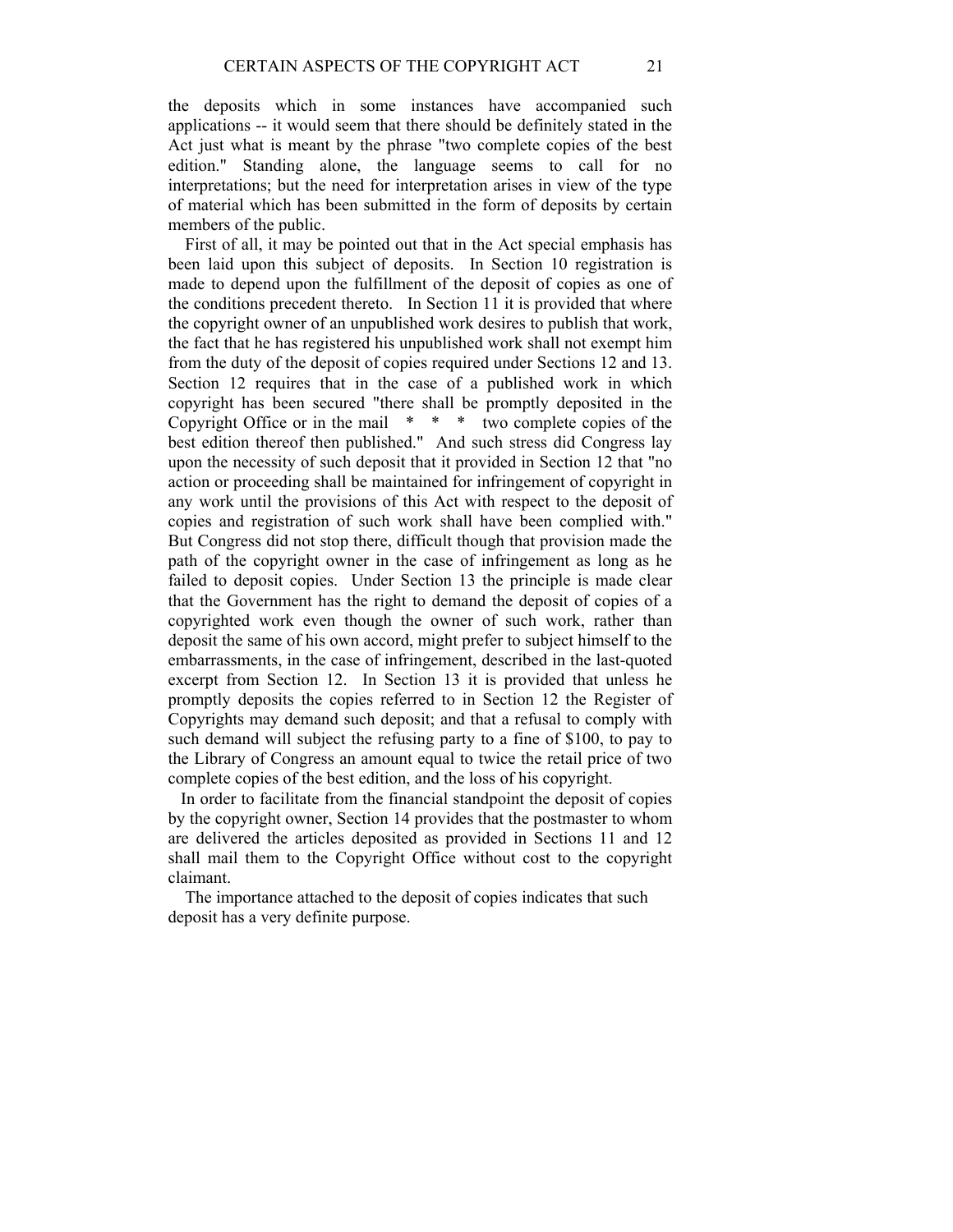The answer to the question "What is the purpose of the deposit?" is to be found in Section 59 of the present Act. But anticipating for the moment the announcement of the purpose as set out in Section 59, it is important again to emphasize the fact that under the Act preceding the present Act the deposit served a most important end which under the present Act it no longer serves. Under the preceding Act the acquisition of copyright in a given writing depended, in the case of books, upon the deposit of two copies of the book in the Copyright Office itself. That is no longer the case under the present Act in connection with published works, for under Section 9 copyright is secured through the action of the copyright claimant which takes the simple form of publication of the writing in question and the affixing thereto of the copyright notice prescribed by the Act.

 If the securing of copyright in a published work no longer depends upon the furnishing of a deposit in the form of copies thereof, once more the question may be asked, What purpose do such deposits now serve? Is it in order that the deposits shall become records of the Copyright Office? That is, under the present Act, is the Copyright Office the official repository of such copies? The answer must be in the negative for the reason that under Section 59 the Librarian of Congress is given the authority and duty to select from all deposits made in the Copyright Office such copies as he may see fit to remove therefrom.

 It follows from the above that the deposit of copies is not required by the Act for the purpose of securing a copyright in published works or to form part of the permanent records of the Copyright Office for purposes of reference, identification or otherwise.

 There remain to be considered Sections 59 and 13 which are the only sections which reveal the purpose not only of the requirement of the deposit, but the requirement as to the form which such deposit shall take in the case of a published work, to wit, two complete copies of the best edition thereof. These sections make it clear that the purpose served by the deposits under the present Act is the enrichment of the Library of Congress.

 During the lengthy proceedings of the third session of the Conference on Copyright at which the Librarian presided and which were held at the Library of Congress March 13-16, 1906, at a time when, under the law in force, there was no provision that the deposit required by the Act should constitute the best edition, certain comments were made by the then Register of Copyrights and the Librarian of Congress which are material to the point now under discussion. Mr. Putnam asked the Register to give the reason for the use of the word "best" in connection with the discussion as to the nature of the deposits to be submitted by publishers filing claims of copyright. Mr. Solberg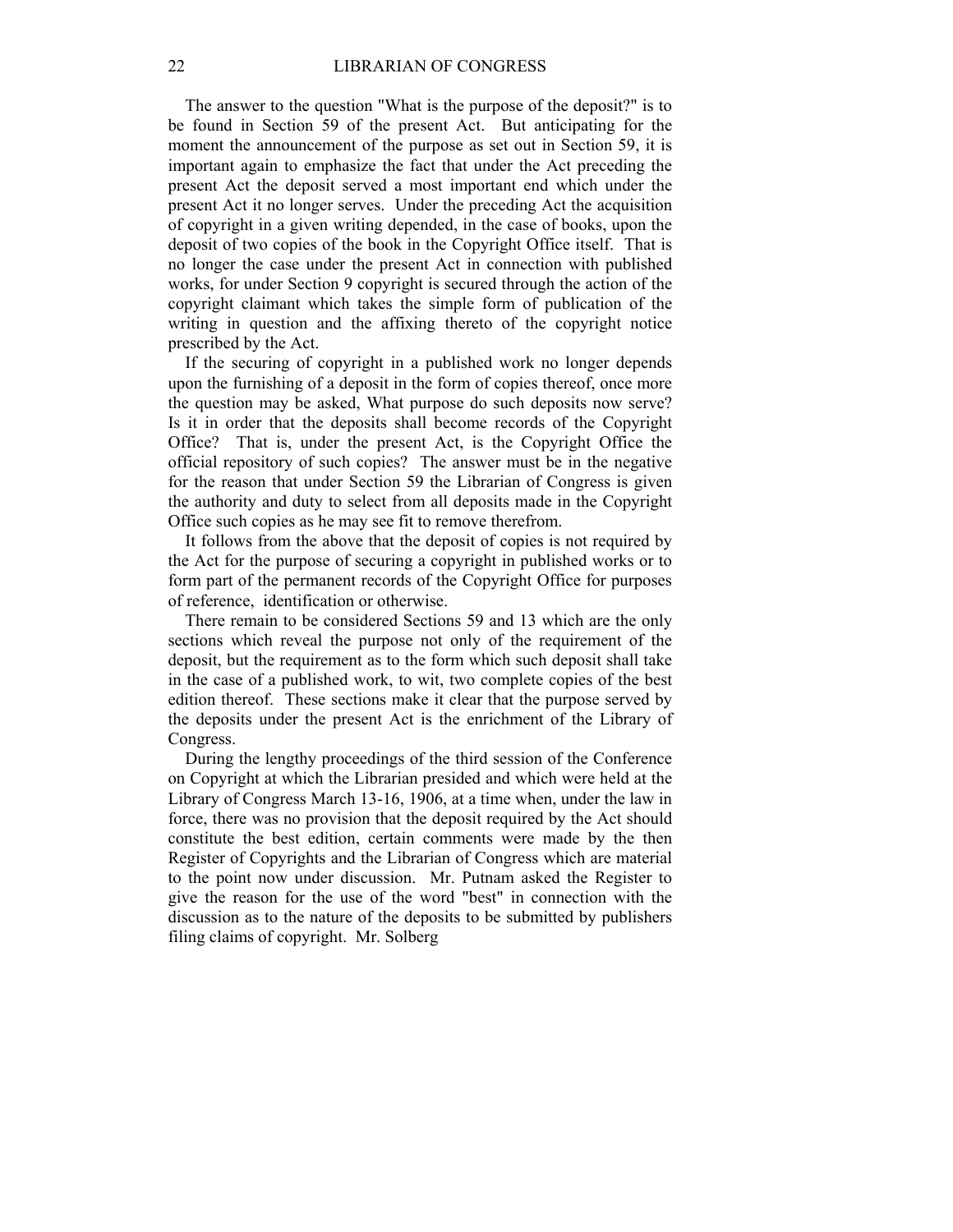pointed out that in his opinion the needs of the National Library might well be considered; that --

the present experience of the Copyright Office is that it requires a good deal of insisting to get good copies. The claimants try to deposit very imperfect copies, and anything but fresh copies -- and a compromise has been arranged, if I may use the word, that these are accepted as preliminary deposits upon a promise that the perfect copies will follow (pp. 300-301).

The following remarks of the Librarian are found on page 303:

 We find that in England the publisher is taxed for one copy of the best edition for the British Museum. We should be satisfied to have one copy of the best edition instead of two of the first edition if that would accomplish the purpose.

**\* \* \* \* \* \* \* \*** 

 It is this difficulty in the administration and experience of the office, in getting what the Government Is really intended to get, which would make us disposed to be sure that we would get a really complete and perfect copy of a really creditable edition.

 In the "Arguments Before the Committees on Patents of the Senate and House of Representatives, Conjointly, on the Bills (S. 6630 and H. R. 19853) To Amend and Consolidate the Acts Respecting Copyright," June 6, 1906, pages 14-15, the Librarian, referring to the conference on copyright from which quotation has been made above, stated:

 The original purpose of such deposits was the enrichment of the Library. This is clear from their history, both in this country and abroad. They were made a condition of securing copyright, but they had no continuing relation to the copyright once secured. In England, for instance, the copies required (now five) are to be for the use of the libraries -- five libraries -- no one of which is the office of registration for copyrights. The earliest act in this country was that of Massachusetts, in 1783, which exacted a copy as a gift to the Library of the University of Cambridge, Harvard University, "for the use of said University," which was not the office of copyright. The earliest act providing for deposit in the Library of Congress, that of 1846, provided that the copyright proprietor should give one copy of the book to this Library, and at the same time it provided that he should give one copy to the library of the Smithsonian for the use of that library.

 In 1867 the library of the Smithsonian became a part of the Library of Congress. The act of 1870 provided two copies, both to be addressed to the Library of Congress. But by that same act of 1870 the Library of Congress became the office of registration for copyright; and from that time, and because the failure to deposit not later than the date of publication actually voided the copyright, an impression has grown up that the articles deposited are an integral part of the record of registration, and have a peculiar sanctity as such. The fact of the deposit has been and will be an integral part of the record, and in times past this could most readily be proved by the copies themselves, the law providing neither for a certificate to the claimant admitting the receipt of the deposit nor an entry in the official record showing it. But hereafter the fact of deposit will be proved by the certificate itself.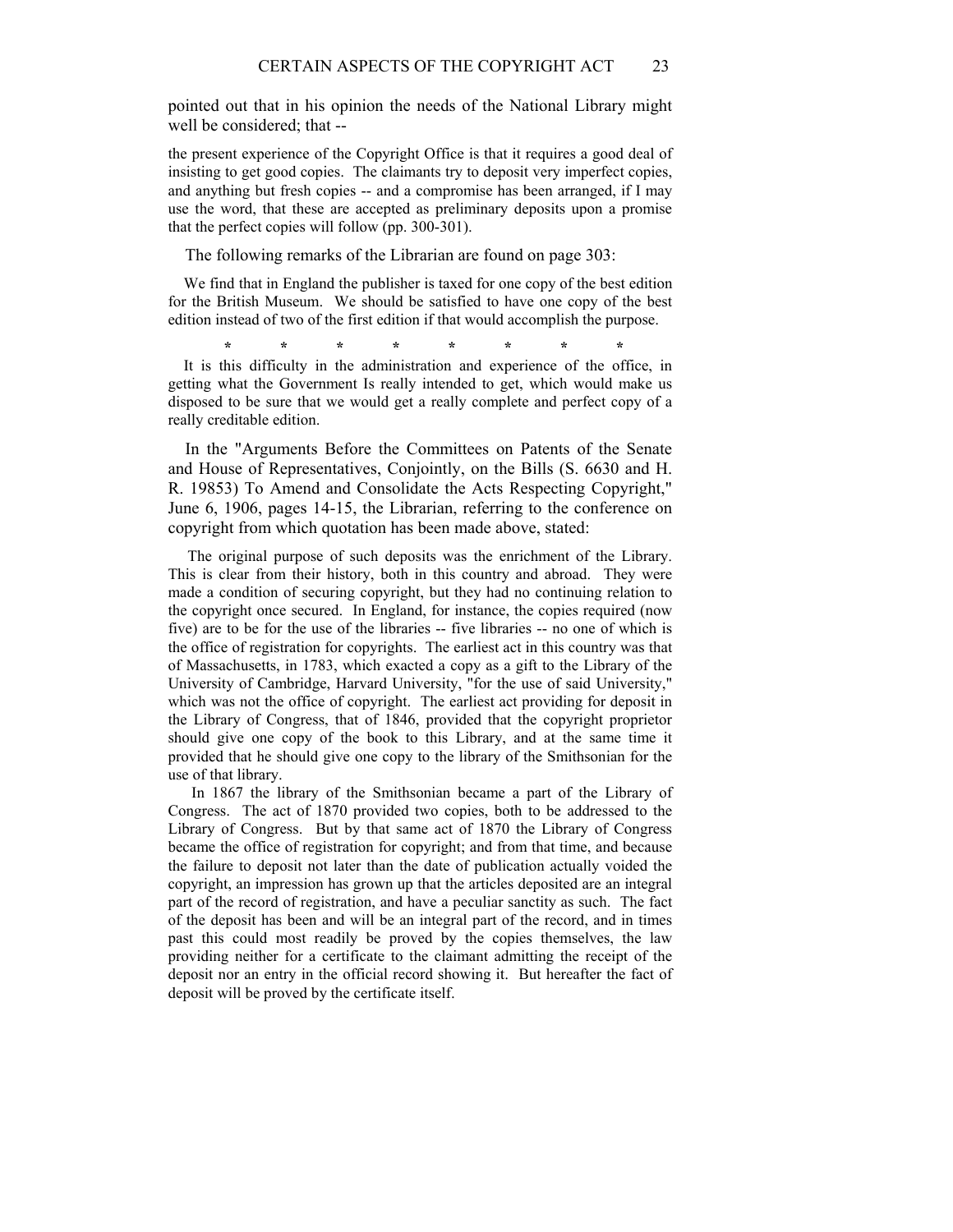It is interesting to note in view of the provisions of Sections 13 and 59 of the present Act, the language used by the Librarian with respect to copyright deposits. He said:

 A large proportion of these are of great value to the Library and are drawn up into it. The rest remain in the cellar. The accumulations in the cellar now number a million and a half items. Many of these would be useful in other Government libraries; for instance, medical books in the library of the Surgeon General's Office. Some of them might be useful in exchange with other libraries. A few might have value in exchange with dealers. The remainder are a heavy charge upon the Government for storage and care, without any corresponding benefit. They ought to be returned to the copyright proprietors if they want them, or, if not wanted, destroyed.

 With this material for a background, it is to be observed first how strictly there is recognized in Section 13 the principle that the deposits are for the enrichment of the Library; for, as already pointed out, it is the Congressional Library, not the Copyright Office, which is to be provided with twice the amount of the retail price of two copies of the best edition of a work for which the copyright claimant has refused, after demand, to make deposit. The obvious purpose is that not only shall the Congressional Library receive two copies of the work without cost but that they shall be two complete copies of the best edition thereof.

 The use to be made of the deposits, as reflected in Section 59, is declarative and explanatory of the requirement that such deposits be made. The section provides that--

\* \* \* of the articles deposited in the Copyright Office \* \* \* the Librarian of Congress shall determine what books and other articles shall be transferred to the permanent collections of the Library of Congress, including the Law Library, and what other books or articles shall be placed in the reserve collections of the Library of Congress for sale or exchange, or be transferred to other governmental libraries in the District of Columbia for use therein.

 One would suppose that from the wording of Sections 12, 13 and 59 the purpose of the deposits and the duty imposed upon the copyright claimant with respect to the submission thereof to the Copyright Office in the form required in the specific terms of the Act would be so clear as to call for no doubt. However, such is not the case.

 There have been presented to the present Register for registration, applications for material accompanied by deposits which not only have the physical appearance but actually perform the functions of page proof of the writing, registration of claim of copyright for which is requested. This has occurred mainly in connection with material intended as contributions to newspapers. Page proof of such material in the very form in which it is intended to be published and is actually published in newspapers -- separate page proof sheets of such material, each sheet constituting a chapter of a given story -- have been assembled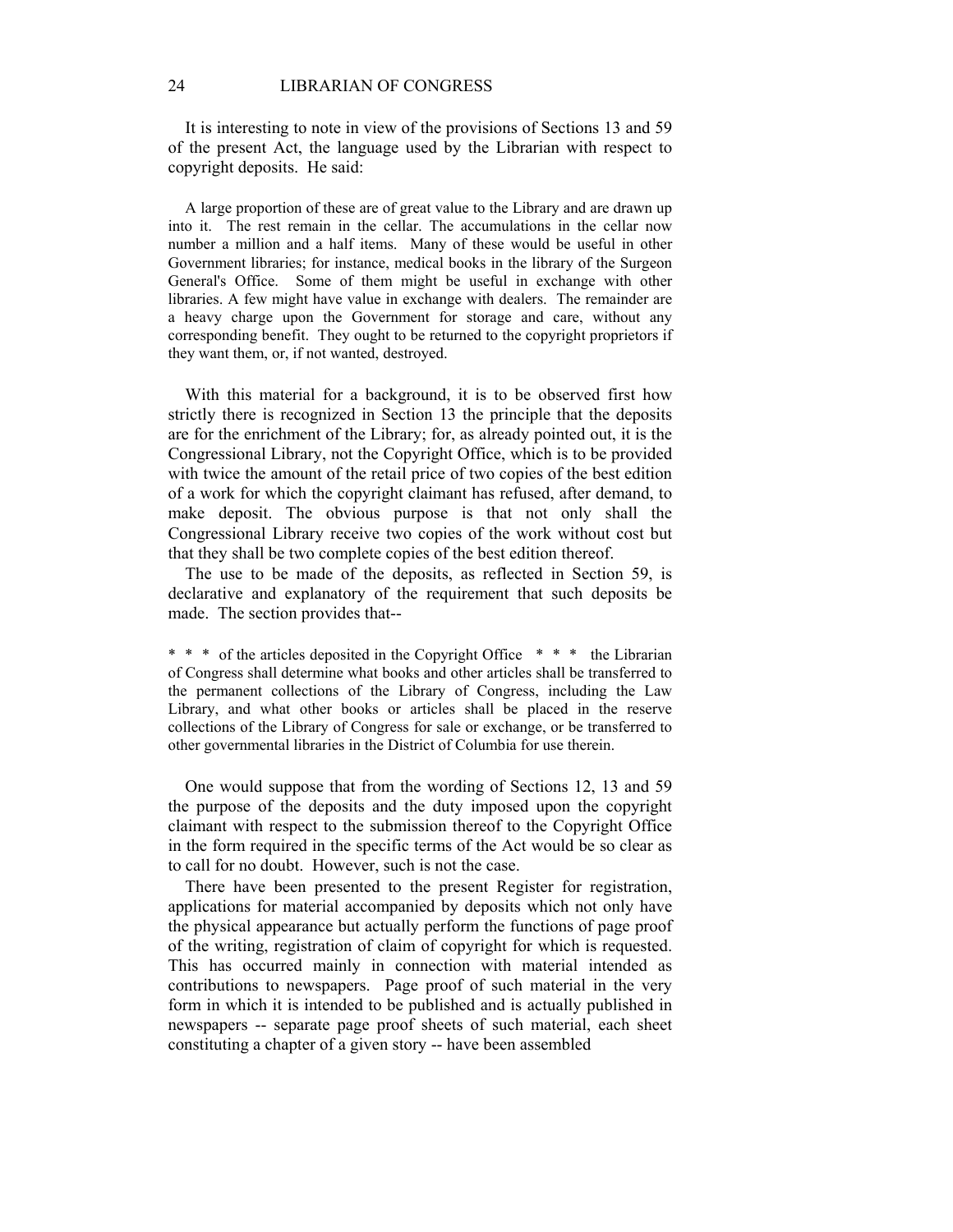together under a paper cover containing a title, the copyright notice has been affixed thereto, the matter has been placed upon certain bookstalls, made available to the public and sold in this form, and in such form is labelled a "book," and two copies thereof sent as deposits of such "book" to support an application for the registration of the claim of copyright therein.

 Technically, this material constitutes a book within the general meaning of the Copyright Act; but not, it is believed, for the purposes of the deposit provisions of Section 12. Technically the requirements as to the securing of copyright may possibly have been met; but the securing of copyright in a published work is one thing, and the submission of "two complete copies of the best edition thereof" is another. The objection of the Register that this does not meet the requirements of Section 12; that in the case of contributions to periodicals requiring special registration a copy of the issue or issues of the newspaper in which the contribution has been published shall constitute the deposit required by the very terms of the Act, is confronted with the argument that as collated and bound this page proof now constitutes a "book" and that although publication thereof is to follow in newspapers the material was published first as a "book"; that because at the time of publication it was the only edition, it was necessarily the "best edition," and that the provisions of Section 12 with respect to the deposit of two complete copies of the best edition of a book have been met.

 If the Register accepts the material for registration as applied for, he must accept it as a book and in so doing he must accept for the Library of Congress two copies of page proof, and interpret Section 12 as reflecting the intention of Congress that when it required "two complete copies of the best edition" of a written published work, it only meant "two complete copies of page proof" thereof. If such an interpretation is to be followed by the Register this will mean that he must accept page proof, submitted under the same conditions as to publication and notice, of all other books, whether scientific works, novels, encyclopedic works, or periodicals. It means that the Register must accept for the enrichment of the Library of Congress page proof material instead of the finished article -- a step which would seem to run counter to the purposes and uses of such deposits as contemplated in Section 59.

 But this submission of deposits in the form of page proof has taken another phase which seems to make it all the more desirable that the intention of Congress as to the requirement of the submission of copies

of the best edition by way of deposit should receive legislative or judicial elucidation.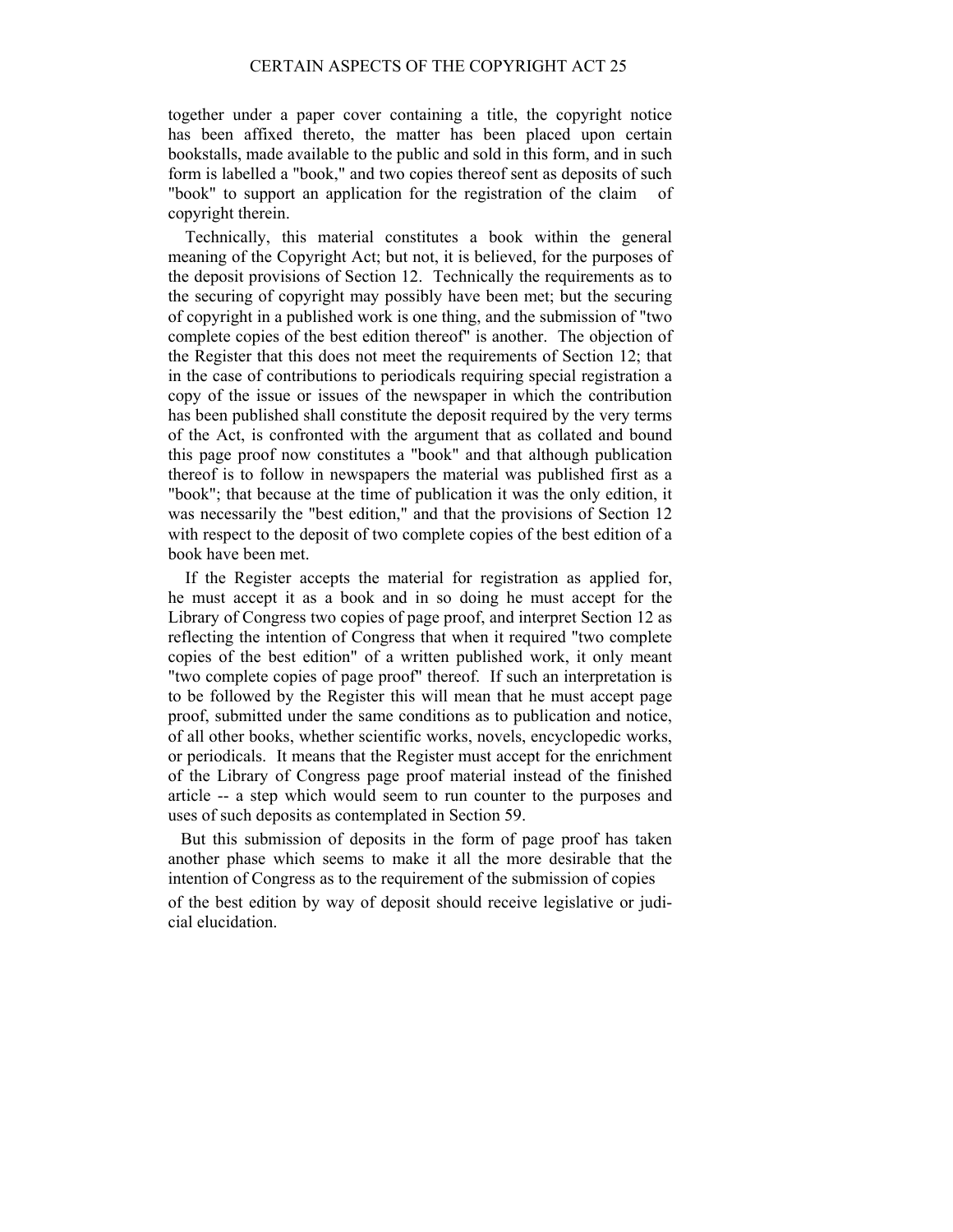There have from time to time been submitted to the Copyright Office accompanying one application and a fee of \$2.00, two copies, of accumulations of page proof of material intended to be, and which actually has been, published in newspapers, consisting of unrelated comic strips, unrelated newspaper cuts, separate cross-word puzzles and other similar material. These have been collected on separate sheets printed on one side only after the manner of page proof, each page containing from two to six unrelated contributions, the whole being bound in paper covers and entitled a book, application being made for registration thereof as a single book. The Copyright Act provides that a fee of \$2.00 shall accompany each separate contribution to a newspaper and that a copy of the newspaper in which the contribution is published shall be submitted by way of deposit. Registration of this material been refused, first, on the ground that it is page proof which constitutes an intermediate step in the process of final printing and publication; on the further ground that the deposit made does not consist of the copy of the newspaper required by Section 12; and finally on the ground that the process carried out is nothing but an obvious expedient to avoid the payment of fees. Inasmuch as affidavits are submitted to show that the material in this form has been placed on sale and sold at various bookstands a week before being published in the newspapers, the applicant for registration claims that it constitutes a "book," and the best edition of the material published in view of the fact that at the time of such publication it is the only edition. Here again, if this contention is correct, the Register will be obliged to accept on July 1, say, the page proof of a novel or scientific book which is in reality made available to the public at large in the form of an edition, as the term is understood by people generally, a month later.

 It is needless to point out that if the obligation to accept such material under Section 12 rests upon the Register, the Librarian in examining such material for the purpose of drawing it up into the Library will be limited to the choice of selecting page proof material or not obtaining the book at all. For there is no obligation on the part of the copyright claimant to submit to the Copyright Office an expensive edition of a book once a cheaper, though genuine, edition has been submitted as deposit with an application for registration of claim to copyright. If the Library is bound under the Copyright Act to accept on July 1, say, the page proof of any popular novel, such as "Gone With the Wind," three things at once become apparent. First, that all the Librarian has obtained for the permanent collections of the Library is page proof material which all will agree is not the proper subject of the permanent collections of the Library of Congress; second, having accepted such page proof on July 1, the Librarian might find himself in the difficult position of attempting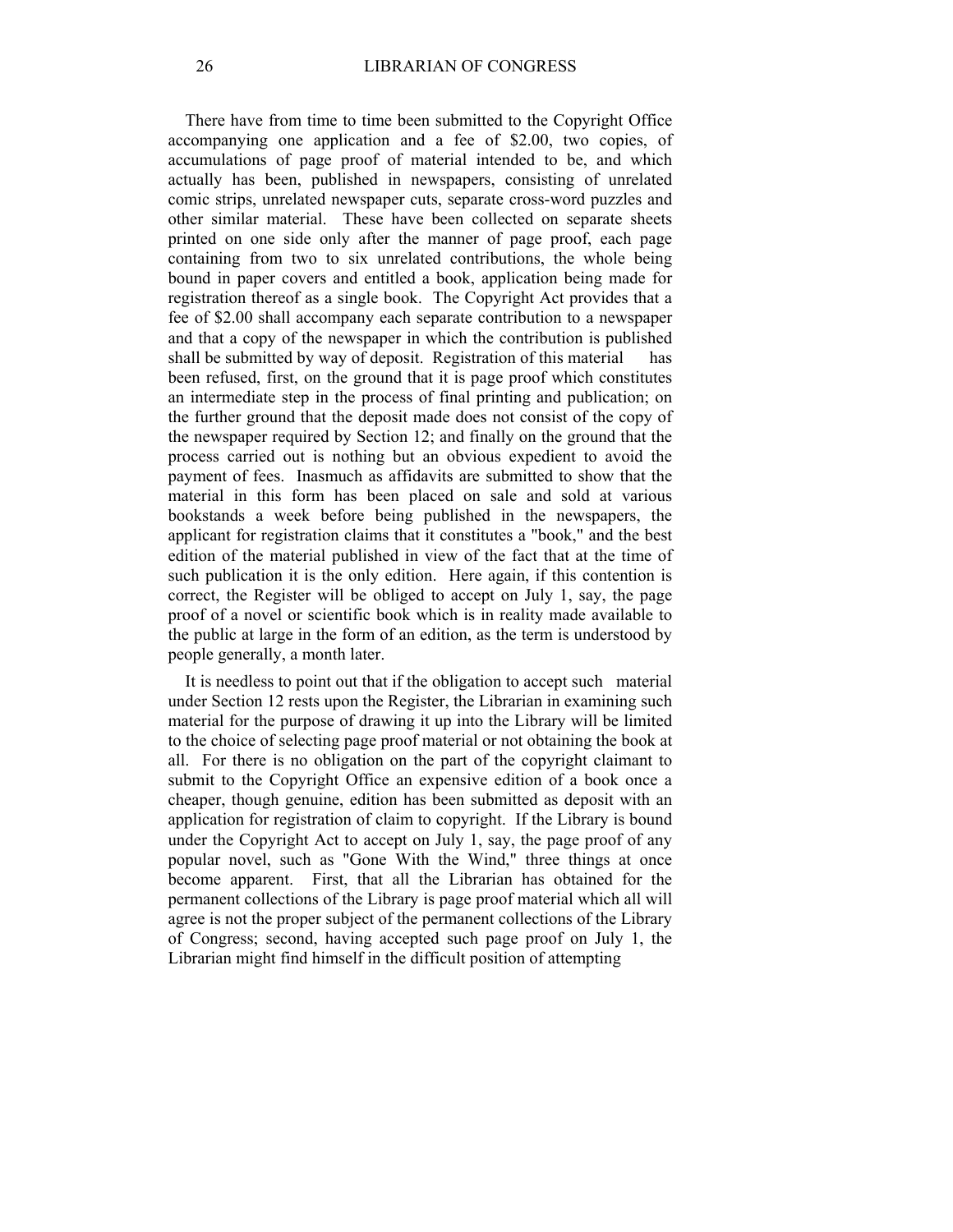to sell or exchange on August 1 the page proof material in the possession of the Library in the face of the fact that on the latter date a regular bound edition of the book had already been placed upon the market. In such case the page proof would, of course, be useless for purposes of sale or exchange. Moreover, to obtain the regular bound edition of the book the Library would have to pay the retail price of a copy of the first real edition -- a situation obviously contrary to the intention of the Act that the Library and the people of the United States should be supplied with two copies of such regular edition without payment. Third, there would be no opportunity to distribute such page proof material to other libraries of the District of Columbia, for it is not conceived that any of such libraries would find it practicable or convenient to give space on their shelves to page proof.

 It is therefore felt that the law should be amended in some way so as to make it more apparent that one of its main purposes, to wit, the enrichment of the Library of Congress, cannot be defeated by so transparent a device.

 In the cases of this type which have come to the attention of the undersigned, this page proof material has been submitted for registration as the result of a purely colorable publication. In one case evidence of a sale of one copy -- in another, sales of a score of copies of material, which was within a few days after first publication published by the thousand in the public press, was presented in order to establish the fact of publication which, under the Act, is a condition precedent to registration. It needs no argument to show that popular reading material is not supplied the public in the form of page proof through the sale of even a hundred copies.

This tendency could be avoided by an amendment to the present Act defining what is meant by the term "complete copies of the best edition"; or perhaps what is meant by publication. In the British Copyright Act of 1911, Section 35 (3) "a work shall be deemed to be published  $* * *$ unless the publication  $* * *$  is colorable only and is not intended to satisfy the reasonable requirements of the public."

 It might also be desirable to amend existing legislation by a provision which would make it plain that page proof or its equivalent of material intended to meet the requirements of the public in the form of what the man in the street understands by the term "best edition," does not meet the requirements of deposits made for enrichment of the Library of Congress in connection with copyright registration.

 The place for such amendments might well be the interpretative Section 62. Amendments suggested will be found under that section heading.

101245--38----3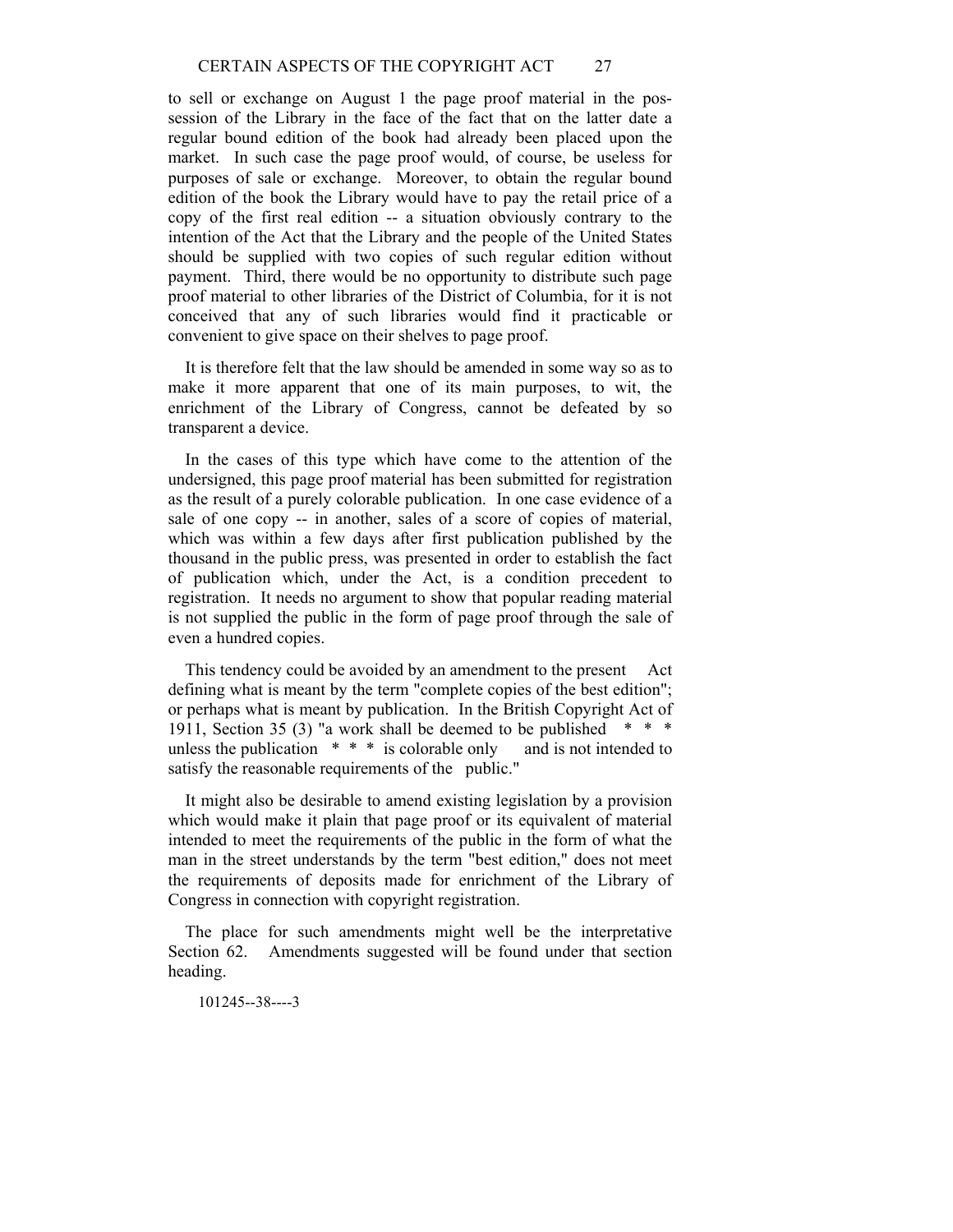(3) Works of foreign origin. Here also the clause should be amended to read: "one complete copy of the edition so published." The addition of the clause about the notice (see suggested amendment on p. 42) seems necessary in order to make clear that it was not the intention to attempt to compel the use of the notice on every foreign edition, but only upon the edition intended for circulation in the United States, in line with the second clause of Section 9.

 $(4)$  \* \* \* "which copies or copy \* \* \* in Section 15 of this Act." This whole clause is out of place and meaningless, at least as far as the foreign copy is concerned, for the requirement of manufacture is fully taken care of under Section 15.

 (5) Following the semicolon after the word "contribution" in line 16, eliminate the words "or if the work is not reproduced in copies for sale" to "or other reproduction," inclusive, and add: "to be accompanied in each case by an application for registration of a claim of copyright." The clause here eliminated is entirely unnecessary and out of place, being in substance merely a repetition of the requirements already contained in Section 11, and the copyright thereunder can only come into being by such deposit.

 Moreover, inasmuch as no new copyright is initiated by publication in the case of works previously copyrighted under Section 11, there seems to be no purpose in requiring an application; and, therefore, to the clause "to be accompanied in each case by an application for registration of a claim of copyright," should be added, "except in the case of works originally copyrighted under the provisions of Section 11."

 (6) "No action or proceeding shall be maintained," etc. After the word "copies" add "or copy" so as to cover the deposit of a foreign work and also of an issue of a periodical containing a contribution, as well as the deposit of copy made under Section 11.

 In seeking an injunction to restrain threatened infringement, time may be of vital importance and the damage done before the act of registration can be completed. In *New York Times Co.* v. *Star Co.* (195 Fed. R. 110, affirmed by C. C. A. 204 Fed. R. 586), it was plainly intimated that a deposit in the mails would be sufficient to enable injunction to be sought to restrain threatened infringement, even though the copies might not yet have reached the Copyright Office.

 (7) Changes seem to be indicated in that provision of the section which reads:

Or if the work is by an author who is a citizen or subject of a foreign state or nation and has been published in a foreign country, one complete copy of the best edition then published in such foreign country \* \* \*.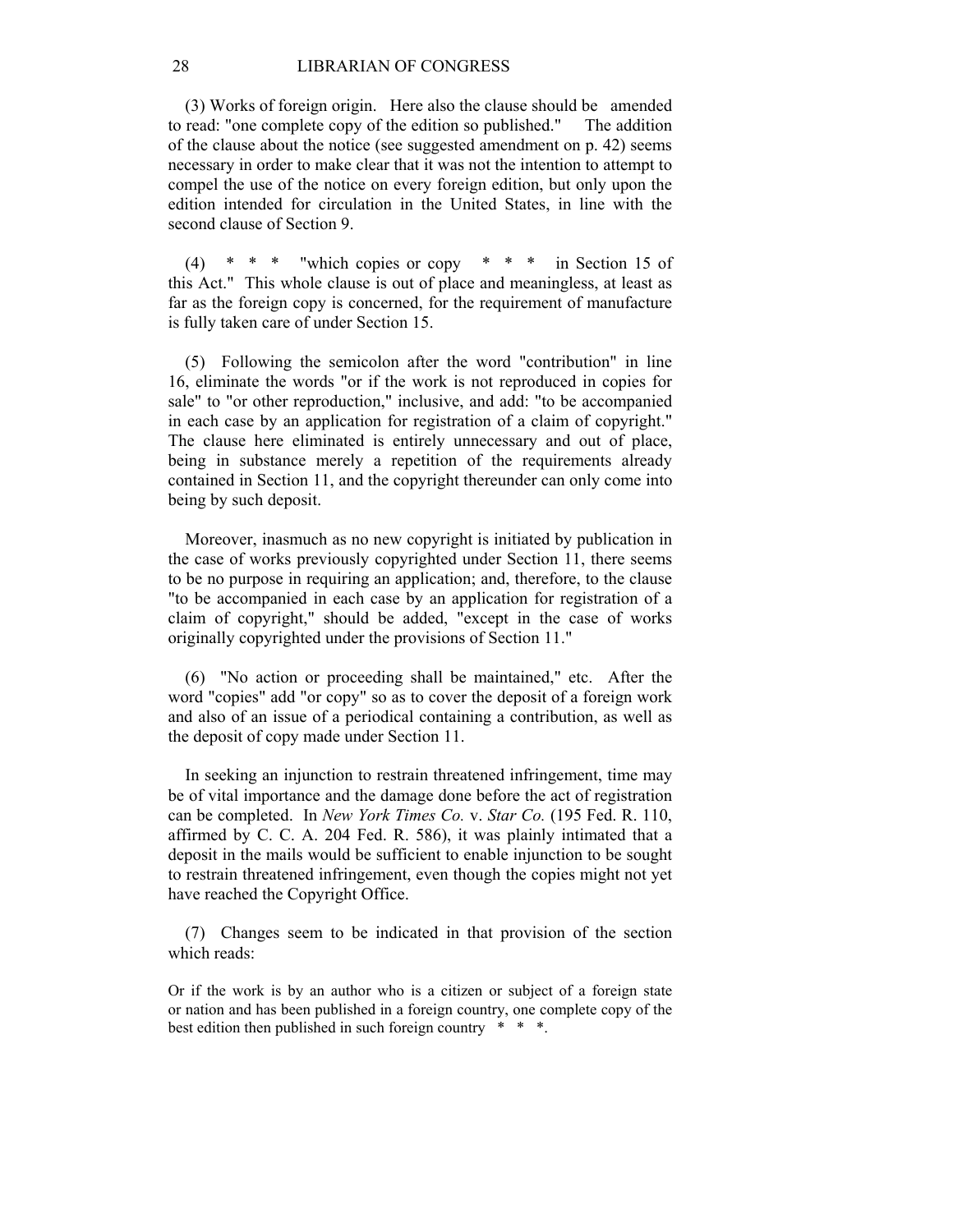The change suggested is embodied in the following:

\* \* \* or if the work is by an author who is a citizen or subject of a foreign state or nation not domiciled in the United States, and has been published for the first time in a foreign country with the notice of copyright required by the Act, one complete copy of the best edition so published.

 The reasons for this proposed change are: (a) It is not presumed that Congress meant to extend the privilege of depositing but one copy if the author, although an alien, was actually domiciled in the United States at the time of publication; and (b) in the case of *Italian Book Co.* v. *Cardilli* (273 Fed. R. 619; Bull. 19, p. 194) Judge Hough said that he could discover nothing in the Copyright Act which precludes a foreign proprietor from publishing a work abroad without the statutory notice and four years later securing a valid copyright in the United States by affixing the required notice and registering the claim as beginning from the date of first publication abroad, a situation which could hardly have been contemplated by the legislature.

 (8) Change the opening clause to read: "That after the work has been published with the notice of copyright required by this Act \* \* \*."

The whole section, amended as proposed, will then read:

That after the work has been published with the notice of copyright required by this Act, there shall be deposited in the copyright office or in the mail addressed to the register of copyrights, Washington, District of Columbia, two complete copies of the best edition thereof, or if the work is by an author who is a citizen or subject of a foreign state or nation not domiciled in the United States and has been published for the first time in a foreign country with the notice of copyright required by this Act, one complete copy of the edition so published; or if such work be a contribution to a periodical for which separate registration is requested, one copy of the issue or issues containing such contribution; to be accompanied in each case by an application for registration of a claim of copyright. No action or proceeding shall be maintained for infringement of copyright in any work until the provisions of this Act with respect to the deposit of copies or copy and registration of such work shall have been complied with : *Provided,* That in the case of the publication of a hitherto unpublished work copyrighted under Section 11 of this Act, the deposit of copies of said published work will entitle the copyright proprietor to maintain an action for infringement of the writing for which such copyright has been secured.

#### **Section 13 --Refusal To Deposit Copies.**

 To harmonize with the suggested changes in Section 12, change Section 13 to read :

That should the copies or copy called for by the foregoing section not be deposited promptly, the Register of Copyrights may at any time after the publication of the work, demand such copies or copy by written notice to the proprietor of the copyright and, in default of such deposit within three months thereafter from any part of continental United States, or six months from any outlying territorial possession of the United States, or from any foreign country, the proprietor of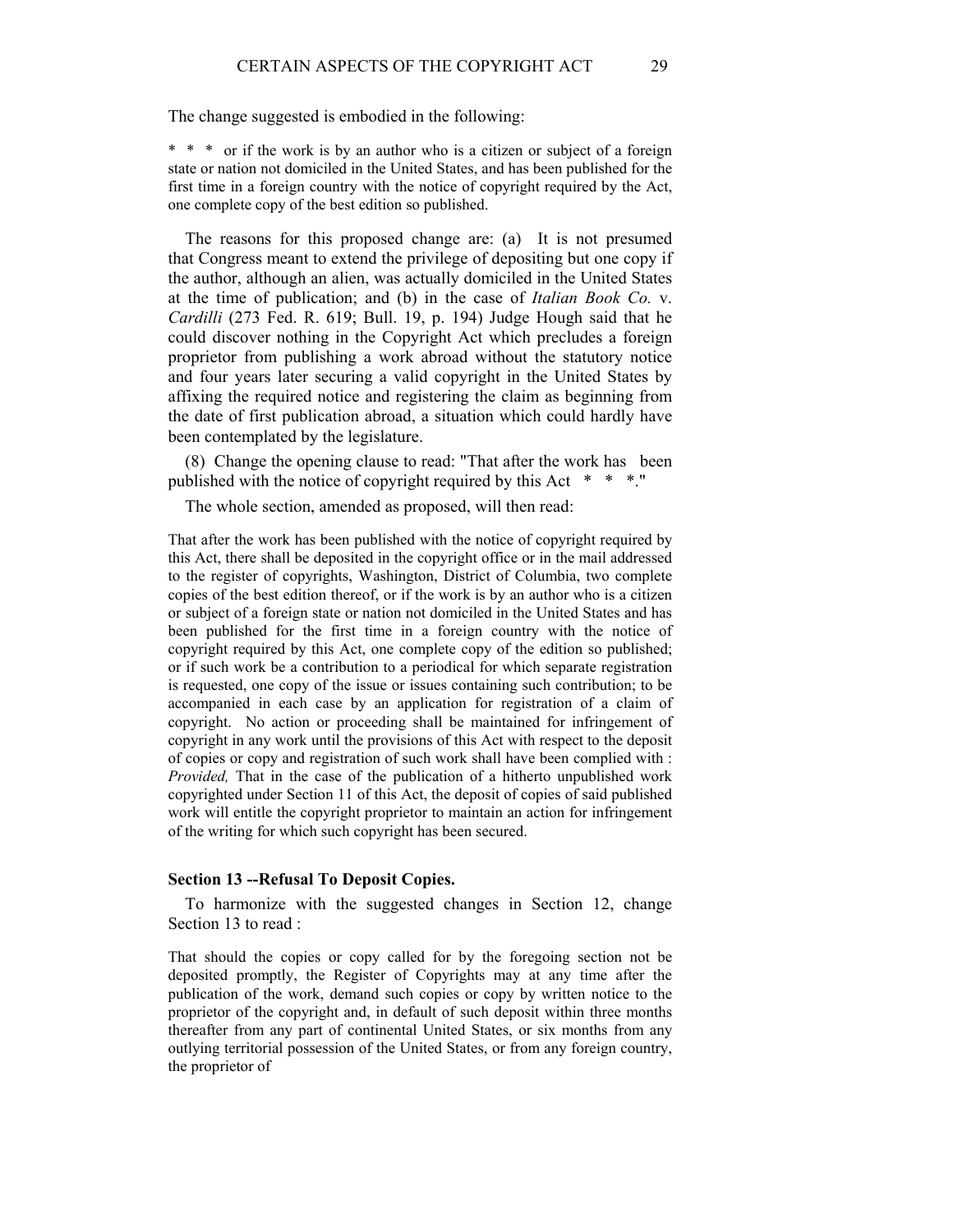the copyright shall be liable to a fine of \$100 and to pay to the Library of Congress twice the amount of the retail price of the best edition of the work, and the copyright shall become void.

## **Section 14 --Deposit in the Mails.**

 For the sake of uniformity, change "claimant" at the end to "proprietor."

## **Section 15 --Manufacturing Requirements.**

 This whole section needs to be simplified and clarified to remove difficulties that have arisen in the course of administration. For example, a citizen of the United States living abroad writes a book in a foreign language and has it printed and published abroad with a notice of United States copyright. That this is not a book "of foreign origin" which justifies the Copyright Office in accepting the deposit and making registration has been already indicated in the comments on Section 8.

 Does the exception as to books of foreign origin in a language or languages other than English include periodicals as well as books of foreign origin?

 In the provision for lithographs or photo-engravings it is obvious that it cannot be the *subjects* represented that illustrate a scientific work or reproduce a work of art, but the illustrations thereof.

 No provision is made for an affidavit in the case of works covered by the last clause of Section 15.

 It would appear that Section 16 (with a slight addition) is entirely sufficient to cover the manufacturing requirements, and it seems unnecessary to encumber Section 15 with the details of manufacture embodied in Section 16.

Suggested revision of Section 15:

That if the book or periodical specified in Section 5, subsections (a) and (b) of this Act, is in the English language, the text of all copies, except as below provided, shall be wholly manufactured within the limits of the United States as specified in the next section, including any illustrations therein produced by lithographic or photo-engraving process, as well as lithographs or photo-engravings separately published, except where in either case the subjects represented by such lithographs or photo-engravings are located in a foreign country and the representations thereof illustrate a scientific work or reproduce a work of art: *Provided, however,* That said requirements of American manufacture shall not apply to works in raised characters for the use of the blind, or to books or periodicals in foreign languages by foreign authors not domiciled in the United States, or to books or periodicals deposited for ad interim copyright under Section 21 of this Act.

 The last clause in Section 15 should be transposed to Section 16, which will then read :

#### **Section 16 --Affidavit of American Manufacture.**

That in the case of a book, the copies so deposited  $* * *$  or if the work be produced by lithographic process, or photo-engraving process, or any other process,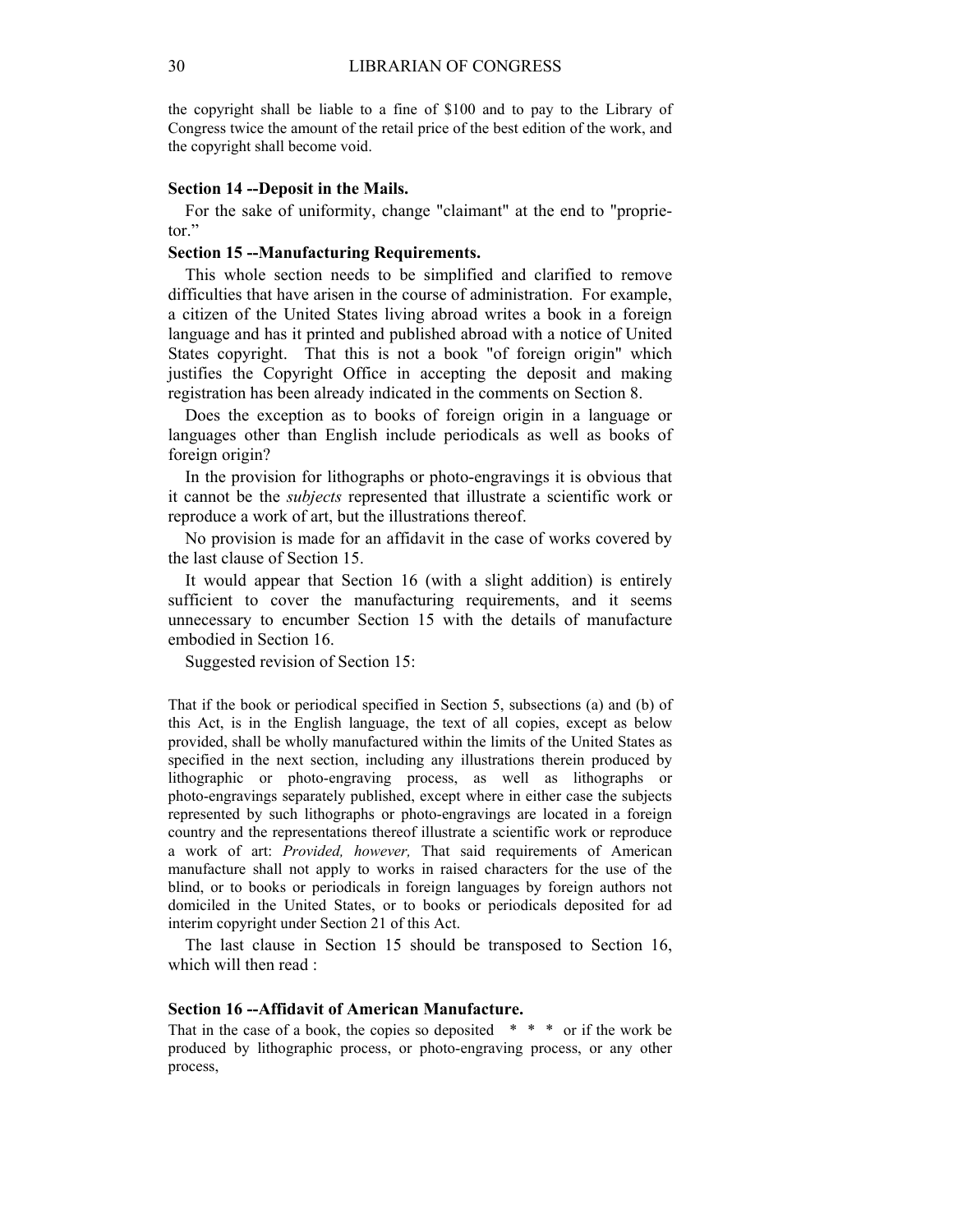that such process was wholly performed within the limits of the United States, and that the printing of the text and binding of said book have also been performed within the limits of the United States. Such affidavit shall state also the place where, and the establishment or establishments in which such type was set or plates were made or lithographic, photo-engraving or other process, and printing and binding, were performed, and the date of the completion of the printing of the book or the date of publication.

#### **Sections 18 --19 --Notice of Copyright.**

 It will be remembered that under the old law it was found that many copyrights were lost by failure to deposit copies of the work within the prescribed time, namely, on or before the date of publication. But experience under the present Act has demonstrated that even more copyrights have been lost by failure to comply with the requirements as to the notice. Everything hinges upon the notice; if that is defective or misplaced, the copyright is lost beyond recovery. Section 20 offers little help, for its provisions are strictly limited to the accidental omission of the prescribed notice "from a particular copy or copies" and not the entire edition. It is to be observed, also that the statute contains no clearly defined provision with respect to the form and position of the notice for a motion picture or for a contribution to a periodical, and there has been a difference of opinion whether the notice may appear at the end of the reel or contribution instead of at the beginning.

 Not only is there frequent failure to print an adequate notice, but it happens time and again that while the notice may itself be in proper form, it is printed in the wrong place.

 Under Section 10 the registration is made dependent upon compliance with the provisions of the Act. This applies especially to the notice, for without a proper notice in the proper place the work falls into the public domain, and there would be no purpose in making registration of a claim already invalidated by the proprietor's own act. Of course, in certain cases it may be a nice question whether the notice, irregular in some respects, would pass muster in a court of law. If these two sections could be worded so as to minimize the danger of loss of the copyright through inadequate notice, it would be a boon to the public and a saving of much time and correspondence to the Copyright Office.

Suggested changes in Section 18:

That the notice of copyright required by this Act shall consist either of the word "Copyright" or the abbreviation "Copr.," accompanied by the name of the copyright proprietor, and if the work be a literary, musical, or dramatic work, *or a motion picture*, the notice shall also include the year in which the copyright was secured. In the case, however, of works specfied in subsections (f) to (k) inclusive, of section five of this Act, the notice may consist of the letter C enclosed within a circle, thus ©, *accompanied by the name of the copyright proprietor*, or by his initials, monogram, identifying mark or symbol, to be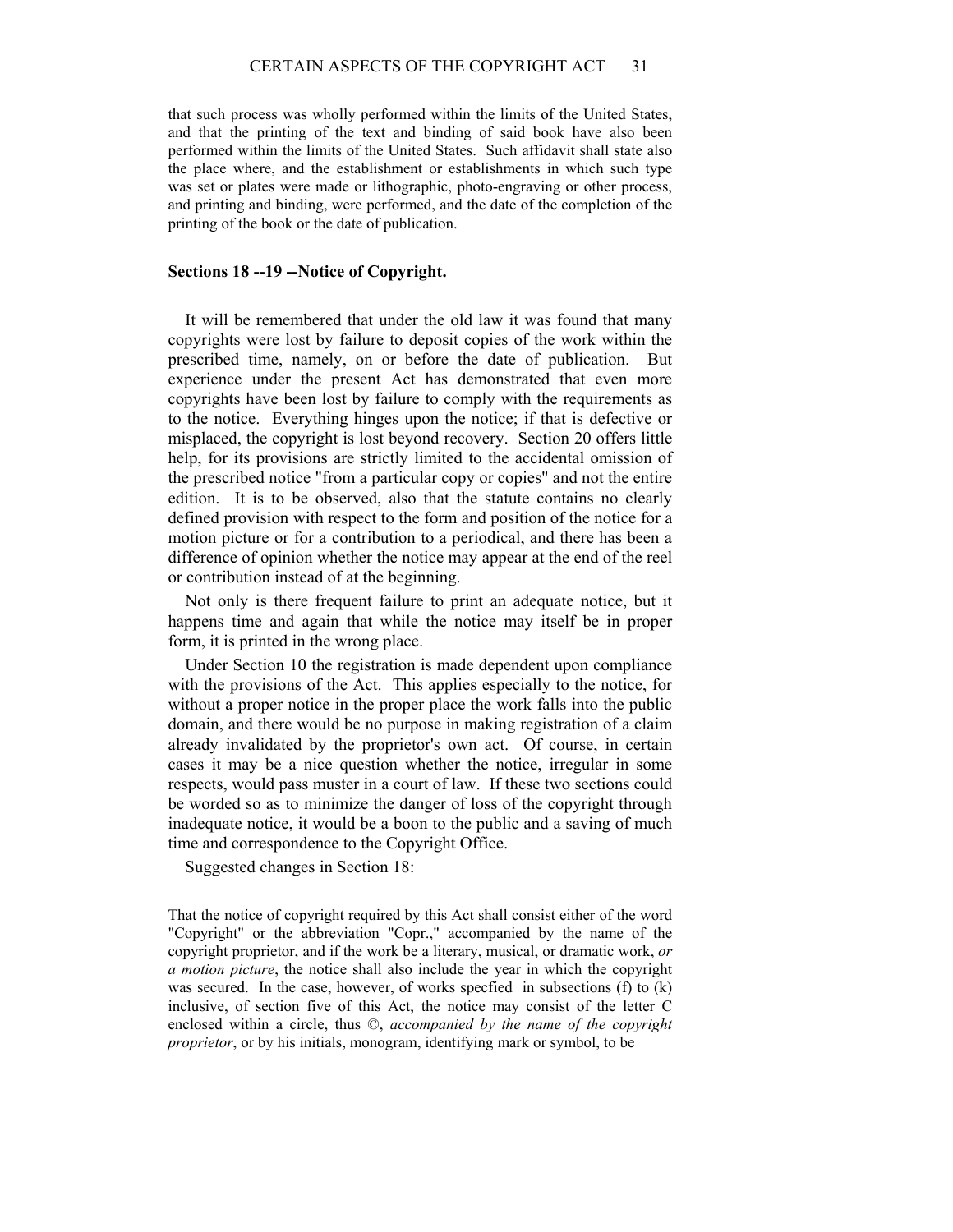placed upon or in close proximity to the work itself: *Provided,* That if the notice contain the initials, monogram, identifying mark or symbol, his name shall appear in some accessible place, such as the margin, back, permanent base or pedestal, or upon the substance on which the copies shall be mounted. But in the case of any literary work for which a renewal of the copyright has been secured under the provisions of this Act, the notice shall consist of the word "Copyright" or the abbreviation "Copr.," the year date of the original publication, followed by the year date of the renewed copyright and the name of the proprietor of such renewed copyright.

#### **Section 19.**

Suggested amendment:

That the notice of copyright shall be applied, in the case of works specified in subsections (a) to (e), inclusive, of Section 5, either upon the title page or the page immediately following; in the case of a periodical, the notice may appear in the masthead or upon the contents page, or the first page of text; in the case of a musical work, it may appear on the first page of music; in the case of a motion picture, the notice may be applied under the title or at the end of the film; in the case of a contribution to a periodical, under the title or at the end of each installment: *Provided,* That one notice of copyright in each volume or in each number of a newspaper or periodical, or upon the first reel of a motion picture consisting of several inter-related reels shall suffice.

## **Section 20 --Inadvertent Defect in Notice.**

 Omission of notice by accident or mistake. The courts have differed somewhat in their construction of the application of this section. There are two decisions which found the section applicable even to a case where there was an attempted notice which proved to be illegible on all the copies *(Cohn* v. *Etchison,* 225 Fed. R. 135*;* Copyright Office Bull. 18, p. 73; and *Straws* v. *Penn Printing Co*., 220 Fed. R. 977, Bull. 18, p. 439)*.* On the other hand, in *United Thrift Plan* v. *National Thrift Plan*  (34 Fed. [2d] 300, Copyright Office Bull. 20, p. 739) and in *Smith* v. *Wilkinson* (35 U. S. P. Q. 113), it was held that the section plainly implies that a copyright must have been secured by publication with the prescribed notice on the bulk of the edition and that the omission must be the exception and not the rule.

Suggested change for clarification:

That where the copyright proprietor has sought to comply with the provisions of this Act with respect to notice, the inadvertent omission of the prescribed notice from a particular copy or copies, or the illegibility of the notice on a particular copy or copies, shall not invalidate the copyright or prevent recovery for infringement against any person who, after actual notice of the copyright, begins an undertaking to infringe it, but shall prevent the recovery of damages against any person who has been misled by the omission or defect of the notice as aforesaid; etc., to the end.

#### **Sections 21 and 22 --Ad Interim Copyright.**

The provisions of these sections have given rise to several difficult administrative questions, resulting in a pertain lack of uniformity of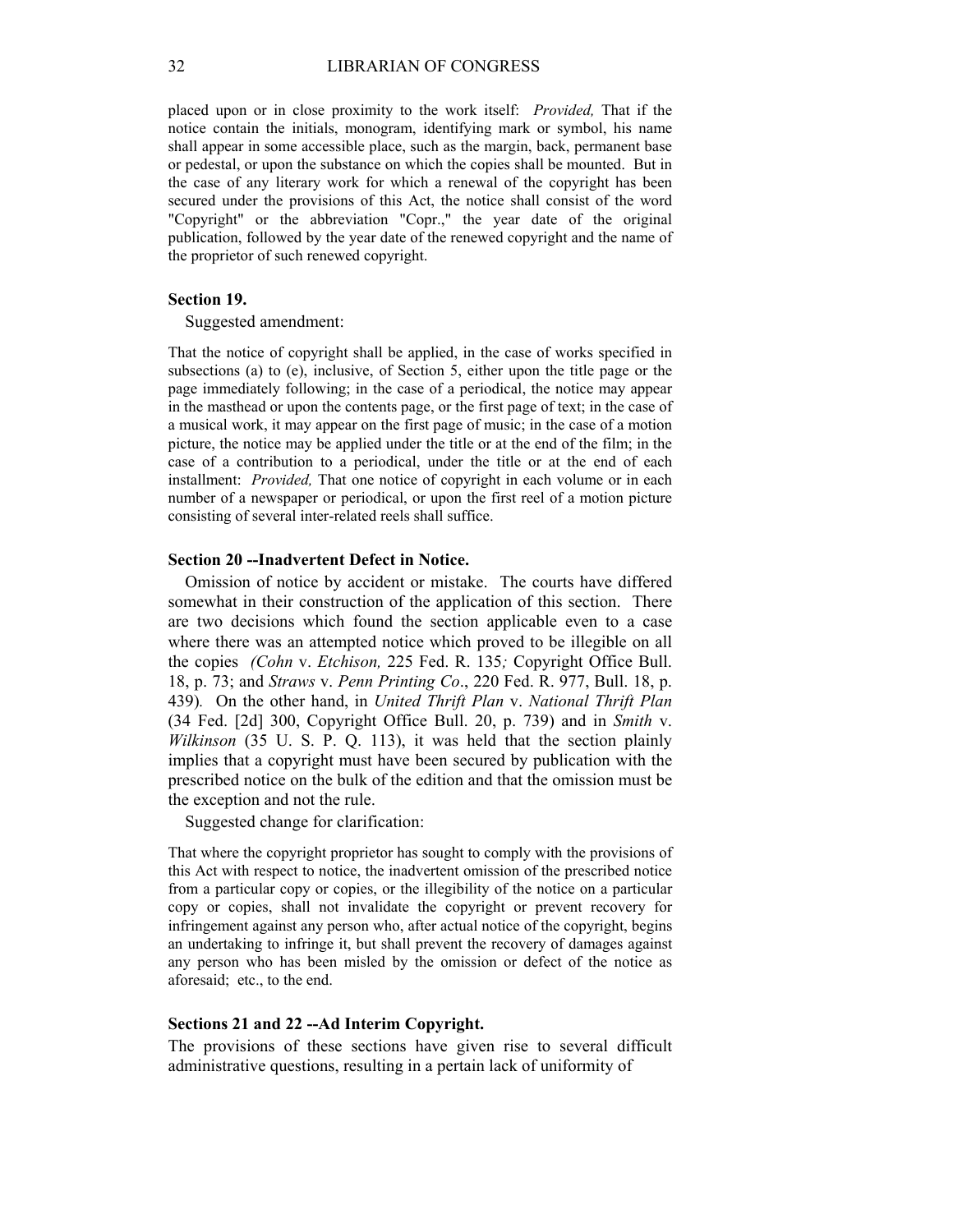practice. It is to be observed that the deposit of copy is required to he made "in the Copyright Office" within the prescribed time. As a matter of fact, the copy often reaches the Copyright Office a day or two late, although it may have been mailed in ample time normally to reach the office within the sixty-day limit. Should the office reject? It would seem to have no choice but to insist upon the rigid requirements of the statute.

 But assuming that the copy has arrived within the prescribed time, let us say on the fifty-ninth day, is the protection retroactive to the date of first publication abroad? In other words, was it the intention of the Act to give an absolute protection for sixty days to every work first published abroad in the English language, without any notice of copyright reservation or any indication (up to the time of such deposit) that it, was the intention of the proprietor to seek copyright in the United States? As the law now stands, it seems that it may leave a hiatus during which the book is apparently unprotected in the United States.

 After the American edition has been published as prescribed in Section 22, from what date must be reckoned the beginning of the copyright term? The only "full term elsewhere provided in this Act" is found in the following Section 23: "That the copyright secured by this Act: shall endure for twenty-eight years from the date of first publication." Does this mean in the case of ad interim books that the term shall begin from the date of first publication abroad or from the date of first publication of the American edition? And if the latter, would it be in addition to the ad interim term?

Upon the correct answer to these questions depends, the form of the certificates of registration and, in some cases, the year date that should appear in the notice in the American edition. This is vitally important for the copyright owner, since under the rulings of the courts, postdating the notice results in forfeiture of the copyright. For example, if the ad interim book was published in 1937, the deposit of copy made in December of that year, and the American edition brought out in January 1938, which year shall appear in the statutory notice? Complications also arise when the book first appears abroad in installments.

 There is necessity for a clear understanding of just what is meant by the words "ad interim term." It would seem at first sight that the ad interim term begins from the date on which the copy is received in the Copyright Office because, until such receipt, who is to say whether a claim for ad interim protection is going to be made at all ? On the other hand, if the term of protection is to commence within any time from one to sixty days after the publication of the writing for which protection is sought, what good does a term of protection do the author, if between the date of publication and the beginning of the term, there is opportunity more or less ample for infringement?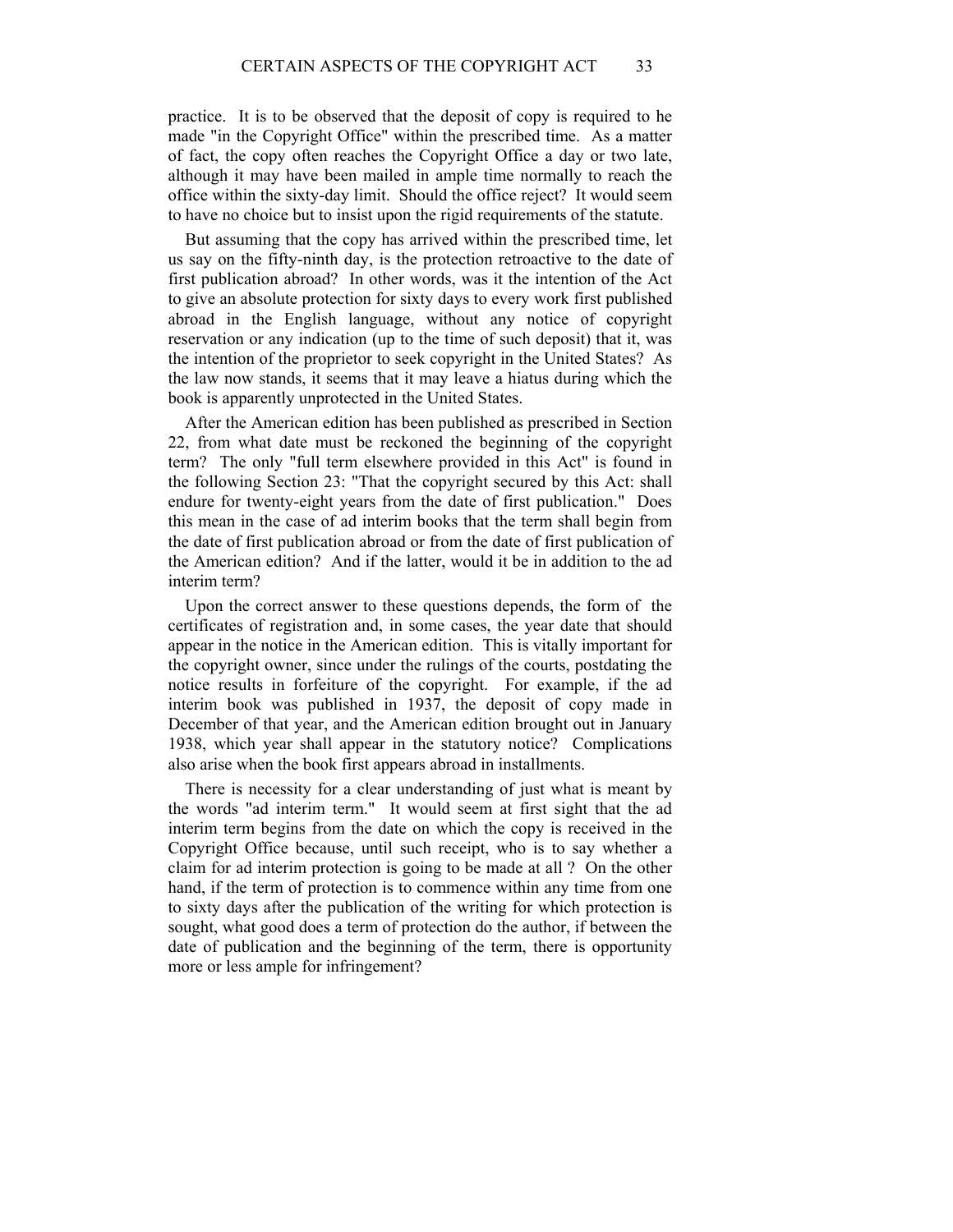Two distinct periods of time are mentioned in this provision (a) sixty days from the date of first publication of the work abroad, during which time the author has the right to "request a reservation of the copyright" and deposit a copy of the work in the Copyright Office, (b) a period of four months following the day of such request and deposit filed in the Copyright Office.

 Now Section 22 provides that "whenever, within the period of such ad interim protection" the book shall have been published in accordance with the manufacturing provisions of the Act and the usual provisions as to deposit and registration shall have been complied with "the copyright shall be extended to endure in such book for the full term elsewhere provided in this Act." That full term is designated in the next sentence of the Act, which is the opening sentence of Section 23 and states that such full term "shall endure for twenty-eight years from the date of first publication."

 It is obvious that the term of protection of the work shall not begin from the date of the republication thereof with notice in the United States, for such an interpretation runs counter to the provision that the writing itself shall be under ad interim protection during the ad interim period, which is intended to and must precede republication of the work in the United States. It runs counter to the provision in Section 23 that the term of copyright shall endure for twenty-eight years from the date of first publication. Such an interpretation would result in granting to a foreigner a period of copyright protection exceeding that given to American citizens.

 Does the law mean that the period of protection shall run for twenty-eight years from the date of the deposit of the foreign book in the Copyright Office and the request for ad interim protection, which is necessarily a date subsequent to its actual publication abroad ? Such an interpretation would be subject to the same objection; for if the book is published in England on January 1, 1938, and deposit with claim of ad interim protection reaches the Copyright Office on March 1, 1938, the work would be protected by a copyright term which commenced to run two months after its first publication, which would cause the copyright term to expire, not twenty-eight years after its first publication, but twenty-eight years and two months thereafter. In other words, in such case the copyright would expire -- if not renewed -- two months after the expiration of the copyright term of a work published in the United States on the same date, January 1, 1938, and the enjoyment of freedom of the work by the general public of the United States as an item falling into the public domain would be delayed by a period of two months when compared to the publication of an American work under similar conditions.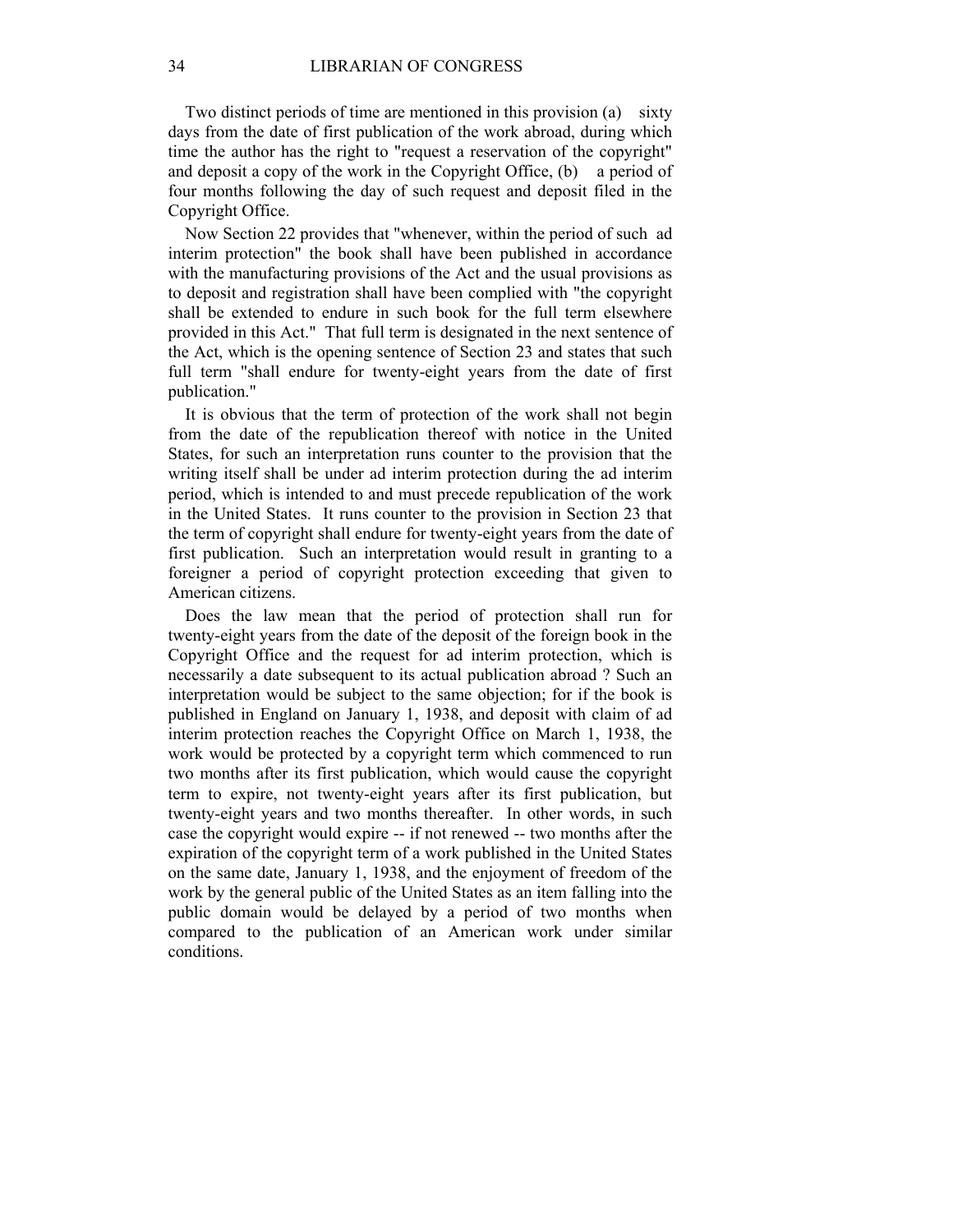But if the date of the commencement of the ad interim protection is the date of first publication, American citizens are placed on a par with the foreign author, and the provision of Section 23 that the copyright protection secured shall endure from the date of first publication of a work is fully met.

 Moreover, it would seem that in fairness to the foreign author the ad interim term -- the period of ad interim protection -- should commence, with the date of first publication broad; for if it is not to commence until the date of deposit and request for such protection in the Copyright Office, there is a space of time -- that portion of sixty days elapsing between first publication abroad and the date of deposit and request for ad interim protection in the Copyright Office -- during which the work is apparently unprotected.

 There is a provision dealing with assignments of copyright which contains a principle which might seem to be pertinent to the case under discussion. In Section 44 it is provided that every assignment of copyright shall be recorded in the Copyright Office within three calendar months after its execution in the United States or six months after its execution abroad, in default of which it shall be void as against any subsequent purchaser or mortgagee for a valuable consideration, without notice, whose assignment has been duly recorded. The idea is that for the purposes of the assignment the recording assignee is protected for the whole period of such three calendar months even if he records on the last day thereof -- in other words that a recording performed on the last day has the same legal effect as if he had recorded on the first day of the three months' period. The original recording assignee is protected as against a subsequent assignee taking in good faith, even though the latter records within the three months' period following the original assignment, provided that the original assignee records within such period.

 The law puts such subsequent assignee in good faith on notice with respect to the privilege of recording by the original assignee within three months following the original assignment, i. e., a subsequent assignee is put on notice by the Act that if there has been a previous assignment of the work to another person, that person has a right to record the assignment within three months of the date of its execution which, if done, will make it good as against the subsequent assignee, even though he may have recorded his assignment during that three months' period.

 So it would seem to follow in the case of works in the English language first published abroad. It may well be argued that Section 21 puts the public on notice that application for ad interim copyright may be made by the foreign author at any time within sixty days following the first publication abroad. It is conceivable that deposit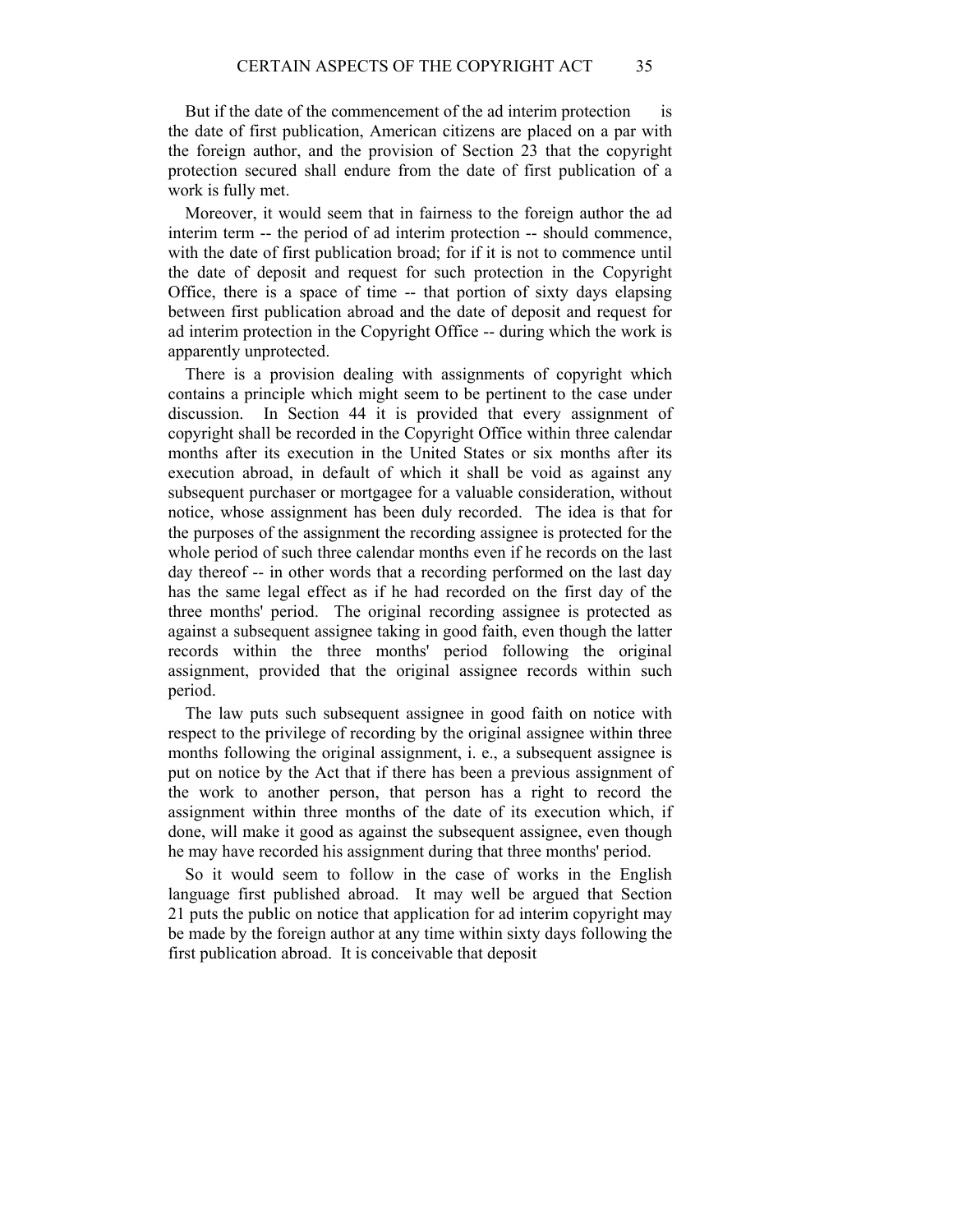and request for ad interim protection of a work in the English language may reach the Copyright Office on the very day on which it is published aboard. The act of publication may be deferred unti1 the volume is in the custody of this office. This result is one which under the Act the foreign publisher has a legal right to bring about. It would seem to follow that the person who, knowing of such foreign publication, within sixty days thereafter infringes it in the thought that at the time of such infringement the foreign author may not have already applied for ad interim protection, or may not do so at all, should infringe at his peril, and cannot escape the ensuing legal and financial responsibilities.

 If this is what is meant by the use of the term "period of such ad interim protection" contained in Section 22, the intention does not clearly appear, and the ambiguity should be removed. This could be accomplished by amending Section 21 by interpolating after the words "expiration of" the words "six months after the date of first publication of such work abroad." This amendment would give the foreign copyright owner no more time to acquire ad interim copyright than the law now grants him; for he has already sixty days in which to deposit his work here, and if he does so on the sixtieth day he is protected for the ensuing four months. Such amendment would, however, grant him real protection from the date of publication, should he see fit to request it within the sixty-day period. And it would protect him in specific terms from an unscrupulous infringement by an infringer who might see fit to gamble on the chance that the opportunity to exercise a right which the law provides him may not be grasped.

 Complications, also arise when the book first appears abroad in installments.

Suggested amendments:

 SEC. 21. That in the case of a book first published abroad in the English language, whether as a whole or in installments, the deposit in the Copyright Office not later than sixty days after such. publication, of one complete copy, with a request for the reservation of copyright and a statement of the name and nationality of the author and of the copyright proprietor, and of the date of publication of the said book or, if published in installments, of the date of publication of the last installment, shall secure to the author or proprietor an ad interim copyright which shall have all the force and effect given to copyright by this Act, for the period of six months from the date of first publication of such work abroad.

 SEC. 22. That whenever within the period of such ad interim copyright an authorized edition of such book shall be printed or produced in the United States in accordance with the manufacturing provisions specified in Section 15 of this Act, and published in the United States with the required copyright notice, followed by deposit of copies with the affidavit and application for registration elsewhere provided in this Act, the copyright shall be extended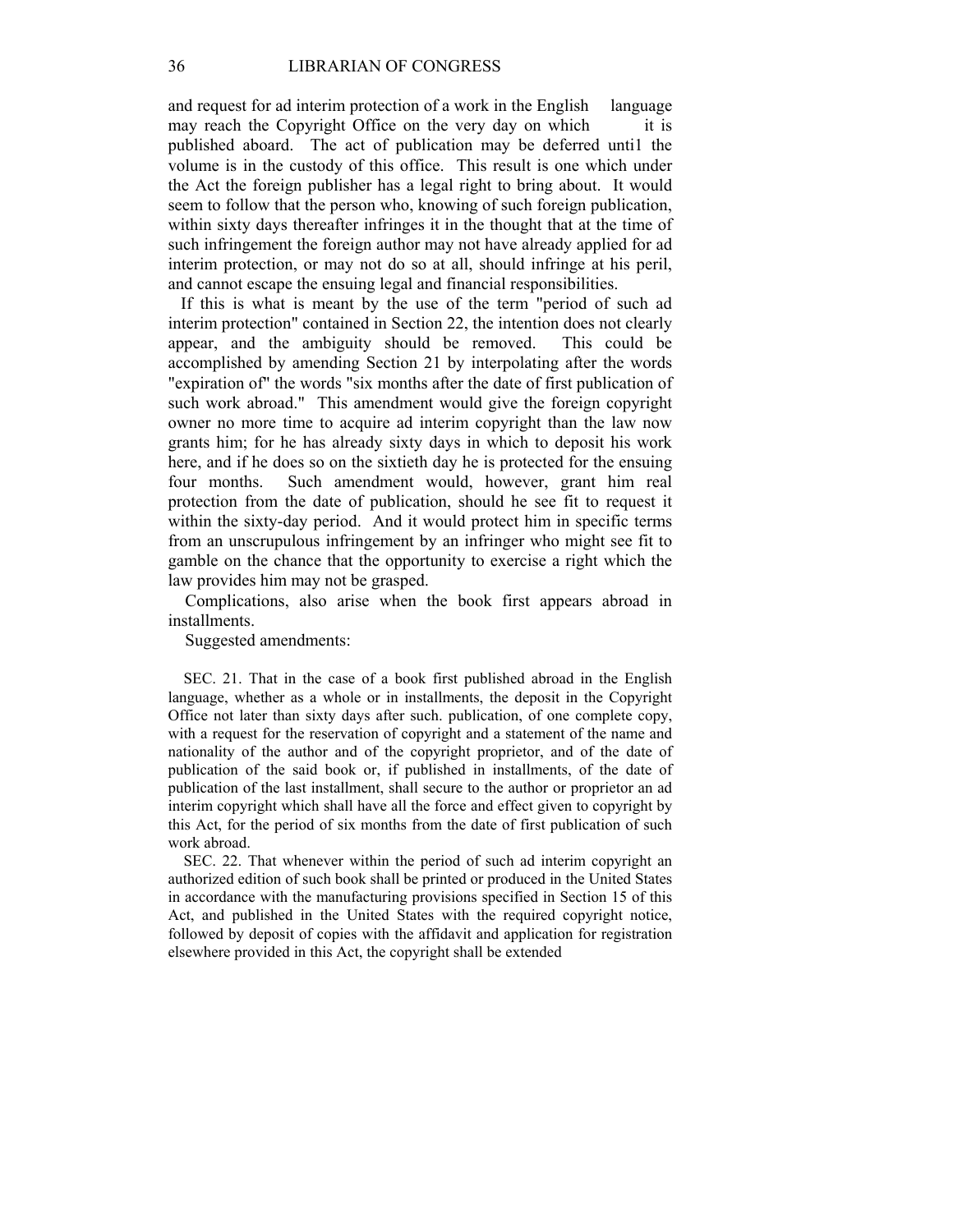to endure for the term of twenty-eight years including the ad interim term: *Provided., however,* That the failure of the copyright proprietor to publish the American edition of such book within the ad interim term shall not be deemed to preclude such proprietor from securing copyright in such book upon subsequent compliance with the manufacturing provisions of this Act.

 This proviso is suggested because it does not appear to have been the intention to compel the foreign author to secure ad interim copyright, but rather to offer it as an additional privilege to safeguard his work against infringement during the interval between publication abroad and publication here. If, however, he is willing to take the chance of foregoing ad interim copyright, that is his affair; but why should it necessarily prevent him from securing copyright if he afterwards complies with the manufacturing and other provisions of the law? For the manufacturing provisions were inserted in the law merely to safeguard American labor against foreign competition in the printing of books in the English language. This purpose is accomplished when the book has been reprinted in the United States from type set therein, etc.

# **Section 23 --Copyright Term -- Renewals.**

 This section, which deals with the renewal of copyrights, applies only to copyrights secured since July 1, 1909. Like various other sections it was the result of welding several drafts into one. At first, it was not proposed to give the proprietor, as such, any renewal privilege, but merely a straight term of thirty-six years, and the renewal privilege was restricted to the author and those naturally dependent upon him, but in the course of the welding process the author seems in effect, rather than intention to have been confined to very narrow limits with respect to the renewal privilege. One of the results is the receipt in the Copyright Office of many apparently conflicting applications for renewal of the same work.

 In connection with this phase of copyright law certain questions of administration have arisen which can be intelligently presented and discussed only if the following principles be constantly borne in mind :

 The provision dealing with renewals is a reflection of the specific intent of Congress to safeguard the interests of the author or his family in the work created by him.

 It was urged before the Committee [on Patents of the House] that it would be better to have a single term without any right of renewal, and a term of life and fifty years was suggested. Your Committee, after full consideration, decided that it was distinctly to the advantage of the author to preserve the renewal period. It not infrequently happens that the author sells his copyright outright to a publisher for a comparatively small sum. If the work proves to be a great success and lives beyond the term of twenty-eight years, your Committee felt that it should be the exclusive right of the author to take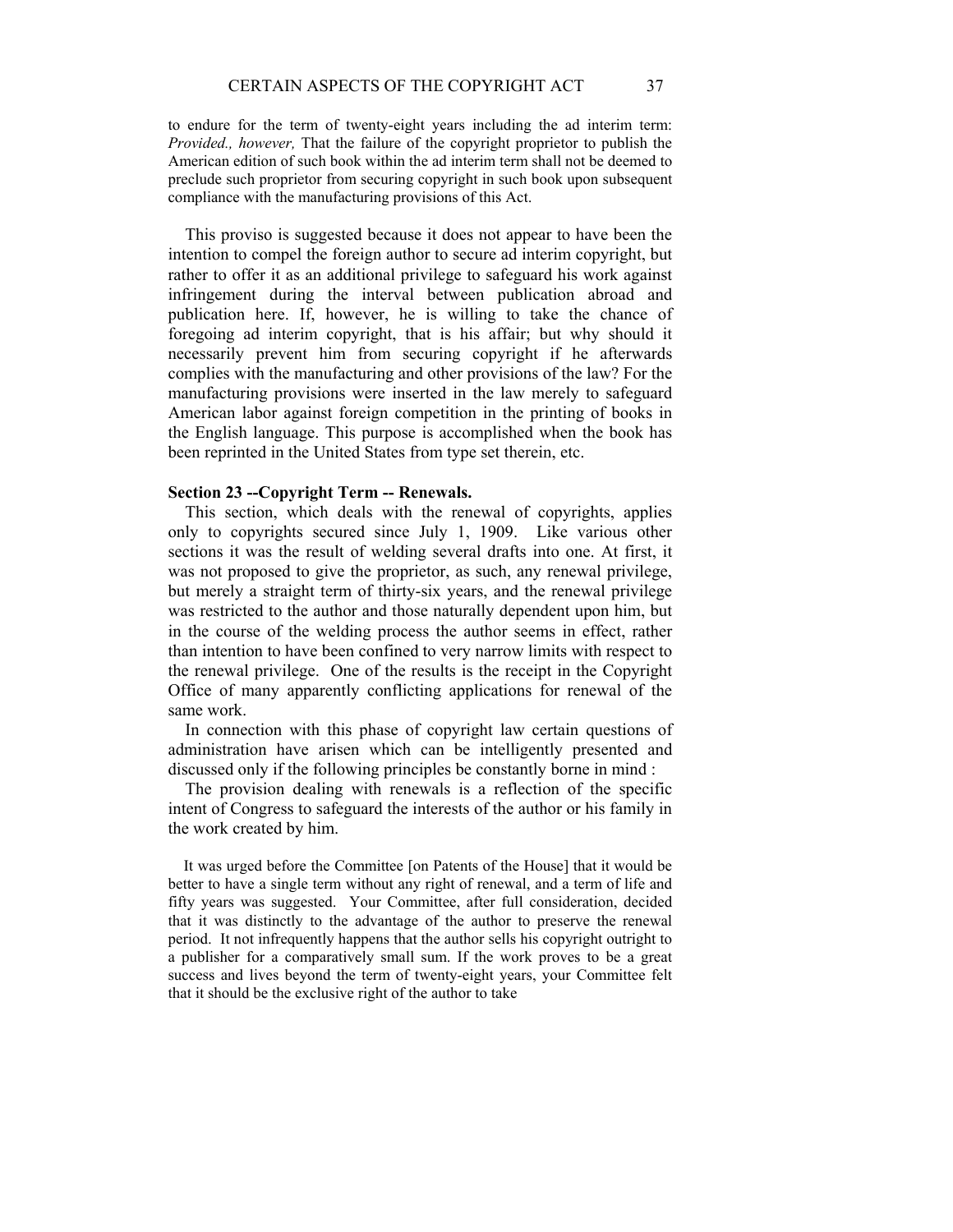the renewal term, and the law should be framed as is the existing law so that he could not be deprived of that right. The present term of twenty-eight years with the right of renewal for fourteen years [Act of March 3, 1891] in many cases is insufficient.

Instead of confining the right of renewal to the author, if still living, or to the widow or children of the author, if he be dead, we provide that the author of such work, if still living, may apply for the renewal, or the widow, widower, or children of the author, if the author be not living, or if such author, widow, widower, or children be not living, then the author's executor, or, in the absence of a will, his next of kin. \* \* \*

 In the case of composite or cyclopedic works to which a great many authors contribute for hire and upon which the copyright was originally secured by the proprietor of the work, it was felt that the proprietor of such work should have the exclusive right to apply for the renewal term. In some cases the contributors to such a work might number hundreds and be scattered over the world, and it would be impossible for the proprietor of the work to secure their cooperation in applying for renewal.

 Section 24 deals with the extension of copyrights subsisting when this Act goes into effect and has the same provision regarding those who may apply for the extension of the subsisting term to the full term including renewal, as is found in the preceding section regarding renewals generally. (Rept. No. 2222 to accompany H. R. 28192, 60th Cong., 2d sess., pp. 14, 15.)

 Section 23 gives the right of renewal to the proprietor of the copyright in case of--

(a) Any posthumous work.

 (b) Any periodical, cyclopaedic or other composite work upon which the copyright was originally secured by the proprietor thereof.

 (c) Any work copyrighted by a corporate body (otherwise than an assignee or licensee, of the individual author).

(d) Any work copyrighted  $* * *$  by an employer for whom such work is made, for hire.

 In the case of all other copyrighted works (including a contribution by an individual author to a composite work where such contribution has been separately registered), the right to renew is vested in the author, or in case of death, the widower, widow, or children of the author, or if they be not living, the author's executor, or in the absence of a will, in the next of kin, as stated in the abstract from the report of the Committee quoted above.

 It is apparent from what has been stated thus far that it was the purpose of Congress to provide, and that Congress in fact did provide that certain persons "may apply for the renewal" of copyright. This phrase is used repeatedly by the Committee in reporting on Sections 23 and 24, and in noting the "change in existing law as to those who may apply for the renewal." It seems likely that this term was thus used by the Committee because of its consciousness of the fact that many applications for renewal might be made by members of the classes defined who in good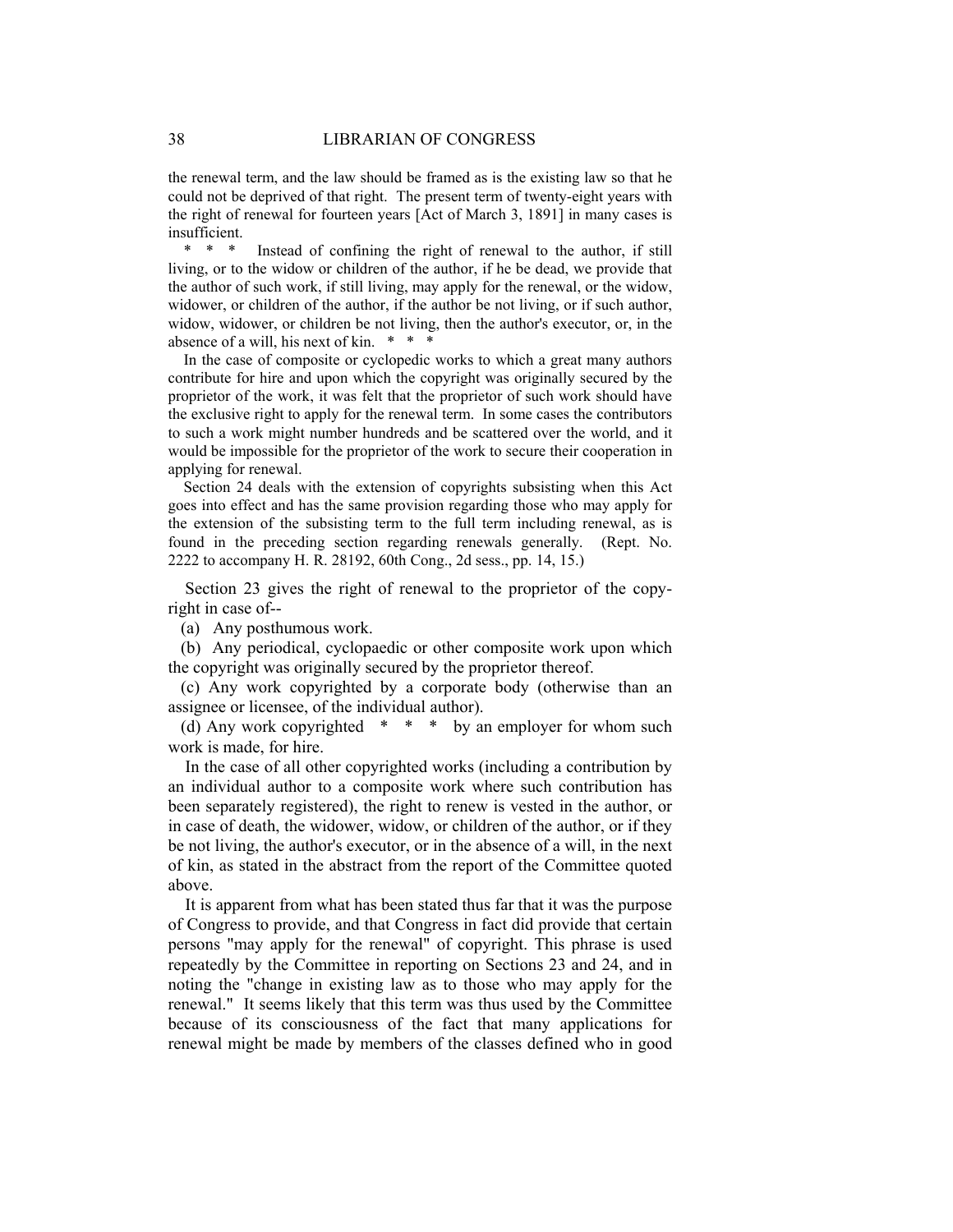faith might believe themselves to be vested with the right to renew, but who, as a matter of fact and

# CERTAIN ASPECTS OF THE, COPYRIGHT ACT 39

law, might not be thus vested; or of the fact that as between two or more members of the classes entitled to renew, a conflicting claim or claims might exist and that, irrespective of where the substantive right might actually be lodged, the statutory right to file the claim of renewal with the Copyright Office within the period defined by the statute should, pending the determination of the question of the substantive right, if and when raised in the proper forum, not be taken away. It is precisely in connection with such questions that certain difficulties of administration arise.

 The normal process of renewal registration involves the following steps: (a) Receipt of an application to renew which (1) identifies the work for which copyright renewal is sought; (2) identifies the applicant as coming within the general class of those entitled under Sections 23 and 24 to apply for renewal; (b) identification of the work originally copyrighted, and of the author and copyright owner by reference to the volume of the Registry in which the claim of original copyright was recorded; (c) registration of the renewal and despatch to applicant of a certificate of registration thereof.

 Suppose that A has within the renewal period applied for and obtained registration of renewal copyright as the author thereof. Thereafter, but still within the renewal period, B applies for a renewal of the same copyright alleging in his application that he is an employer for hire, having hired A to do the work on a salary. Here are two conflicting claims of the right to renewal. If A did the work as an individual author not under hire, he is vested with all substantive rights of renewal. In such case, B has actually no right to renew; and vice versa. Each party in his application sets out facts which, if true, create substantive statutory rights of renewal. From the standpoint of administrative mechanics, three courses are open to the Copyright Office: (1) It may refuse to register both applications; (2) it may register one claim and refuse to register the other; (3) it may register both applications.

 Course (1) the Copyright Office should not pursue because in so doing it is practically certain to deny one of the claimants a right to which he is entitled in the words of the statute.

 Course (2) the Copyright Office cannot follow, for this involves the investigation by the Register of a question of substantive rights, and its determination in favor of one party and against the other.

 Course (3) while unpalatable in that it registers two conflicting claims (seeing that the purpose of registration is to indicate to the public, if possible, who the real owner of a renewed copyright is) appears to be the one which it is the duty of the Register to follow if an adequate record of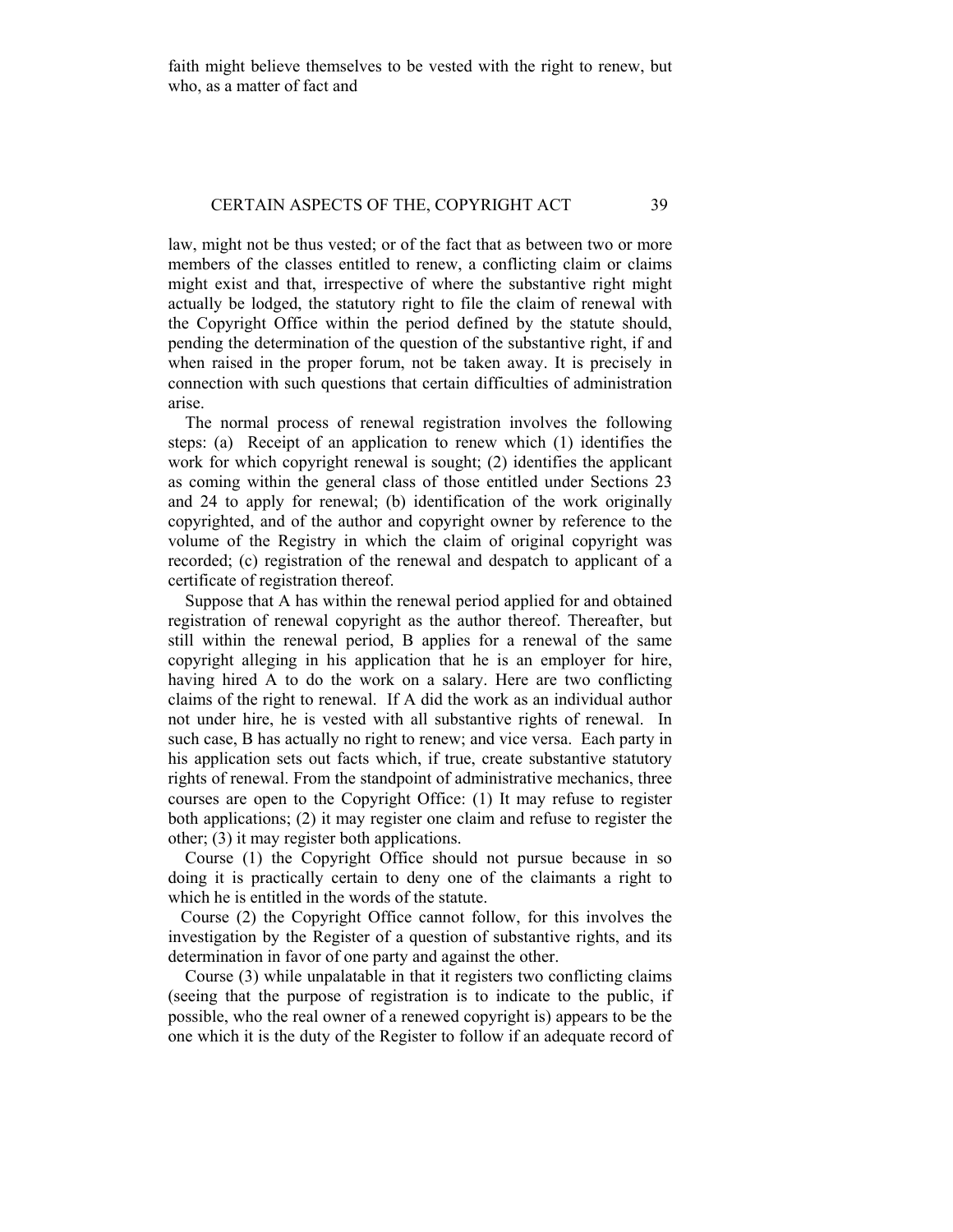### 40 LIBRARIAN OF CONGRESS

statements which establish prima facie that he is entitled to file an application for renewal of copyright. On this state of facts alone the duty of the Copyright Office to register is clear. The act of registering the claim does not add to or take away from any substantive right which either party may have -- it is the mere recording of *a claim of renewal*  which may be sound or unsound. That is to say, as a matter of law, registration of A's claim to copyright can do him no good if the claim is in fact without foundation; nor can it harm B's claim if the latter is sound. It may be admitted that the purpose of copyright registration is to make of record claims of copyright in copyrightable works -- works which persons other than the copyright owner cannot copy without his consent. This purpose is not actually thwarted by the fact that the record books of the office show there are two parties instead of one claiming copyright ownership in the matter which has been renewed. Nevertheless, the record is clearly confused by the registration of conflicting claims.

 There is, however, this additional point to consider in connection with renewals of copyright.

 The securing of a renewal copyright is conditioned upon timely application to the Copyright Office on the part of members of the class entitled to apply therefor. The application shall be made within one year prior to the expiration of the term of copyright. Section 23 states that such persons shall be entitled to a renewal when application shall have been made "and duly registered" in the Copyright Office within one year prior to expiration of the original term of copyright, and that "in default of the registration of such application" the copyright shall determine at the expiration of twenty-eight years from the first publication.

 It has not been the custom of the Copyright Office to interpret the above provision concerning registration literally. It has construed Section 23 to mean that once a person entitled under the Act to file an application for renewal files it within the renewal year, he has done all that can be required of him to secure registration of his claim, and that absence of the performance of the physical act of registration by the Copyright Office should not and could not affect his legal right to renew.

 To construe the law literally could mean that an applicant who has done all that the law tells him to do, or that *he* can do to safeguard a right granted him by statute, may be subjected to the loss of the right by virtue of the nonperformance of an act of administration over which he has no control. Documents received by Government offices are sometimes lost or not acted upon promptly. Is the applicant to suffer because registration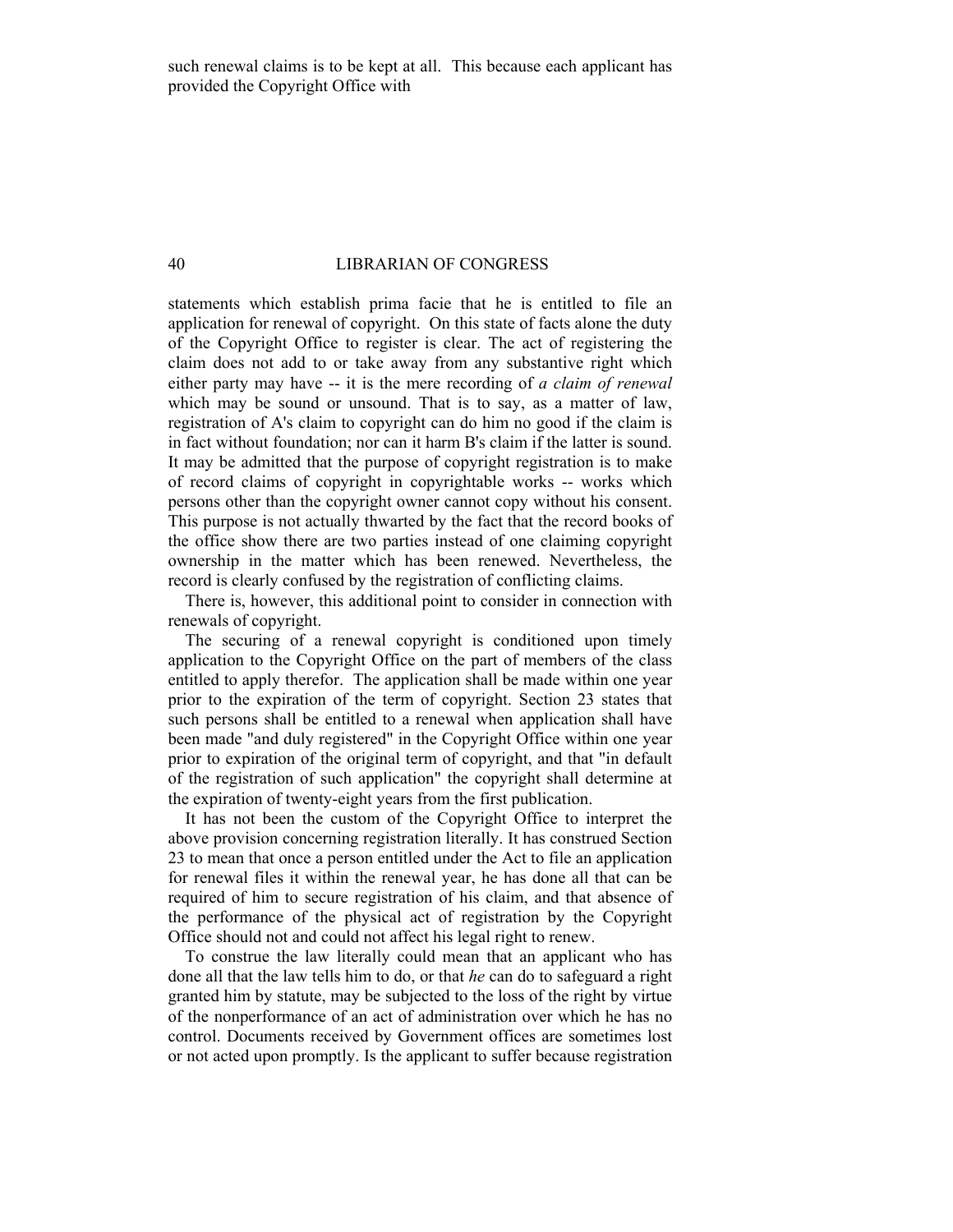# CERTAIN ASPECTS OF THE COPYRIGHT ACT 41

the designated time in the Copyright Office? Applications for renewal have often been received at a time so late in the renewal year as to make the physical act of registration impracticable, if not impossible, within that period unless the orderly process of recording other current copyright business is set aside, and preference given to renewal applications. If it is suggested that Sections 23 and 24 put the applicant on notice that his application must be filed at so early a date in the renewal year as to make registration physically possible in the ordinary course of business within the designated time, the answer may well take the form of another inquiry, to wit: How is the applicant to know how much time is required to make registration of renewals in the ordinary course of copyright business?

 It is such considerations as the above which have constrained the Copyright Office to construe the term "duly registered" in Sections 23 and 24 as synonymous with the filing by the applicant of his application for renewal within the renewal period. It is suggested, therefore, that the words "and duly registered" towards the end of the first proviso, and also in the second proviso) be eliminated; and that the closing sentence beginning "That in default of the registration of such application for renewal and extension," etc., be changed to read: "That in default of such application for renewal"; and add at the end of Section 23 "or from the date of deposit under Section 11."

 From yet another aspect the system of renewal of copyrights raises certain difficulties.

 The securing of copyright in the case of published works is accomplished by the mere publication of the material thing sought to be copyrighted with the notice of copyright required by the Act (Sec. 9). Let us say that the author of such a work files his renewal application within the renewal year, that it is duly registered and certificate of renewal issued to him. The book has gone out of print, and he desires to republish it. The courts hold that a renewed copyright is not really the extension of an existing right, but a new grant. It seems evident that, with respect to the subject matter of the new grant of copyright, a new copyright must be secured. In the case of the original work, copyright was secured by the method provided by Section 9, and by publishing the work with the notice, say, "Copyright by John Smith 1909." What notice is required for the same work when republished after a renewal is secured? The Act is silent on this point; nor does it state expressly whether *republication* is a requisite of the securing of the new term of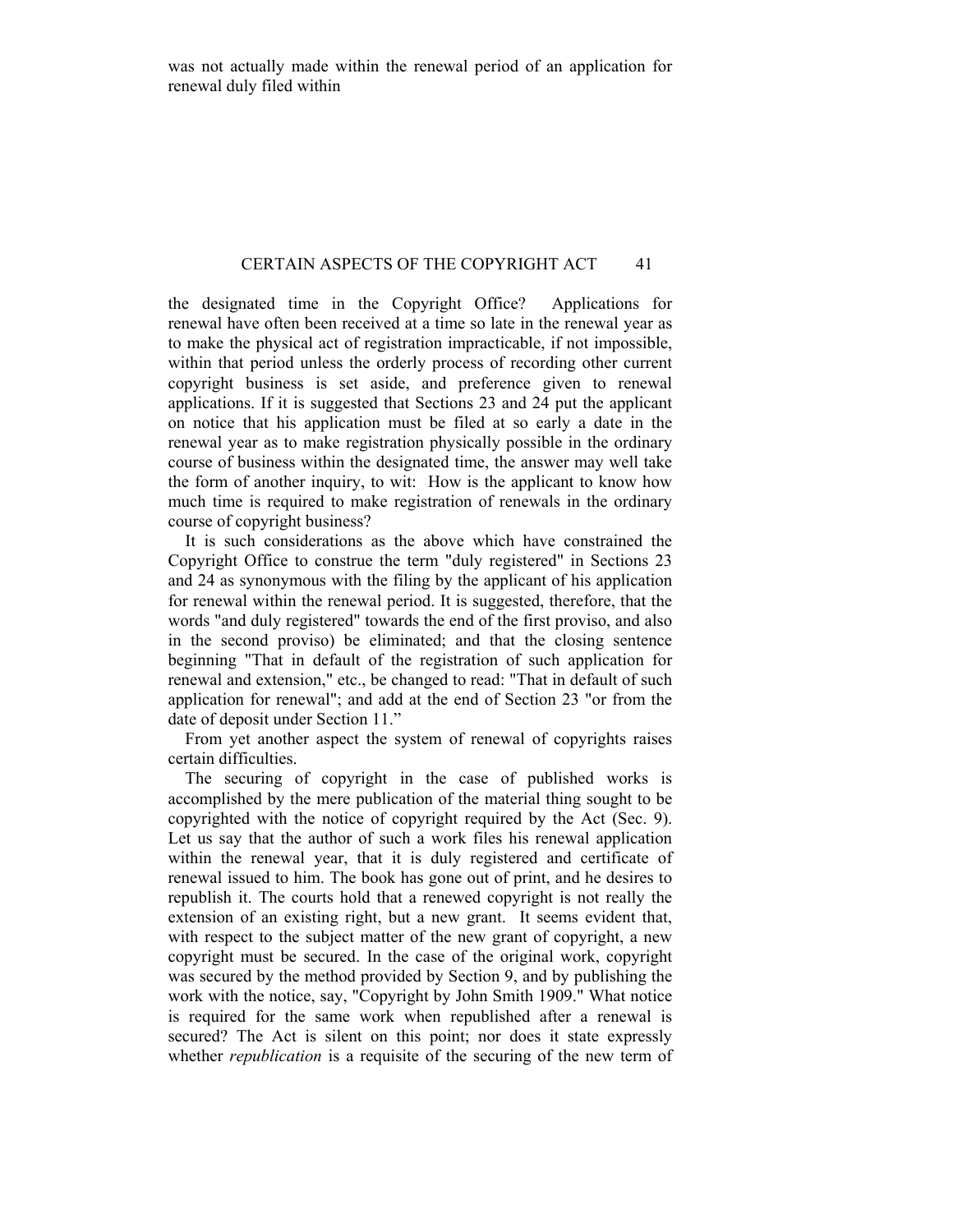copyright in such work. These questions are of practical importance from the standpoint of Copyright Office administration for, as already observed, Section 10 provides that registration shall be made only if the provisions of the

# 42 LIBRARIAN OF CONGRESS

Act are complied with. And they are of practical importance when an author inquires: "I am the holder of a renewal copyright in a book. This right vested in me August 1, 1937. The original copyright term ended August 1, 1938. I want to republish this book January 1, 1939. Do I need a copyright notice at all? If so, what notice is adequate?"

 These questions seem pertinent in view of the fact that the only process which the Act prescribes of securing an original copyright in a published work consists of publishing it with a notice that gives (a) the word "Copyright" or "Copr.," (b) the year date of publication, and (c) the name of the copyright owner. It is from the date of *first publication* that the first period of copyright protection in a work begins to run (Sec. 23). But in the case of a book republished under the new grant of copyright, the act of publication plays no part in securing the second term of copyright; for this must necessarily begin to run by operation of law on the expiration of the first term where application for renewal has been made in due course. In the hypothetical case before us, the book which is to be republished under the new grant will not be published until January 1, 1939 -- five months after the expiration of the original copyright term. It should, of course, when published have a copyright notice as a warning against innocent infringement; for under our American conception of copyright the public is entitled to such notice. But should the notice be limited to the original year date of first publication as required by Section 18? It seems not -- for the purpose of the date in a copyright notice is to inform the public of the year when the first term of copyright protection began to run -- and in the assumed case this came to an end August 1, 1938, whereupon the now grant came into being. A copyright notice bearing only the original year date of publication might, standing alone, more than 28 years thereafter, be regarded almost as an inducement to infringe. It is, therefore, believed that not only the year date of the original publication, but the year date of renewal, should appear in the book quite irrespective of when it may happen to be republished under the new grant. This would constitute notice to the public that the work had been renewed.

 In the case of a "periodical, cyclopaedic or other composite work" the question is occasionally presented as to whether the renewal right given to the proprietor thereof (usually the publisher) secures to him control only of the work as a whole or the individual parts as well. No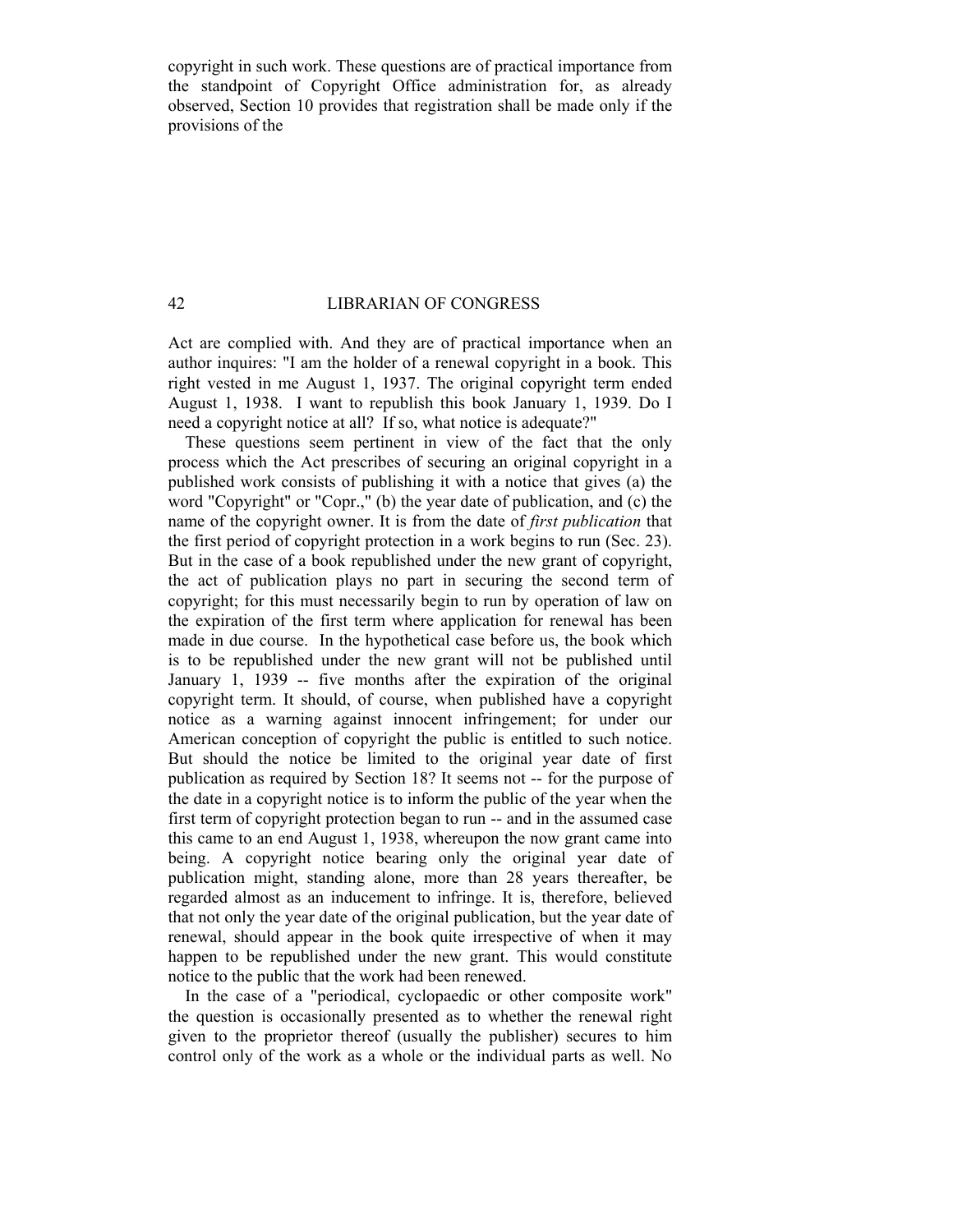court appears as yet to have determined this question; but the applicable provisions of the Act seem to point to an interpretation unfavorable to the author contributing to such work.

 Section 3 of the Act provides that "the copyright upon composite works or periodicals shall give to the proprietor thereof all the

# CERTAIN ASPECTS OF THE COPYRIGHT ACT 43

rights in respect thereto which he would have if each part were individually copyrighted under this Act." This means that if the owner of a periodical copyrights the periodical, he gets the same right in each separate contribution thereto as if he had taken out a separate copyright for such article. This, of course, is predicated on an existing right in him *ab initio* to copyright each article. Put in another form, if he has the right to copyright each contribution, he can copyright them all by copyrighting the periodical containing them and his right in each article is the same as his right in the periodical. Since his right in the periodical consists of a copyright therein, his right to each article must consequently consist of a copyright in each such article.

 Section 23 specifically provides that in the case of a composite work upon which the copyright was originally secured by the proprietor thereof, the proprietor of such copyright is entitled to the right of renewal upon application made in accordance with the requirements of the section.

 It is further provided that in the case of any other copyrighted work, *including a contribution to a composite work when such contribution has been separately registered,* the author, if still living, or the widow, widower, or children of the author, or if they are not living, the author's executors, or in the absence of a will, his next of kin shall be entitled to renewal. It seems plain that unless at the time of copyrighting the original composite work the contribution was registered as the subject of an individual copyright apart from the copyright of the composite work, the author of such separate contribution is not entitled to a renewal. In many cases the original proprietor has, when the renewal term commences, long since gone out of business without a successor, and unless the author is permitted to register a renewal, the copyright is gone forever. This seems to be the only logical construction of the Act, and the practice of the Copyright Office is accordingly to make search to see whether the contribution was separately registered and to base its action upon the result of such search. Nevertheless, this provision seems opposed to the general intendment of the Act that renewal by authors is looked upon with a kindly eye by Congress. Unless the author is given more consideration, the effect of the section as it now stands might well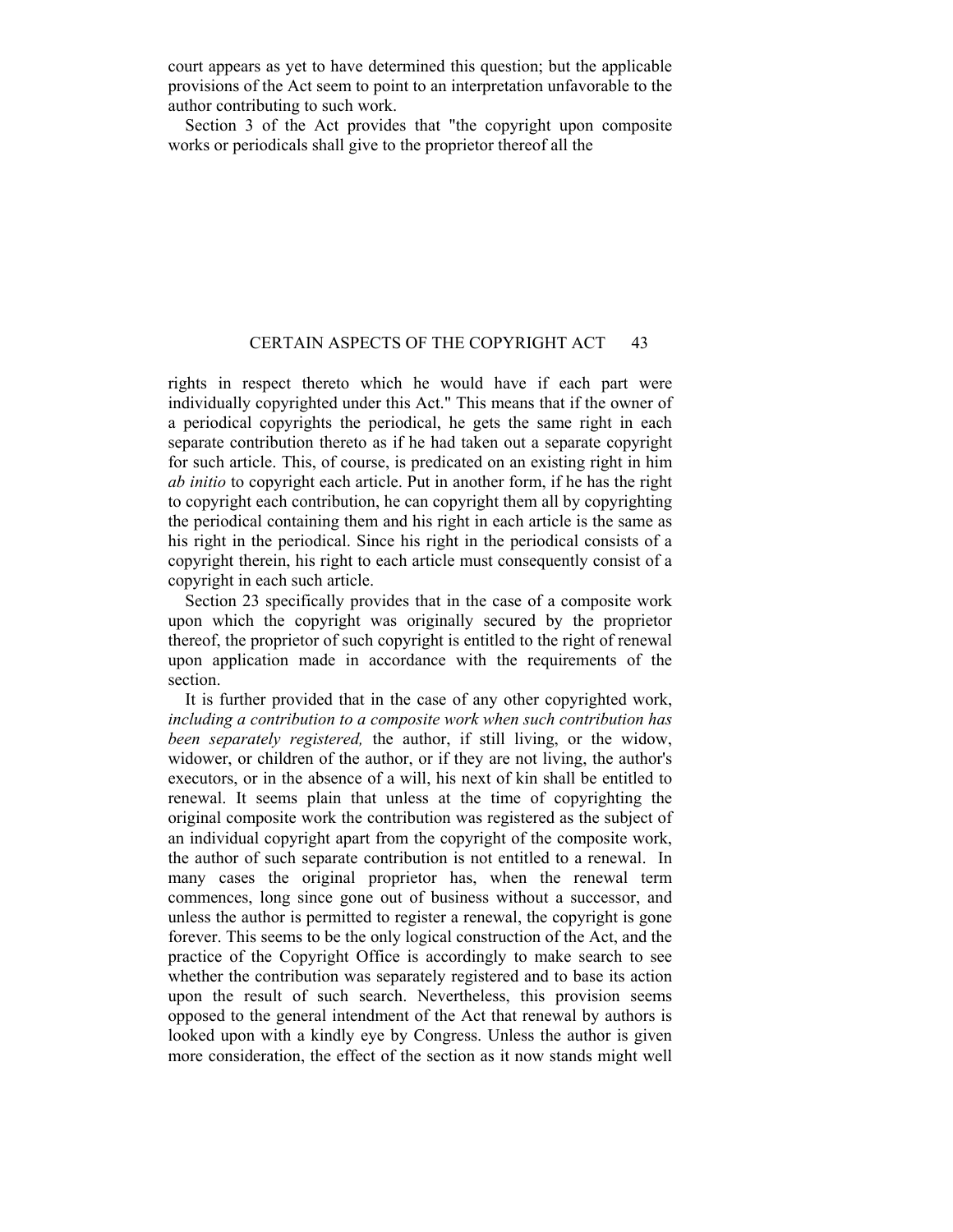be regarded as defeating to an important extent the purpose for which the renewal provisions were inserted in the law.

 "Any work copyrighted by a corporate body (otherwise than as assignee or licensee of the individual author)." The original hearings (see volume for 1908 at p. 88) indicate that this was intended to cover works of an *impersonal* character, such as law digests, dic-

101245--38----4

# 44 LIBRARIAN OF CONGRESS

tionaries, directories, etc., made by the staff or others whose individual work was merged in the whole and incapable of identification. But applications are coming to the office under this clause for works of a more personal character (e. g., textbooks), and the office is in doubt whether it ought to register on that basis, especially where a conflicting claim is filed by the individual author. For the proprietor must have secured his original rights either as assignee of the author, in which case the clause would not apply, or as employer for hire, in which case the next clause would apply (as it would likewise for the impersonal works mentioned before).

It would seem, therefore, that this obscure and bothersome clause may profitably be dropped entirely without thereby depriving the "corporate body" of any right now fully guaranteed by its status as "an employer for whom such work is [obviously a misprint for "was"] made for hire." This clause likewise gives rise to the filing of conflicting applications, the author claiming that the work was produced under a contract of sale and not of employment. The hearings disclose that this clause was intended to cover works produced by salaried employees in the course of their employment, and it would conduce to clarity if the clause so read: "or by an employer for whom such work was made by salaried employee or employees in the course of employment." With these suggested amendments, the section would read:

That the copyright secured by this Act shall endure for twenty-eight years from the date of first publication, or in the case of unpublished works deposited under Section 11, from the date of such deposit in the Copyright Office: *Provided,*  That in the case of any posthumous work or of any periodical, cyclopaedic, or other composite work upon which the copyright was originally secured by the proprietor thereof, or by an employer for whom such work was made by salaried employee or employees in the course of employment, the proprietor of such copyright shall be entitled to a renewal of the copyright in such work for the further term of twenty-eight years when application for such renewal shall have been made to the copyright office within one year prior to the expiration of the original term of copyright: *And provided further,* That in the case of any other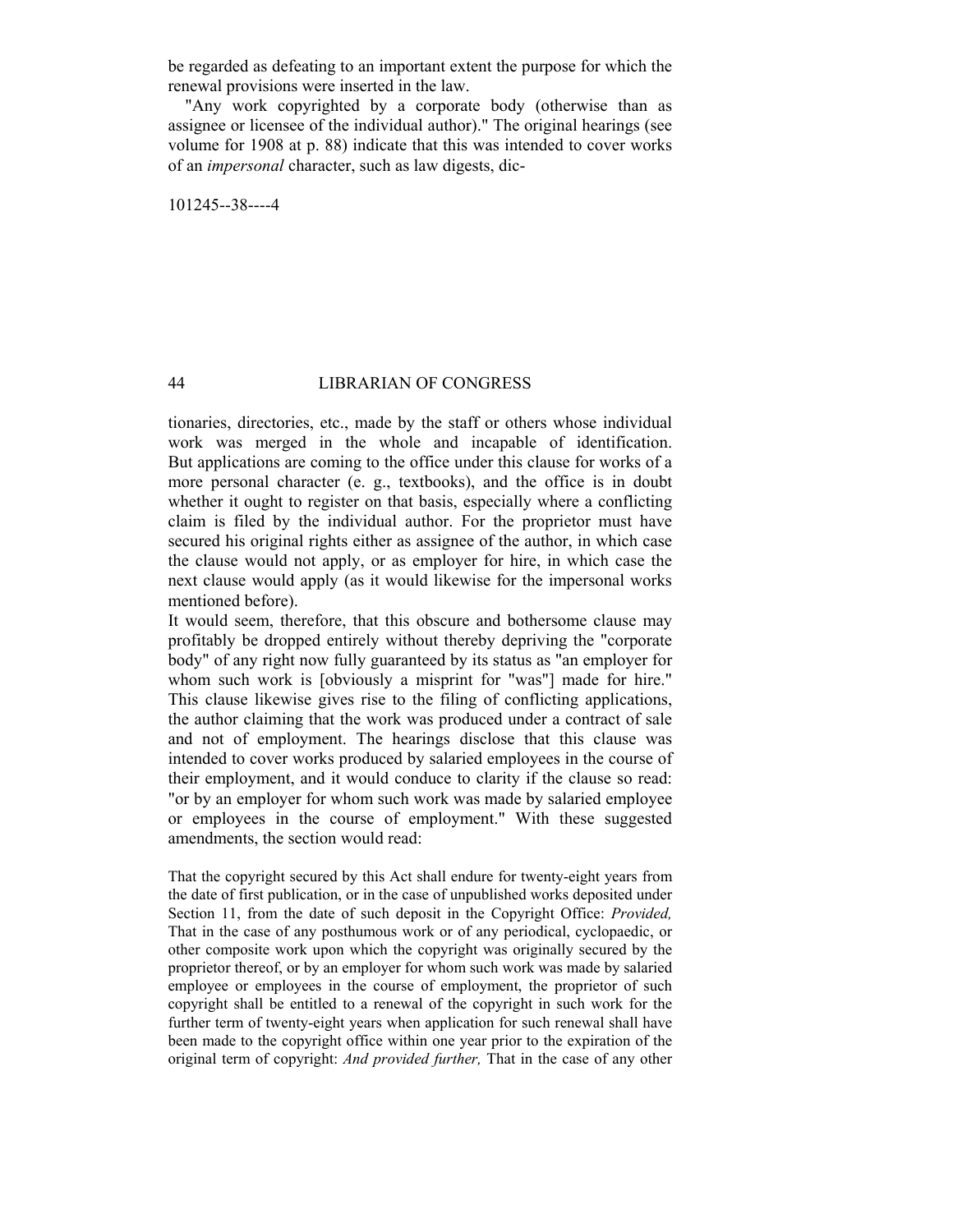copyright work, including a contribution by an individual author to a periodical or to a cyclopaedic or other composite work, the author of such work, if still living, or the widow, widower, or children of the author, if the author be not living, or if such author, widow, widower, or children be not living, then the author's executors, or in the absence of a will, his next of kin shall be entitled to a renewal of the copyright in such work for a further term of twenty-eight years when application for such renewal shall have been made to the copyright office within one year prior to the expiration of the original term of copyright: *And provided further,* That In default of such application for renewal, the copyright in any work shall determine at the expiration of twenty-eight years from first publication or from the date of deposit under Section 11.

# CERTAIN ASPECTS OF THE COPYRIGHT ACT 45

### **Section 31 --Prohibition Against Importation of Literary Works.**

 Subsection (c) was inadvertently allowed to remain in its original form after it was concluded to except from the manufacturing clause in Section 15 "the original text of a book of foreign origin in a language or languages other than English." The subsection applied to the situation under the old law but is wholly inconsistent with the present law. For inasmuch as copyright can be secured in a book of foreign origin in a language or languages other than English without the necessity of being reprinted here, it necessarily follows that free importation must be permitted or the copyright would be of no value. It is suggested therefore that the subsection be brought into line with Section 15 to read as follows:

To the authorized edition of a book of foreign origin in a language or languages other, than English.

# **Section 43 --Assignments of Copyright.**

 With respect to the provision that "every assignment of copyright executed in a foreign country shall be acknowledged by the assignor before a consular officer or secretary of legation of the United States authorized by law to administer oaths or perform notarial acts," it was stated in the Report to accompany H. R. 28192 (Rept. No. 2222, 60th Cong., 2d, sess.) that, referring to assignments executed in foreign countries, it was thought better in such case to provide that the assignment should be acknowledged before a consular officer or secretary of legation of the United States." Occasionally assignments have reached the Copyright Office which do not show such acknowledgements. The question of the right of the Register to record such unacknowledged assignment has occasionally been the subject of discussion in the office. The upshot of such conferences has been that irrespective of how the absence of such an acknowledgment might affect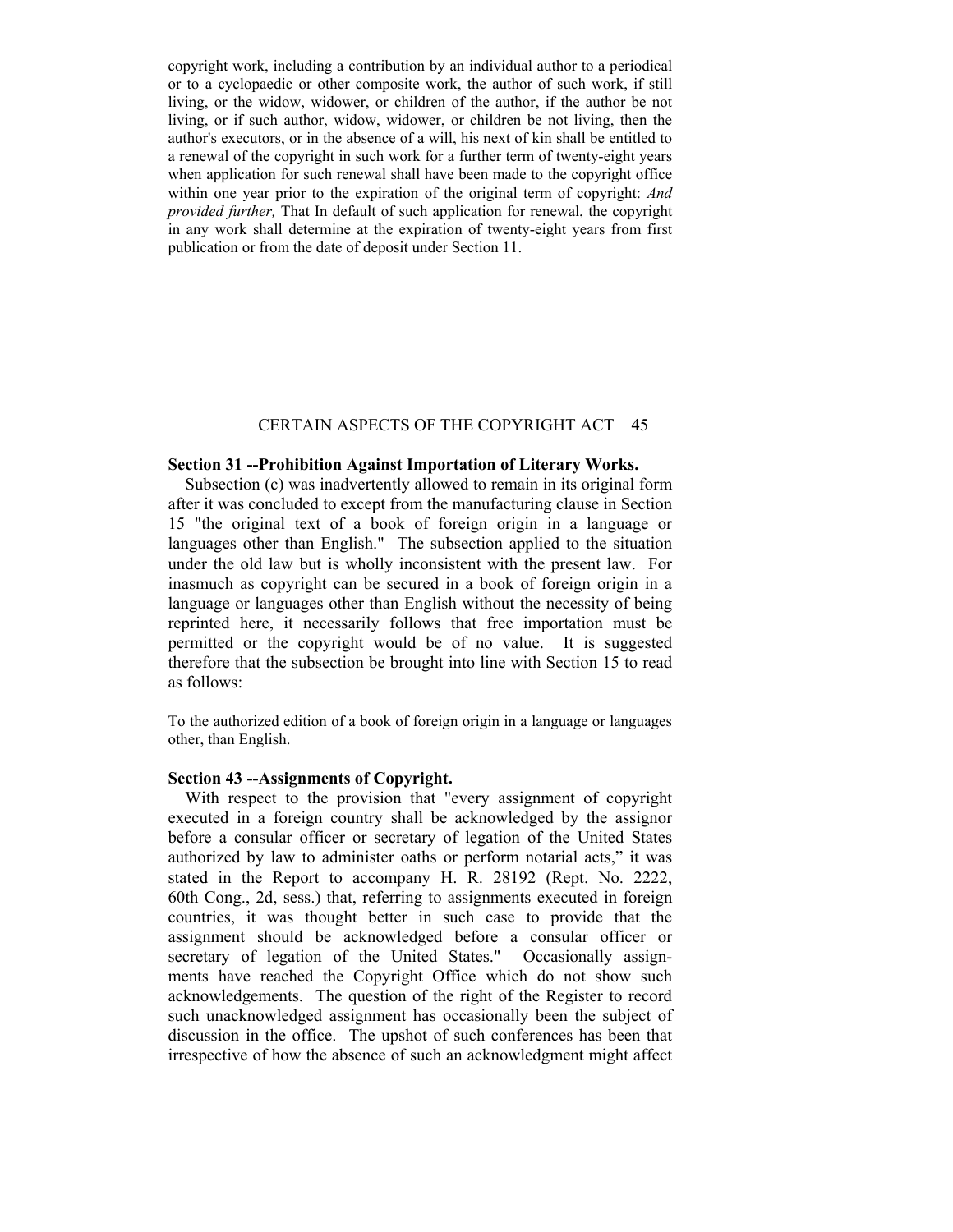the rights claimed under the assignment, it was not the purpose of the provision to provide that no assignment, unless thus acknowledged, could be made of record in the Copyright Office. Consequently, such assignments are accepted for registration. However, the authority of the Register to do so may be considered open to doubt in view of the language of Section 45 "that the Register of Copyrights shall upon payment of the prescribed fee, record such assignment." For it is open to argument that the words "such assignment" refer back directly to, the assignment executed abroad provided for in Section 43.

# **Section 44 --Effect of Assignments.**

 This section provides that every assignment of copyright shall be recorded in the Copyright Office within three calendar months after

#### 46 LIBRARIAN OF CONGRESS

its execution here or within six calendar months after its execution abroad "in default of which it shall be void as against any subsequent purchaser or mortgagee for a valuable consideration, without notice, whose assignment has been duly recorded." Here, too, the practice of the office has been to register assignments of copyright even though domestic assignments have been received for recording after the passage of three months following their execution in this country or after the passage of six months following their execution abroad. For the office has proceeded on the theory that Section 44 is subject to the construction that the failure to so record these instruments within the time stated carries its own penalty as set out in the previous statement. The office has felt that the power further to penalize the assignee because he has failed to record on time, is not clear. It has been further felt that the phrase "whose assignment has been duly recorded," read in connection with its context, lacks clarity. If A makes an assignment of copyright to X on January 1, X has apparently either three or six months, depending upon the locus of the execution of the assignment, in which to record it; but if A makes another assignment of the same copyright to Y on February 1, and Y, acting in good faith, records that assignment on March 1 -- within a month following the execution of the second assignment -- has this been "duly recorded" at a time when X's right to record within three months has not yet been exercised? It is the view of the office, as expressed in connection with the discussion of ad interim copyright (ante p. 32), that Section 44 places an assignee of a copyright on notice that there is a three months' period provided for the recording of an assignment of any copyright; and that unless he knows that there has been no prior assignment, he may not be able to get the full benefit of the provisions of Section 44 before the expiration of the three months' period following the execution of a prior domestic assignment of copyright, if any. Yet in the case submitted Y would be certain to argue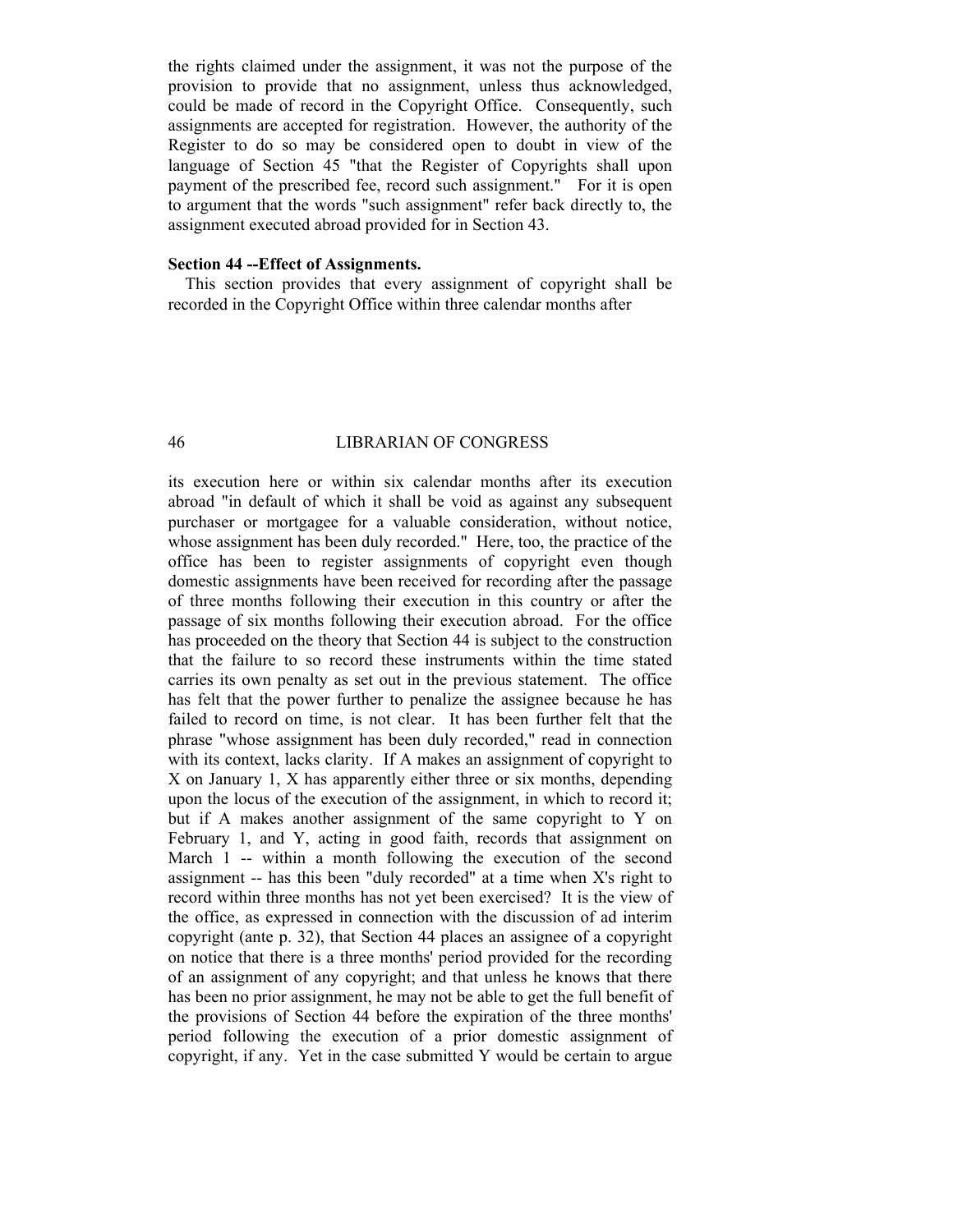that his assignment had been "duly recorded"; and surely, regarding Y's assignment as he would regard it as the only assignment, it would have been duly recorded by him.

 As the section stands, it presents no little difficulty from this aspect alone. And here again the question can be asked, Does the term "such assignment" in Section 45 refer with respect to Section 44 to assignments recorded in the Copyright Office within three or six months?

 It is believed that existing difficulties of construction and practice could be avoided by the following amendment to Section 44 which is patterned after the corresponding provision of the Patent Law [Sec. 4898 (U. S. C., Title 35, See. 47)].

# CERTAIN ASPECTS OF THE COPYRIGHT ACT 47

A comparison follows: Suggested amendment:

Every assignment of copyright shall be void as against any subsequent purchaser. or mortgagee for a valuable consideration without notice unless it is recorded in the Copyright Office within three months after the date of its execution in the United States or within six months after the date of its execution without the limits of the United States, or prior to such subsequent purchase or mortgage. For the purpose of such recording it will be sufficient to deposit in the Copyright Office either the original document or a duly authenticated copy thereof. The date of filing in the Copyright Office shall be regarded as the date of recordation.

## Corresponding provision of, the Patent Law:

 SEC. 4898, (U. S. C., title 35, sec. 47). Every patent or any interest therein shall be assignable in law by an instrument in writing, and the Patentee or his assigns or legal representatives may in like manner grant and convey an exclusive right under his patent to the whole or any specified part of the United States. An assignment, grant, or conveyance shall be void as against any subsequent purchaser or mortgagee for a valuable consideration, without notice unless it is recorded in the Patent Office within three months from the date thereof or prior to such subsequent purchase or mortgage.

#### **Section 46 --Substitution of Assignee's Name in Notice.**

 Correct last line to remove redundancy by eliminating the word "statutory" before the word "notice."

# **Section 54 --Record Entries.**

 Strike out the clause "and whenever deposit has been made in the Copyright Office," etc. This phraseology is not quite in harmony with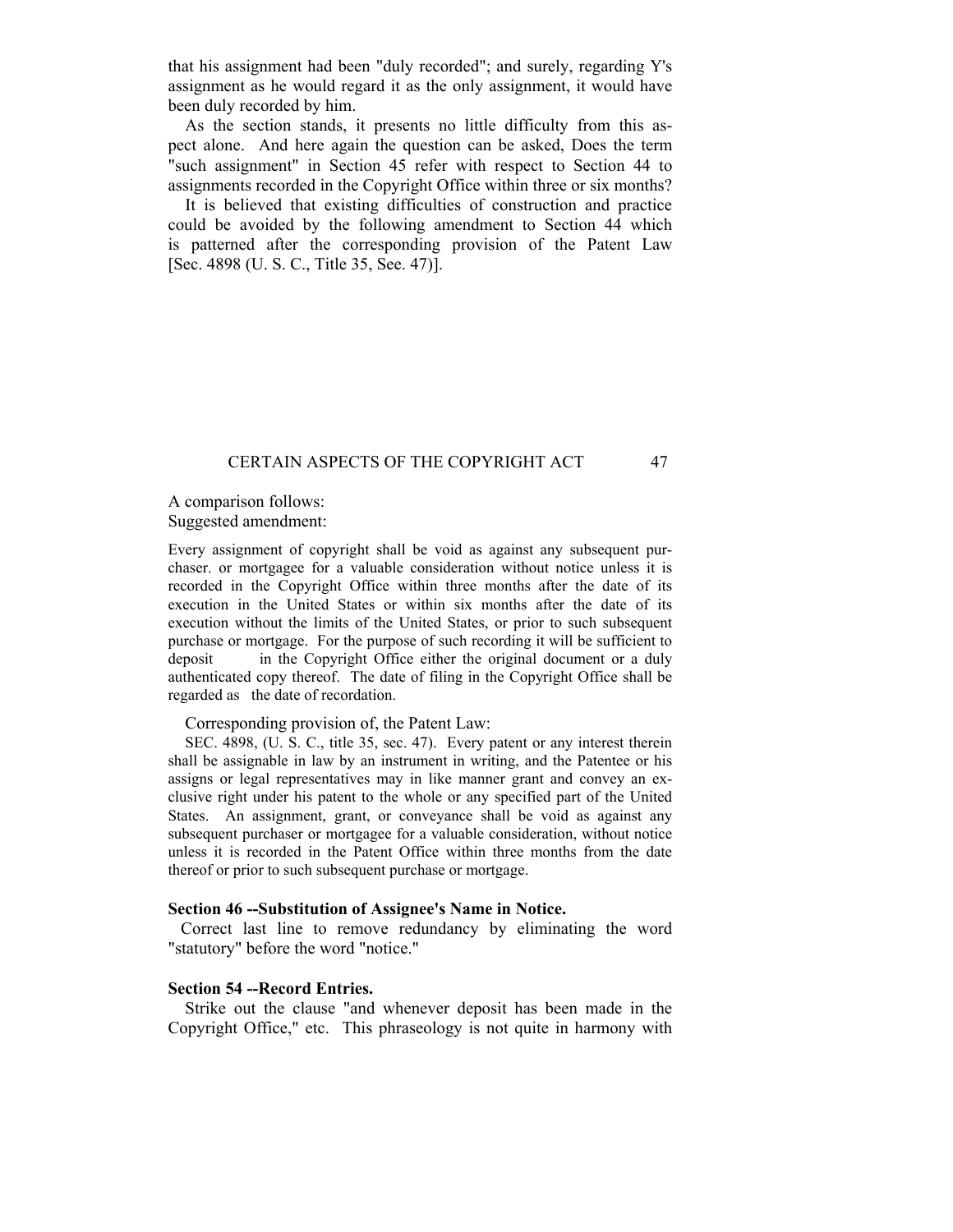the other provisions of the Act. Moreover, the registration is covered by changes in Sections 10 and 11 already suggested (ante p. 11).

#### **Section 55 --Certificate of Registration.**

Suggested reading of the first sentence:

That in the case of each work, the person recorded as the claimant of copyright therein shall be entitled to a certificate under seal of the Copyright Office, to contain the title of the work, the name and address of said claimant, the name of the author (if revealed by the application or the work deposited), the name of the country of which the author is a citizen or subject, or if an alien author domiciled in the United States, his place of domicile, the date of deposit of the copy or copies of such work, the date of publication if it be a published work, and such marks as to class designation and number as shall fully identify the registration.

 This because it may well happen that the claimant of a copyright may not be the owner thereof.

In lieu of the last sentence "In addition to such certificate registration," substitute:

The Register of Copyrights shall furnish, without fee, a receipt for copies deposited after publication of works registered for copyright under Section 11 of this Act.

#### 48 LIBRARIAN OF CONGRESS

 Note that Section 55 covers only an original certificate and does not seem to provide for a *renewal certificate*.

# **Section 58 --Access of Public to Records.**

 The provision that the record books of the Copyright Office, together with the indexes to such record books, and all works deposited and retained in the Copyright Office shall be open to public inspection, has led to abuses which have been felt in the administration of the Copyright Office, and to many complaints emanating mainly from the authors of unpublished works who have obtained copyright under the provisions of Section 11. The chief cause of complaint has arisen because of what has turned out in the long run to be too liberal an interpretation of this provision flowing from the desire of the office to accommodate the public at large. This resulted in a practice of permitting persons who, for no reason other than that of soliciting business, would seek and were granted permission to use the record books of the office for the sole purpose of obtaining the names and addresses of the authors of such unpublished works. Once this information was obtained, authors who, by the very fact of having registered their unpublished works in the Copyright Office indicated that they were not ready to publish them, were flooded with offers by soliciting firms to examine their material - largely musical material -- arrange it for publication and in some cases follow this up by registering a claim of copyright of the published work in the Copyright Office. For this service various sums were demanded by the soliciting parties running from \$10 or \$15 to much higher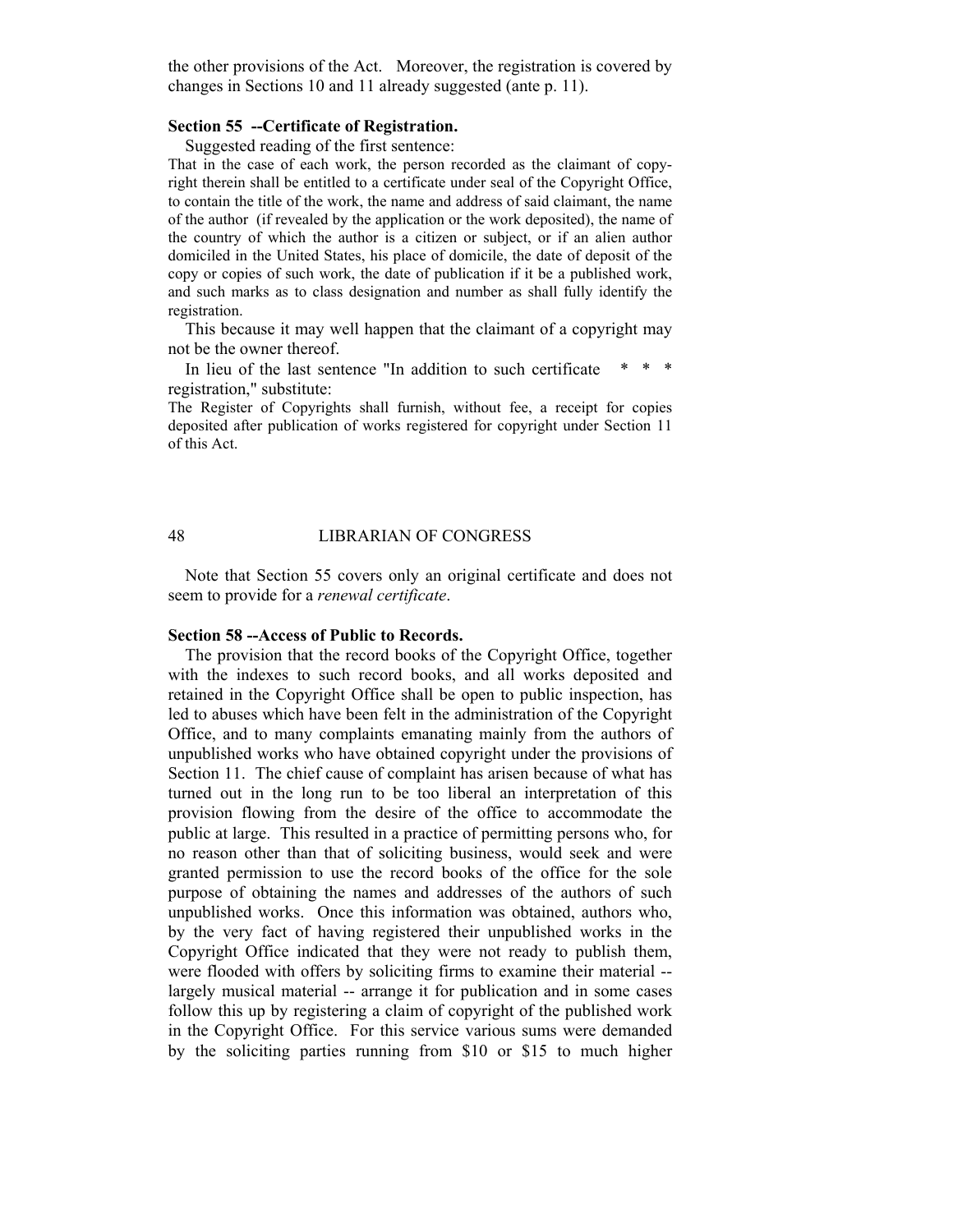amounts. From five to six letters are received daily from such authors of unpublished works requesting in many instances to know whether the firms soliciting their business are known by the Copyright Office to be acting in good faith; at times complaining of the fact that they had paid such firms material amounts of money for the promised work of examination and arrangement, to be followed perhaps by registration, and inquiring whether such registration, promised in some cases from six months to a year before, had been effected; and in certain instances not hesitating to charge the firms in question with deliberate fraud. The Copyright Office itself has come in for a fair amount of criticism in permitting persons other than the author of the unpublished work to ascertain from the original records that the material had been actually registered in the Copyright Office. It is believed that it was not the purpose of Congress to provide that the record books of the office should be open to members of the public for business which in no real sense was a copyright business; and difficult indeed to conclude that Congress intended that the records of the office should be open for the purposes of soliciting such business.

# CERTAIN ASPECTS OF THE COPYRIGHT ACT 49

 From the standpoint of business administration the practice finally became so injurious as to cause it to be stopped on August 1, 1937. During the year preceding that date the influx of representatives of such soliciting firms increased to an extent where almost any day there might be found in the office busily copying names and addresses from such records from five to six different representatives of different soliciting firms. This interfered materially with the work done by the Record and Certificate Section, and the use of these books at the same time interfered with their use by or in behalf of persons who applied to the office on legitimate copyright business. While it is felt that the action taken was quite in accord with the intent of Congress and: wholly essential to the adequate administration of copyright business, the office has been made the subject of spirited attacks on the ground that the Register, by putting an end to the practice in question, was secreting copyright records.

 Under Section 12 of the "Memorandum Draft of a Bill to Amend and Consolidate the Acts Respecting Copyright," submitted in contemplation of the revision of the copyright laws which finally took the form of the present Act, it was provided that the record books and indexes thereto, together with the articles deposited and retained in the office, should be open to public inspection "at convenient times." It was apparently recognized by the authors of the draft that if the right of public inspection were not stated in the law to be subject to some limitation, trouble might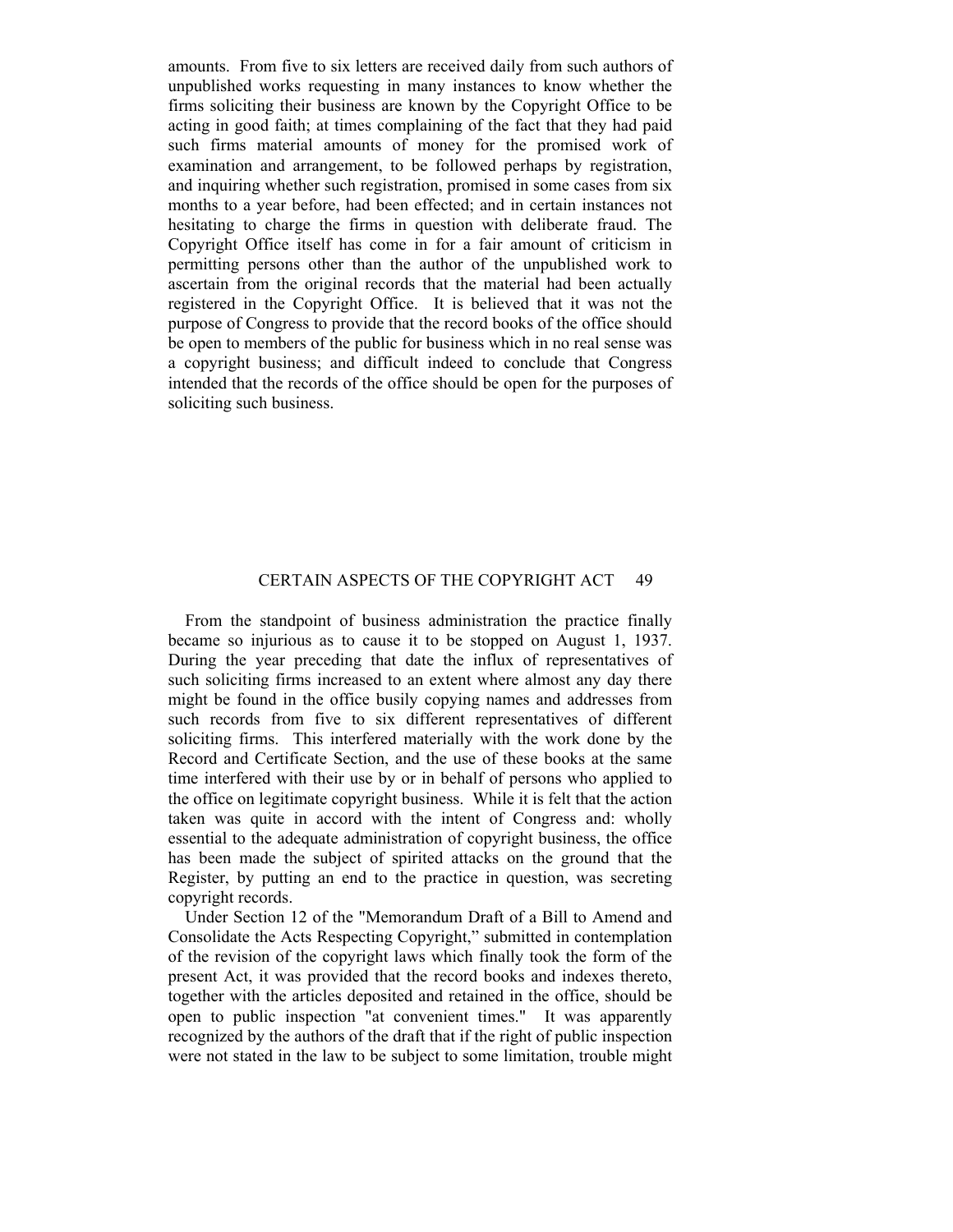ensue. Perhaps the qualifying phrase "at convenient times" was considered by the legislators either too broad or wholly unnecessary. In any event, it was eliminated, and its elimination, or rather the absence of any qualification has resulted in the abuses above described. That, however, appears to be the only form of abuse which has so far been noted. It is suggested that the section be amended by adding after the words "public inspection" the words "other than solicitation of business." The alternative amendment may be further suggested, that following the words "open to" there shall be inserted the phrase "members of the public for inspection in connection with copyright business."

 The section further provides that copies may be taken of the copyright entries actually made in such record books subject to such safeguards, and regulations as shall be prescribed by the Register of Copyrights and approved by the Librarian of Congress. As the section reads, Congress appears to have acted with considerable caution with respect to the matter of copies, since the taking of copies is specifically limited to copyright *entries* actually made in the record books of the office.

 The practice in the office is to construe this provision literally. This course of action is viewed with much disfavor by members of

# 50 LIBRARIAN OF CONGRESS

the public who charge others with infringement or themselves are charged therewith. Many requests are received in the Copyright Office for photostatic copies of works registered here, the usual ground for the request being expectation of suit, or proceedings actually commenced. A great many of these suits are settled out of court with the aid of counsel. This occurs in all parts of the country. Charges of infringement occur in scores, if not hundreds of cases where the subject matter claimed to have been infringed may be very difficult to obtain, or may even be out of print. As a matter of fact, the requests for copies in most cases refer to unpublished material. It may, for all practical purposes, be inaccessible to the alleged infringer except through access to the Copyright Office or the Library of Congress. One can very well understand the need of counsel representing a party charged with infringement to have at hand in his office a copy of the material on which the claim of infringement is based for the purposes of a study which may call for days or weeks before decision can be reached as to whether settlement or defense of the action in court is the proper step to take. The availability of such material in the office of counsel may not be devoid of aspects even of public interest. This office is one of registration and record. Consequently it is not at all surprising that demands for such copies are made in the circumstances above set out based in large part on the proposition that since such writings as may have been deposited with the Copyright Office are public records, the public should have a right to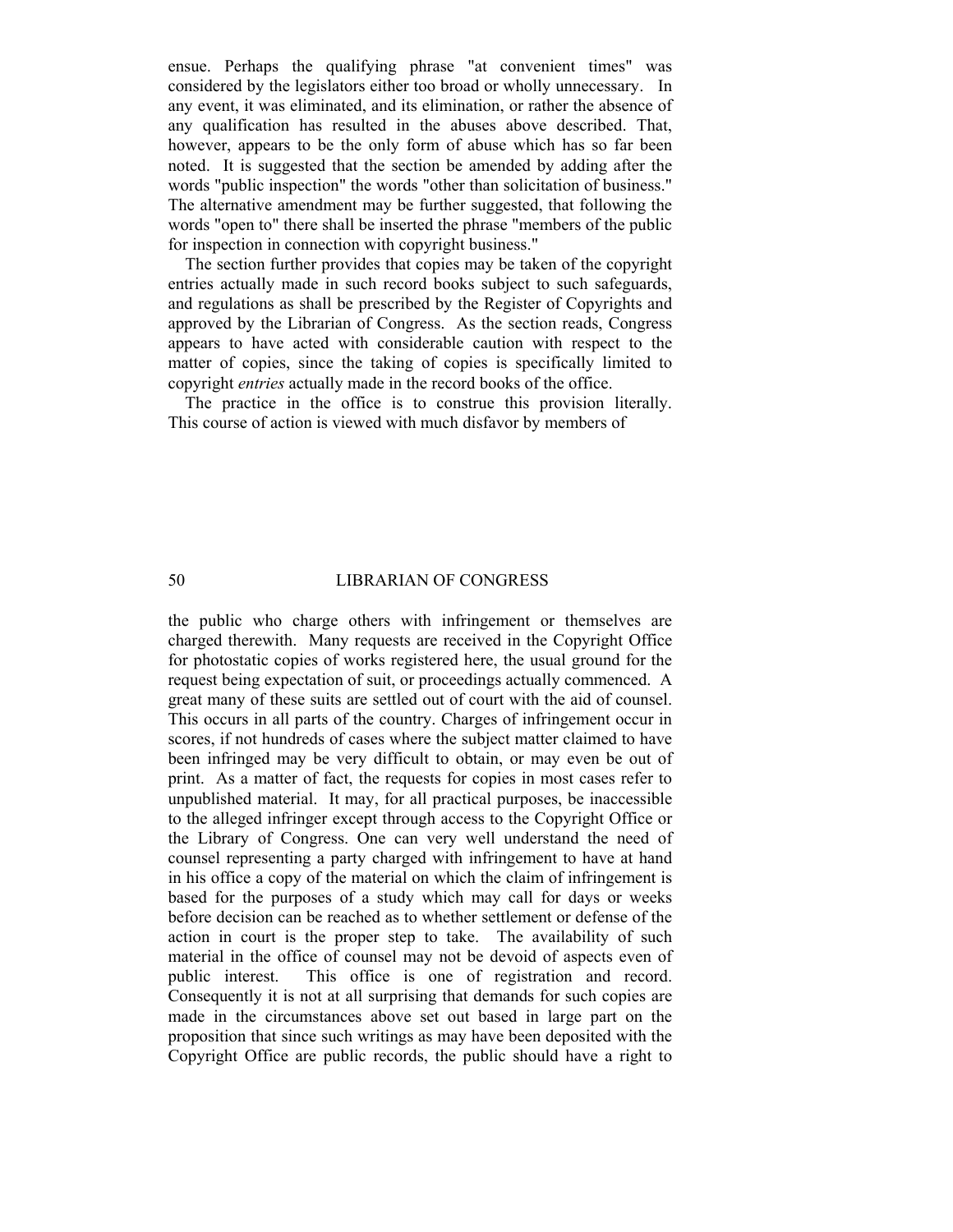obtain certified copies thereof. While, however, copies of all deposits are kept in the Copyright Office for varying lengths of time, that office is not the permanent depository of such material. It is the Congressional Library which is the real depository, as has been pointed out at an earlier page.

 These requests for copies are refused by the office not only on the ground that such deposits are not public records in the sense claimed, but on the additional ground that the right to make copies, is exclusively vested by the Act in the copyright owner, and the material which may be copied by the public is in the terms of the statute limited to entries actually made in the record books of the office. The reason for this specific limitation is not difficult to divine. It would seem strange, indeed, in the light of subparagraph (a) of the first section of the Act, which gives the person entitled thereto the exclusive right to copy the copyrighted work, for a copy to be made of such work in the-institution created to handle all matters of administration under the Copyright Act; and stranger still for that office to provide other members of the public with such copies on request, thereby affording an opportunity, however remote, for infringement. In view of the significant limitation of Section 58 with respect to the

# CERTAIN ASPECTS OF THE COPYRIGHT ACT 51

furnishing of copies; the Copyright Office refuses to honor such requests, except in compliance with court order or unless authorized in writing by the copyright owner to do so.

 It would seem that, both from the standpoint of inspection and from that of the copying of entries current record books should be, until completed, immune from public inspection. The contents of the record books, whether current or not, are always communicable to the public under office regulations, in connection with copyright business. An amendment of the section by inserting the word "completed" before the words "record books" in the first line of the' section may be advisable.

#### **Section 61---Registration and Other Fees.**

In the phrase "recording the transfer of the proprietorship" the word "recording" seems to have been .inadvertently used for. "indexing." It is the document itself which is recorded, and the' transfer-. of proprietorship' is not actually recorded but is indicated by means of an index card.

 Many searches are made in the Copyright Office which require in point of time the greater part-, of an hour--some. which require a number. of hours, particularly where search on a group of items is requested. The section at present provides '"for any requested search of Copyright Office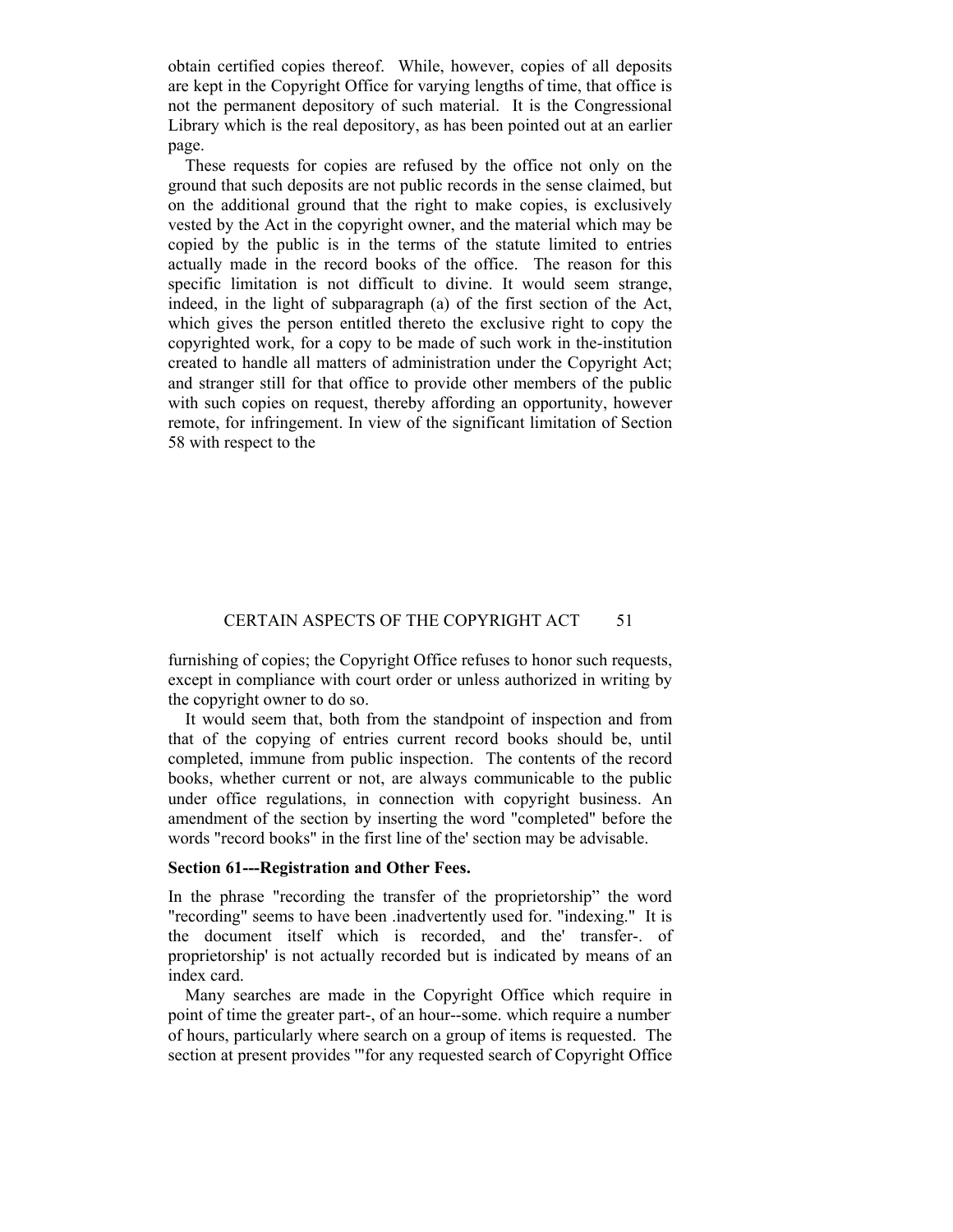records, indexes, or deposits of \$1.00 for each full hour of time consumed in making such search." Requested searches are special events which interrupt the ordinary process of search which continues throughout the day in connection with applications for registration, correspondence independent of or relating thereto, assignments renewals, and the like. As the section is worded, a searcher might have his routine work interrupted by requests for six special searches, each one of which would employ the best part of an hour; which would result in his inability to perform his routine search work for five hours of a given day with no increment to the Government in the way of special search fees.

The' following amendment is therefore-suggested

For any requested search of Copyright Office records, indexes or deposits involving any entry, renewal or assignment of copyright; or any notice of user of musical compositions, \$1.00 for each hour or fraction of an hour of time consumed in making such search, and 50 cents for each succeeding hour or fraction thereof devoted to such search.

Amend the last proviso to read:

That only one registration and one fee shall be required in the case of several volumes of the same book published on the same date and deposited at the same time

Otherwise, when volumes appear at widely scattered intervals, if would be necessary to record several dates of publication for the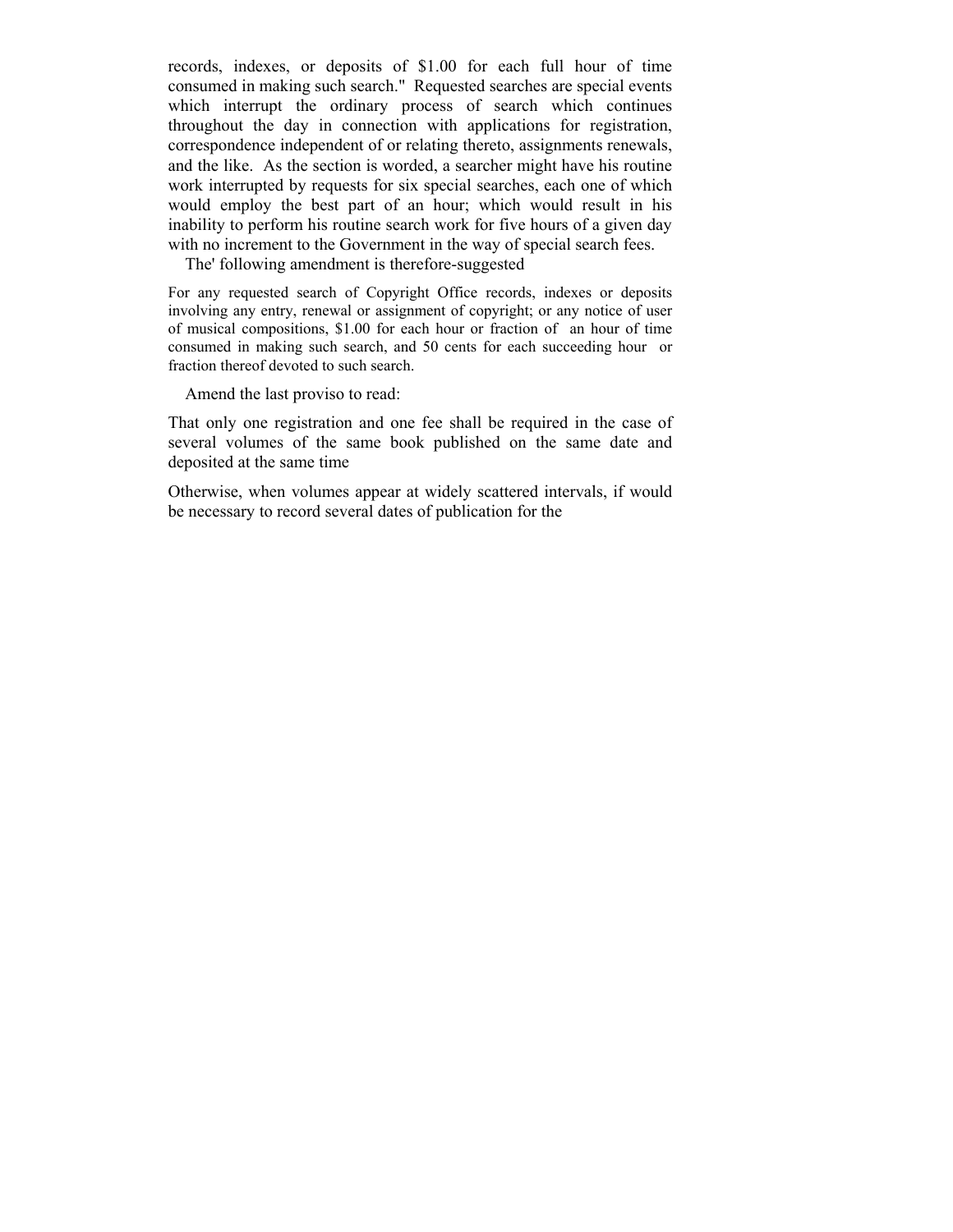same book, whereas the record books of the office are not adapted to the insertion of more than one date of publication for each work.

## **Section 62---Interpretation of Terms.**

 It has been held that this section was intended to fix the date from which the copyright term should begin to run in the case of certain works, and not a general definition of what constitutes publication. *(Cardinal Film Co. v. Beck,* 248 Fed. R. 368; Bull. 19, p. 40.)

 So much difficulty has arisen over the failure of the Act clearly to define what constitutes publication that it would be a distinct gain to do so here, both to the Copyright Office and to the public. Inasmuch as the public are required to publish their works with the copyright notice, they should know what acts amount to a publication.

Suggested reading:

 (1) That in the interpretation and construction of this Act "the date of publication" shall be held to be the earliest date when copies of the first authorized edition were placed on sale, sold, or publicly distributed by the proprietor of the copyright or under his authority \* \* \*

#### **Or---**

 (2) That in the interpretation and construction of this Act a work shall be deemed to have been published on the date when copies thereof were first issued to the public by the proprietor of the copyright or under his authority \* \*

 Also after the words "for hire" put a semicolon and add "and the term 'model or design for a work of art' shall not include any work belonging to the industrial arts for which a design patent may be secured."

 The reason for this suggested clause is that there seems to be an impression among the legal profession that for designs intended for articles of manufacture, they may secure adequate protection by proceeding either under the Copyright Act or under the Design Patent Act. If this be correct, then the Design Patent Act would be practically nullified, for no one will go to the expense and delay of seeking a patent for his design if he can equally as well secure a copyright at small expense and no delay. It seems reasonable to suppose that if Congress had intended any such result it would have said so in no uncertain terms.

 In all prior Copyright Acts the word "designs" was associated solely with works of the "fine" arts. The reason for eliminating the word "fine" from the present Act is not entirely clear, but surely it was not intended thereby to repeal the Design Patent Law. Repeal by implication is not favored by the courts, and yet applications are constantly received in the Copyright office for registration of industrial designs, and this leads to a great deal of correspondence.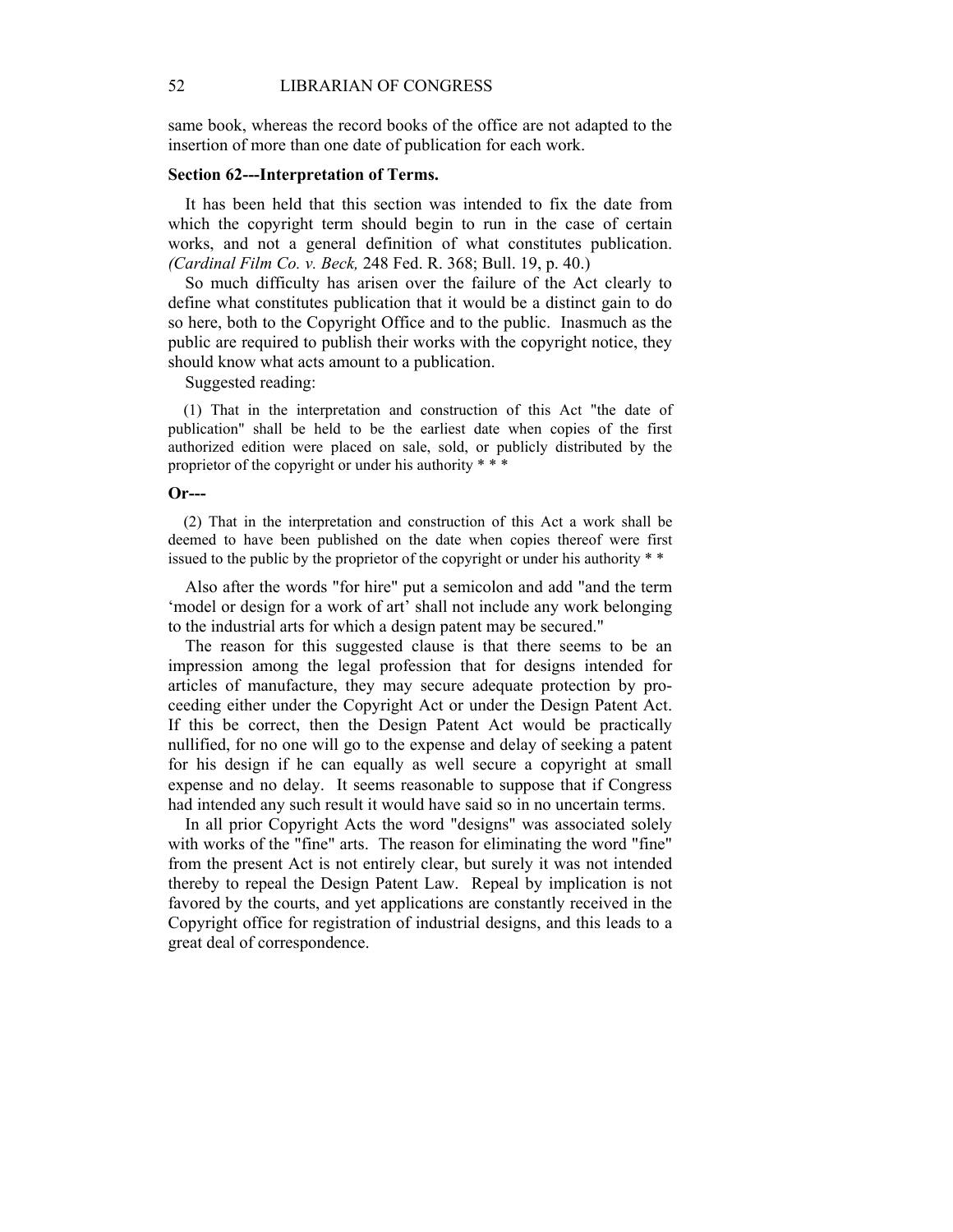The further amendments are suggested (a) as to publication, (b) as to "best edition" in connection with deposits.

 (a) "Where publication is colorable only and is not intended to satisfy the reasonable requirements of the public, it shall not be deemed to constitute publication for the purposes of this Act."

 For example: The placing on sale, selling, or publicly distributing in page proof or other analogous form, of material primarily intended for publication as contributions to newspapers or periodicals.

 (b) "The term 'best edition' does not include page proof material or printed or pictorial matter in any form other than that in which a work is intended to satisfy the reasonable requirements of the public."

II

 In-addition to the comments already presented, there is a matter of outstanding importance which I believe should be brought to your attention at this time. The point in question is the nature of the power exercised by the Register of Copyrights in the process of making registrations of claims of copyright and issuing the corresponding certificates of registration. With respect to this point, it has been made perfectly plain to me from communications received in many instances from applicants for registration and from expressions of opinion contained in the works of writers on copyright that the exact situation is misinterpreted more or less generally by the public. As an example, I quote from a book published in 1932, by Alfred M. Shafter of the New York Bar, entitled "Musical Copyright." On page 43 of this work there appears the following statement:

 Composers in the United States need have no fear as long as a work is not openly seditious or defamatory to the Government. The whole question of "taste and morals" may be reduced, then, to the simple criterion that the law bars from copyright, works that are adjudged to be lascivious, revolting or lacking in decency and respect. This rule remains constant. But who is to determine the nature of the work? The Register of Copyrights, who hae no judicial' status like the Commissioner of Patents, cannot decide himself. The final ruling is always a court matter.

 The effect of the above paragraph is that if a member of the public, after having published with proper copyright notice a work which may be "lascivious, revolting or lacking in decency and respect," thereupon applies to the Copyright Office for registration of this work, he can insist upon its registration--or, put another way, that in connection with the request for registration of such a work, the Register of Copyrights is bound to register it whether copyrightable or not, merely because all the formal steps required to obtain registration in the case of copyrightable works have been taken by the applicant.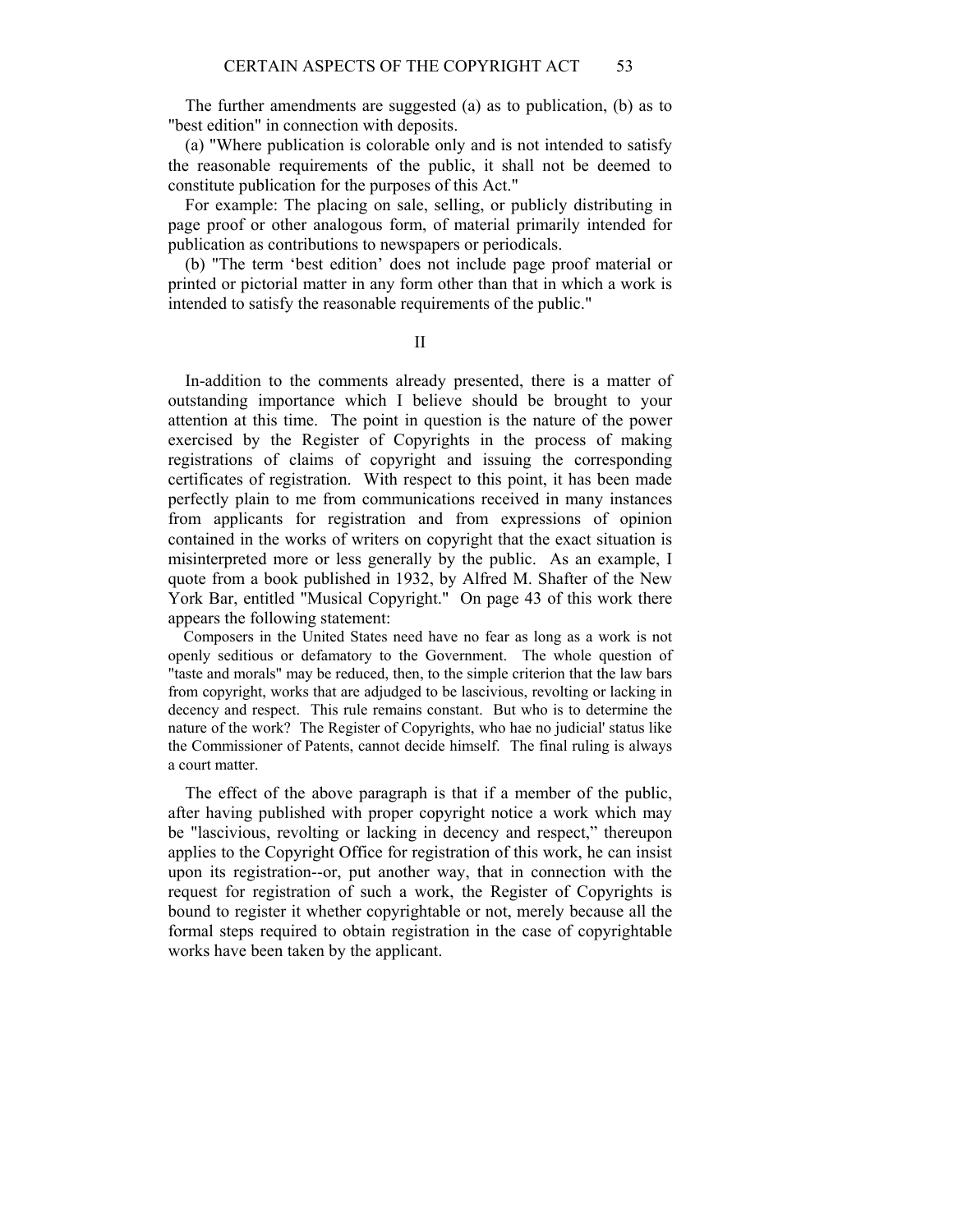# 54 LIBRARIAN OF CONGRESS

 The writer tells us that the reason why the Register must accept this material for registration is because he "has no judicial powers." This implies, of course, that judicial powers inhere in the function of first determining whether material sent for registration is copyrightable, and, second, refusing registration when it is found by the Register not to be copyrightable. The writer assumes that the process of interpreting the law and applying it constitutes the exercise of a judicial function. With the author's assumption that the interpretation of a statute, followed by its application to a particular case, involves an exercise of judicial discretion, I am in entire accord. And I am all the more in agreement with his statement when, as in the case put, there is involved a determination of the existence of a substantive right in the applicant. But I am completely opposed to his view that the Register has not the discretion in question. The bald facts are that these powers are exercised by the Register every day, on every occasion when application for registration is denied on the ground that copyright is found by the Copyright Office not to exist in a given work.

 The question of the existence of such substantive right in the example presented by Mr. Shafter is obvious; for if the Copyright Office refuses to register a claim of copyright in noncopyrightable material, such as that described above, the real basis for the decision is that the applicant never acquired the copyright which he claims to own. The existence or nonexistence of such copyright in the claimant is the basic feature on which registration or nonregistration is made to depend. As a matter of fact, it is the invariable rule of this office to refuse to register such material and to inform the applicant for registration that the reason why registration is refused is because the work has been found not to be copyrightable -- in other words, because the applicant has been found not to be the owner of copyright in the work. So that the fact is that it is the recognized practice of this office, in the case above described, through the process of interpreting the law and applying it, to pass upon the question of a claimed substantive right. Of course, this is a very different matter from an attempt to determine, as between two parties claiming copyright in the same material, which one of them owns the copyright when each one has apparently performed the conditions which entitle him to registration. That determination, desirable though it might be, is one for which, under the Act, no machinery is provided.

 If the deposit and application state that A is the owner of material found to be copyrightable by the Copyright Office, the Register goes no further, unless on the face of the record the claim is contradicted. But the Register must always pass on the documents before him,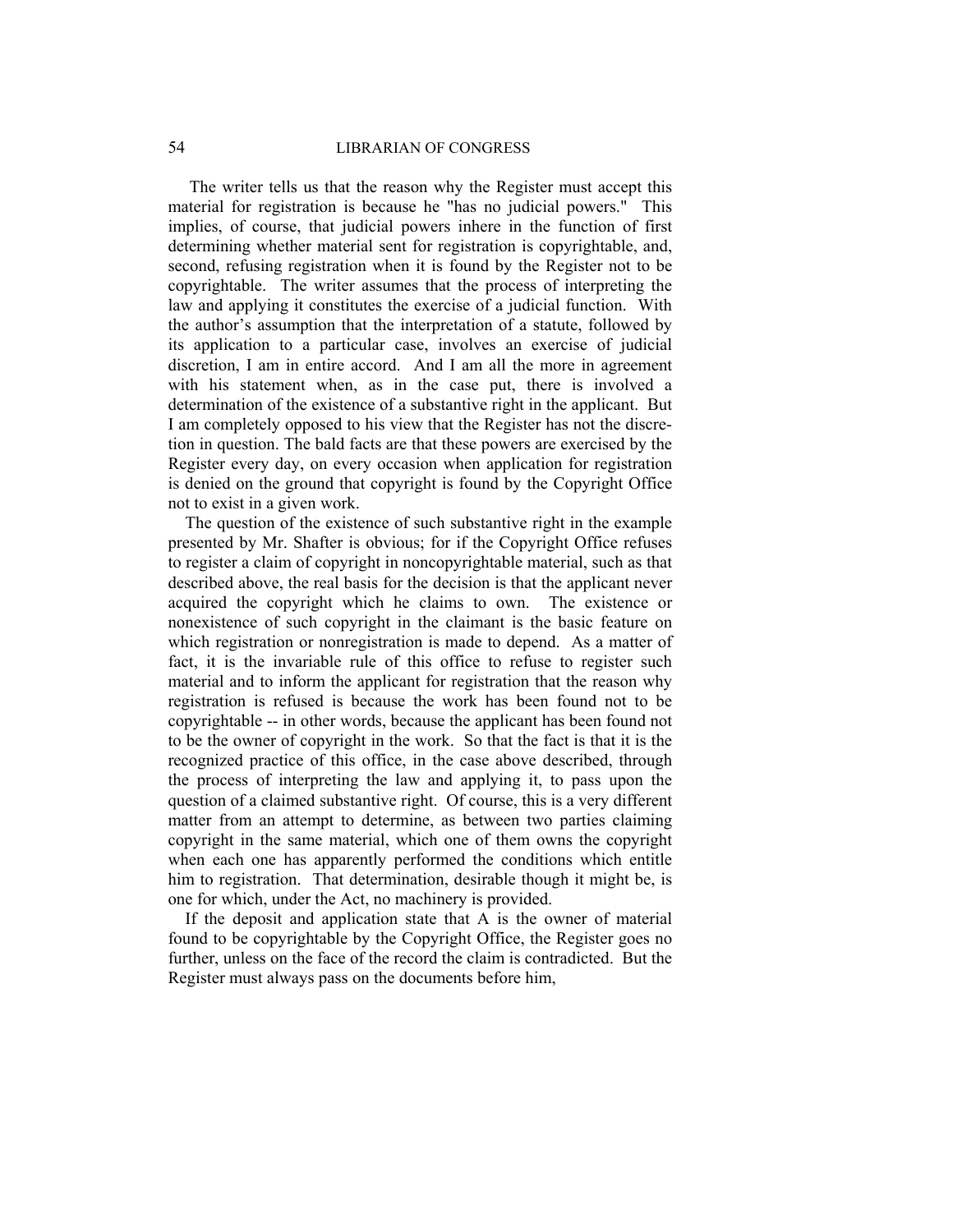regarded in the light of the statute and judicial decisions, in order to determine whether the applicant has acquired a copyright in the material in question. This copyright he claims as of substantive right. Whether the right exists is a matter of law, and on the solution of the question the right to register depends.

 The announcement of lack of power on the part of the Register to do what he does every day, and has consistently claimed the power to do, is expressed in the form of what-has become, from the mere impulse of repetition, a shibboleth voiced in two versions : (one) That the Register is a "purely ministerial officer" or '(two) he is "vested with no judicial discretion."

 That there is no room for the contention appears plainly from an examination of the Act; from the fact that suggestions made in earlier drafts for new legislation to destroy the discretion vested in the Register under the Act were not incorporated in later drafts; from the fact that the power of the Register acquired under the present Act to pass on the existence of copyright in a given work in deciding whether registration can be made was recognized and the fact established that Congress never intended that the Register should be deprived of the power; from the fact that the power is exercised daily in the Copyright Office; and from the further fact that if it were not exercised, the record of claims of copyright would be a ridiculous crazy-quilt of fact and fiction misleading both to the applicants and the misinformed public alike.

#### **THE ATTEMPT UNDER THE VESTAL BILL TO DIVEST THE REGISTER OF DISCRETIONARY POWERS VESTED IN HIM UNDER THE PRESENT ACT**

 In 1930 when hearings were held on the Vestal Bill before the House Committee on Patents, that bill contained a provision in Section 36, p. 30, line 19, reading as follows:

The Copyright Office shall have no discretion to refuse to receive such application nor to refuse to register such work

And in Section 8, p. 42, line 13, among the provisions for assignments, the bill read:

The Register of Copyrights shall have no discretion to refuse to record any instrument presented to him for recording.

 This resulted in a protest to the Committee by William L. Brown, then Assistant Register of Copyrights. Mr. Brown: stated *inter alia:* 

 The office is there to execute the provisions of the law. We are most anxious to execute them when it comes within the provisions of the law, but we do not wish to be deprived of any exercise of discretion in those things.

 Mr. LANHAM [Acting Chairman of the Committee]. In things which are not subject to copyright?

Mr. BROWN. In things which are not subject to copyright.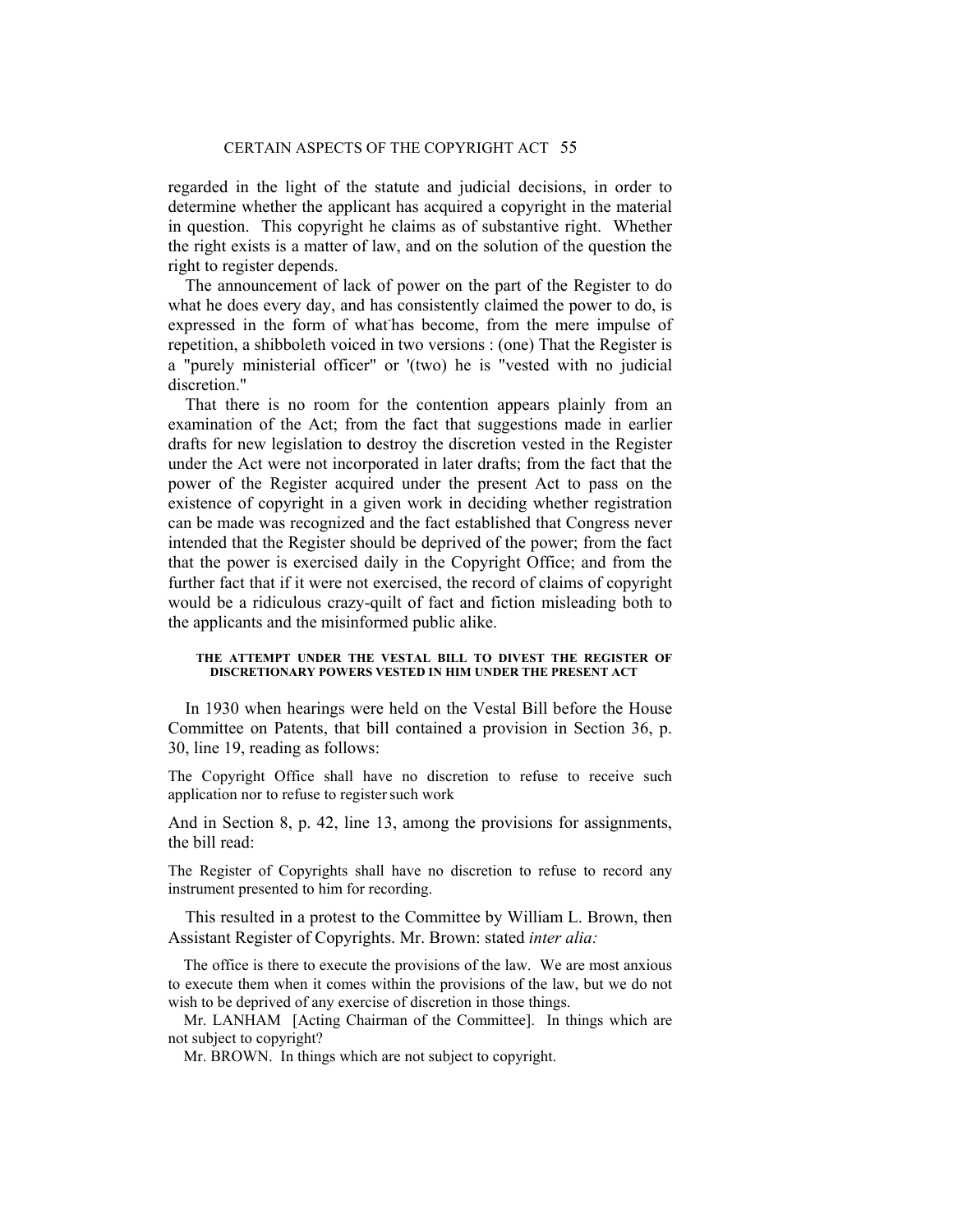#### 56 LIBRARIAN OF CONGRESS

 Mr. LANHAM. I assume that there is no intention to deprive you of that right.

 [Hearings on the General Revision of the Copyright Law before the Committee on Patents, House of Representatives, 71st Cong. 2d Sess. on H. R. 6990, p. 181, Part I.]

 The Vestal Bill never became law. When the present Chairman of the Committee on Patents of the House, Dr. Sirovich, took charge of copyright measures in 1932, this proposal to deny discretion to the Register appears to have been abandoned, and has not since appeared in any copyright bill presented to Congress.

 No such provision is to be found in the present Act; but it is to be noted that in the report of the Committee on Patents of the House to accompany H. R. 28192, which became the present Act, it was stated:

 Section 53 provides for the making of rules and regulations and does not confer upon the Register any judicial functions.

 It is apparent from the above language that it was not the intention of the framers of the bill that the authority given to the Register to make rules should involve an exercise of judicial functions. But even if this provision authorizing him to make rules had not been included in the Act, it is plain that it was made his duty to register only copyrightable matter. As already pointed out, inasmuch as the performance of this duty calls for the determination of what is copyrightable and what is not, and for action on a contention the basis of which is the alleged existence of a substantive right, the action taken must involve an exercise of judicial discretion.

### THE FUNCTIONS OF THE REGISTER SPECIFICALLY PRESCRIBED BY THE PRESENT ACT

Section 9 of the present Act provides in part---

That any person entitled thereto by this Act may secure copyright for his work by publication thereof with the notice of copyright required by this Act; and such notice shall be affixed to each copy thereof published or offered for sale in the United States by authority of the copyright proprietor \* \* \*

Section 10 continues:

That such person may obtain registration of his claim to copyright by complying with the provisions of this Act, including the deposit of copies, and upon such compliance the Register of Copyrights shall issue to him the certificate provided for in Section 55 of this Act.

 In interpreting Section 10 of the Act the report of the Committee on Patents of the House submitted to accompanying H. R. 28192, which became the present Act, contains the following statement: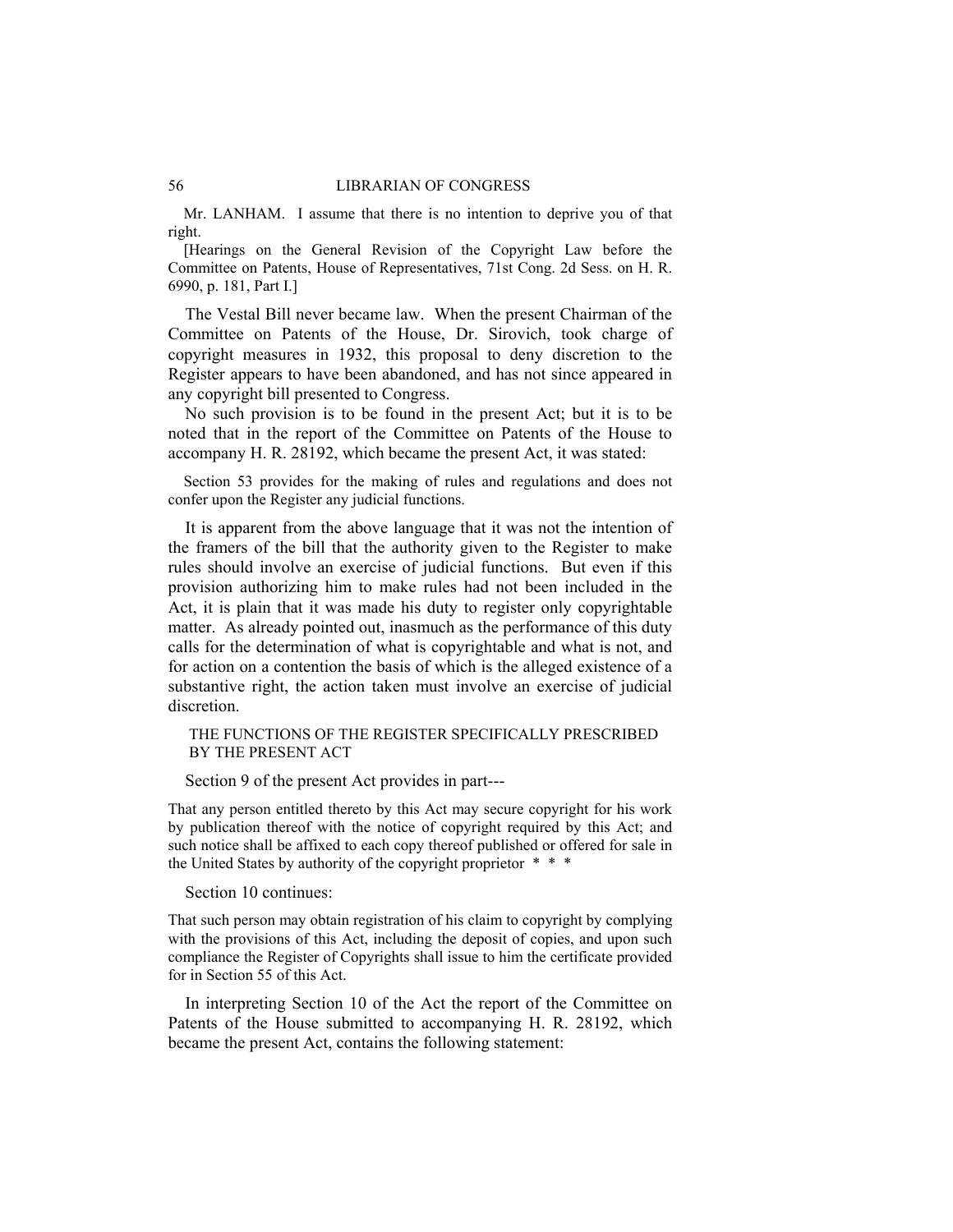Section 10 explains the method of obtaining registration of the claim to copyright and what must be done before the register of copyrights can issue to the claimant a certificate of registration.

#### CERTAIN ASPECTS OF THE COPYRIGHT ACT 57

Section. 54 provides:

That the register of copyrights shall provide and keep such record books in the Copyright Office as are required to carry out the provisions of this Act, and whenever deposit has been made in the Copyright Office of a copy of any work under the provisions. of- this Act, he shall make entry thereof.

 Now it seems obvious that where the Act provides for certain conditions to be carried out by the applicant for registration of a claim of copyright before registration can be made or certificate of registration issue, no registration can be made and no certificate of registration can be issued until those conditions are carried out by the applicant. The Act makes perfectly clear what these conditions are. In its first section it is provided that "any person entitled thereto, upon complying with the provisions of this Act," shall have certain exclusive rights in his work.

 Section 9 provides that copyright for a published work may be secured by the publication thereof with notice.

Section 11 provides:

That copyright may also be had of the works of an author of which copies are not reproduced for sale *by the deposit with claim of copyright of one complete copy of'the work or in some cases an identifying reproduction thereof.* 

Sections 9, and 11, then, provide how copyright may be secured in published and unpublished works respectively. Section 12 provides:

*That after copyright has been secured by publication of the work. with the notice of copyright as provided in Section 9 of this Act, there shall be promptly deposited in the Copyright Office or in the mail addressed to the Register, Washington, District of Columbia, two complete copies of the best edition thereof then published.* 

 In the case of certain other published material, and in certain cases of unpublished works, only one copy or other identifying reproduction shall be deposited.

 Section 5 provides by implication that in the case of all works *application for registration shall be made to the Copyright Once and*, expressly, that the class of work shall be specified in the application.

 Section 61 provides that the Register shall receive and the applicants shall pay certain registration fees.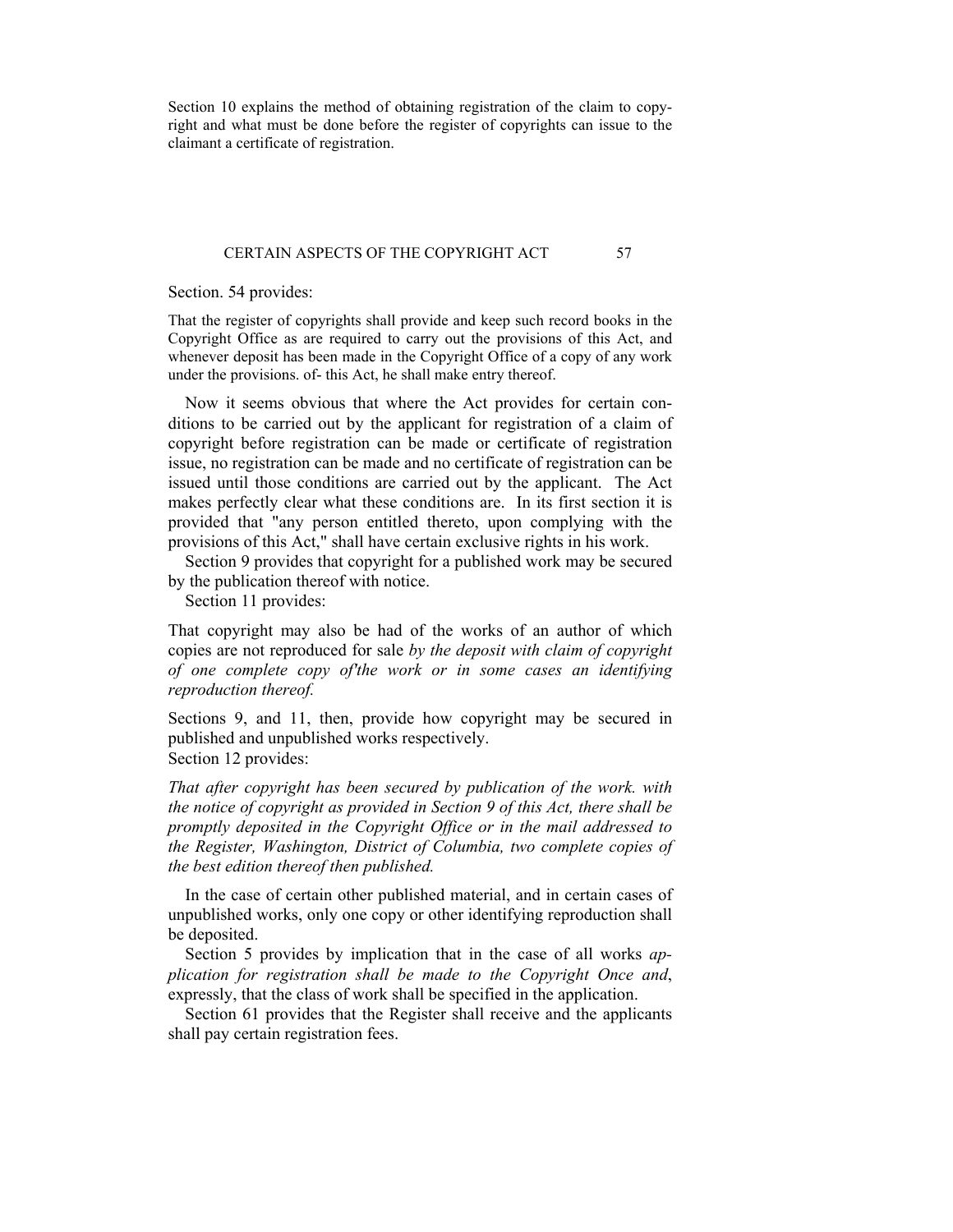It follows from the above that the conditions which must be fulfilled before registration can be made are as follows:

 (1) In the case of both published and unpublished works, copyright must be secured by the person entitled thereto. In the case of published works, he must secure it by publication of the writing with the notice prescribed by the Act; in unpublished works he secures it by

#### 58 LIBRARIAN OF CONGRESS

making the required deposit in the Copyright Office accompanied by a claim of copyright.

 (2) In the case of published works he must furnish the Copyright Office with the deposits required by the Act.

(3) He must make his application for registration.

 (4) In the case of both published and unpublished works he must pay the fee required, by the Act.

 Now, as made plain by both the language of Section 10 and the interpretation thereof contained in the Committee Report to accompany H. R. 28192, these acts must be done "before the register of copyrights can issue to the claimant a certificate of registration," which means, of course, that. they must be done before registration itself is effected. But who is to decide whether the acts required as conditions precedent to registration have taken place? Obviously no one other than the Register of Copyrights.

 Of course, no difficulty is ever experienced in determining whether deposits have been made, or whether application has been filed or a fee has been paid. These are simple facts for the existence of which the Register has only to depend upon the records of the Copyright Office. No discretion of any kind is required in connection with the determination of these three simple facts. But when it comes to the question as to whether copyright has been secured or whether *the deposits*, which lade been submitted by the applicant to support his application, *are the deposits required by the Act*, a very different situation is presented. The Register has no authority to cause registration to be made or the certificate of registration to issue unless these conditions have been fulfilled. And whether they have been fulfilled calls in every instance for an interpretation of the Act and its application to the given case.

Let us take the case of a published work.

 (1) In every instance before registration is made the Register must be satisfied that the person presenting the application is entitled to copyright protection in the United States. Generally speaking, this question is susceptible of determination without difficulty. Under the Act citizens of the United States, alien residents and nonresident aliens nationals of foreign countries which, by proclamation, have been announced by the President to be countries the nationals of which are entitled to copyright protection in the United States, are entitled to copyright protection.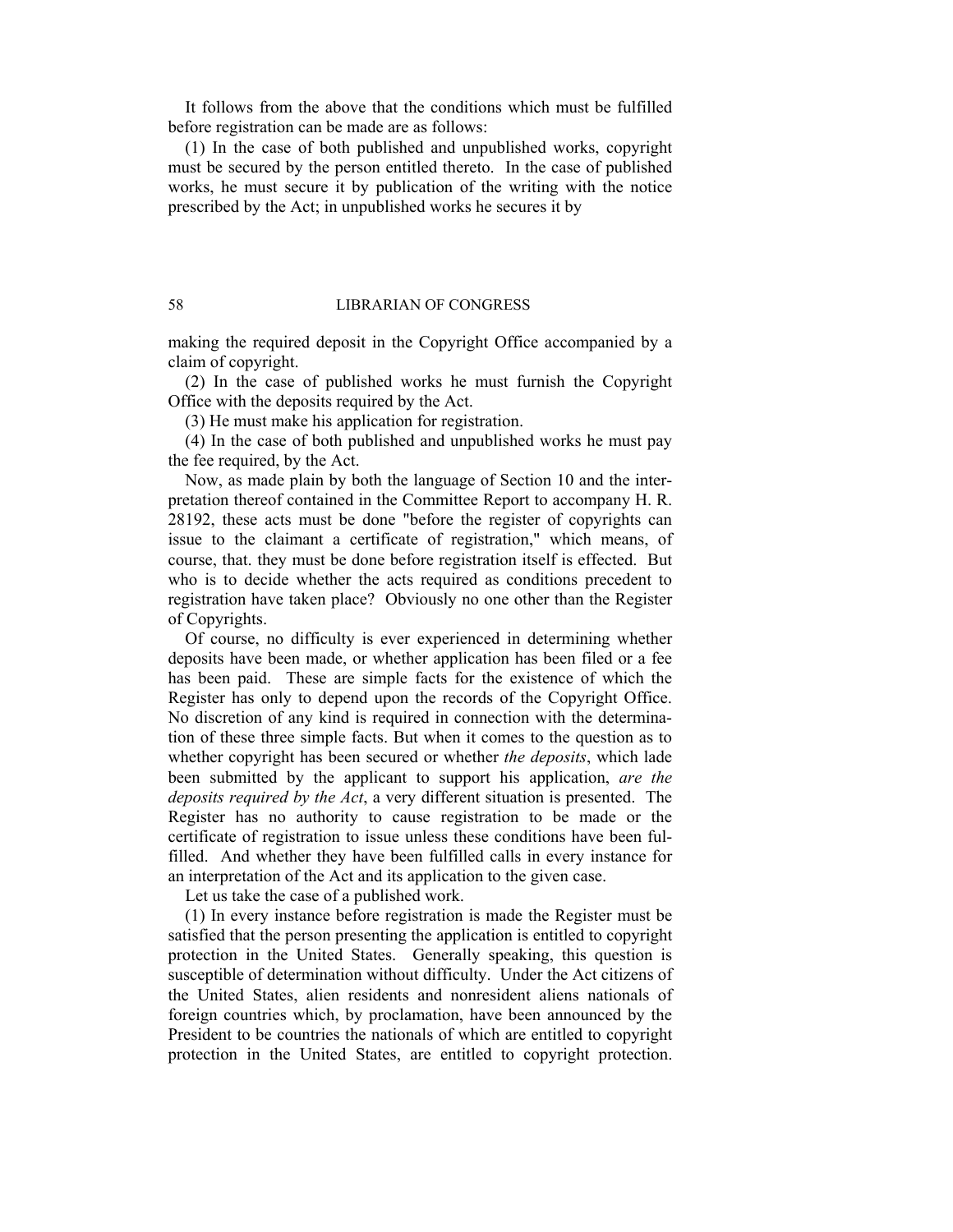However, in this connection it is not always clear that a foreign national is entitled to the protection claimed. Changes of nationality complicate cases. Russian nationals, are not nationals of a "proclaimed" state, and consequently are not entitled to copyright protection here. A Russian national writes and publishes a work containing the copyright notice required by the Act, on January 1. On June 1 of the same year he adopts the nationality of Germany,

#### CERTAIN ASPECTS OF THE COPYRIGHT ACT 59

which is a proclaimed state. On July 1 he applies for registration of his work. Under out Act the copyright term in a published work begins with the period of publicaton with notice. But when published in Russia, the author was not entitled to cpyright protecton in the United States. The Copyright Office must, before registering, decide the question as to whether or not the fact that when the book was published the author was not entitled to copyright protection in this country, affects the protection of the work under our law; for the statutory right to obtain registration must be based on an acquired right to cpyright protection.

 (2) The Register must, in the case of every registration, by examination of the deposit, answer the queston as to whether the work, written by a person himself belonging to a case entitled to obtain copyright, is copyrightable. Such a person publishes a book which appears to the Copyright Office beyond any question to be a book of forms containing no authorship. Authorship is essential to copyright. The courts have consitently held that books which are mere collections of forms are not copyrightable, when they contain no authorship. The application is rejected and registration denied on the ground that the material is not copyrighable and the applicant is so informed. He takes issue with the Register stating that the work in question is not a book of forms but is, on the contrary, a writing of an author. Who is to decide this? Obviously the Register, for he connot shift the burder of determining his duties under the statute to any member of the public. Registration is refused, and this refusal involves a determination by the Register of the nonexistence of the substantive right of copyright in the book claimed by the applicant. Needless to say, his determination of the legal point is based upon the holdings of the courts. The same process occures in connection with the case of licentious work. A person belonging to a class entitled to copyright publishes a work of abuse and vituperation directed against the Govermnent of the United States and the principles upon which it is founded; or a work containing obscene pictorial matter. It seems to be clear that such works as these are not copyrightable. Registration is refuesed; and here once more its refusal involves a determination that the author has not secured copyright in his material, because it was not copyrightable. The Register perforce in such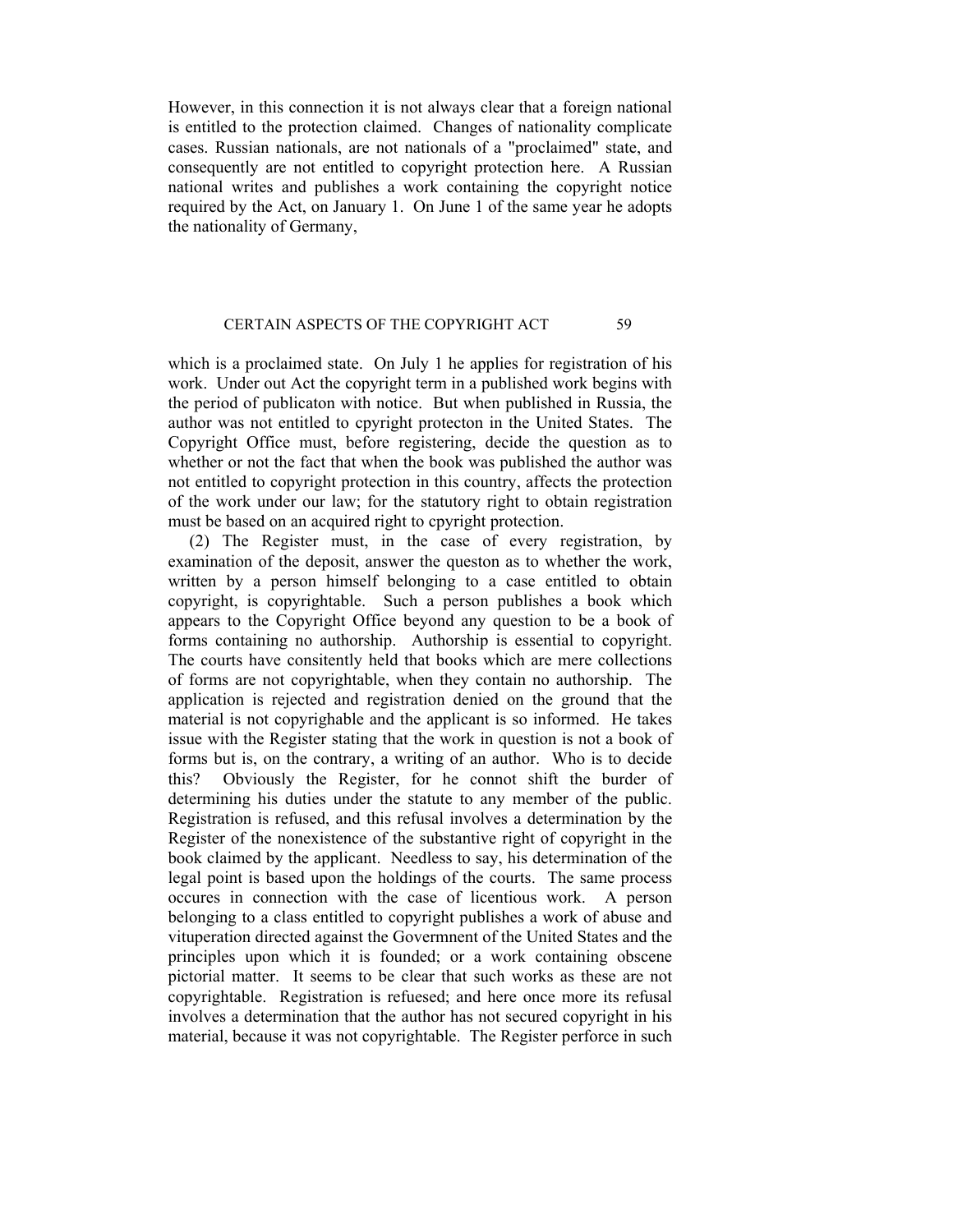cases as these decides a case in which the issue is the existence of a substantive right claimed by the applicant.

 (3) As a condition to registeration, the filing of the deposits required by the Act is essential. An author prepares for publication in a periodical ten separate contributions. In the course of a month

# 60 LIBRARIAN OF CONGRESS

following this preparation all ten of these articles appear in newspapers as originally intended. Thereafter the applicant binds together the proof sheets of all ten of these contributions, necessarily replicas of the form in which they appeared in the periodical, puts a paper or cardboard cover on it, affixes the adequate copyright notice, and applies for its registration as a book, and encloses a fee of \$2.00 to meet registration. Section 12 of the Copyright Act provides that in the case of contributions to periodicals the proper deposit is one copy of the issue or issues of the periodical containing such contribution. For each such contribution a fee of \$2.00 is required under Section 61 of the Act. The Register has to decide the question as to whether or not, for the purposes of original registration and deposit under the Copyright Act, a group of separate contributions to a periodical can be transformed into a book. He has also to pass upon the question as to whether or not the payment of fees can be avoided by such a device.

 Or suppose that a publisher of what promises to be a best seller, for the purpose of avoiding providing the Library of Congress with two copies of the best edition of the book places the copyright notice on a few copies of the proof sheets thereof and exposes them for sale on book stands. Registration is refused on the ground that they are proof sheets and do not constitute the best edition of the work; and that, being proof sheets, they do not meet the requirements of the Copyright Act in that they cannot serve the purposes of Section 59, which provides that of the deposits made in connection with applications for registration the Librarian of Congress may select such as he desires for transference to the permanent collections of the Library of Congress, including the Law Library, or for placing them in the reserve collections of the Library for sale or exchange, or for transference to other governmental libraries in the District of Columbia for use therein. The publisher admits that they are proof sheets but alleges at the time they were published they were the best edition, because they were the only edition, and asserts that he has met the requirements of the statute and that by so doing he has acquired the statutory right to registration. Registration is again refused on the ground stated. In refusing to grant registration, the Register of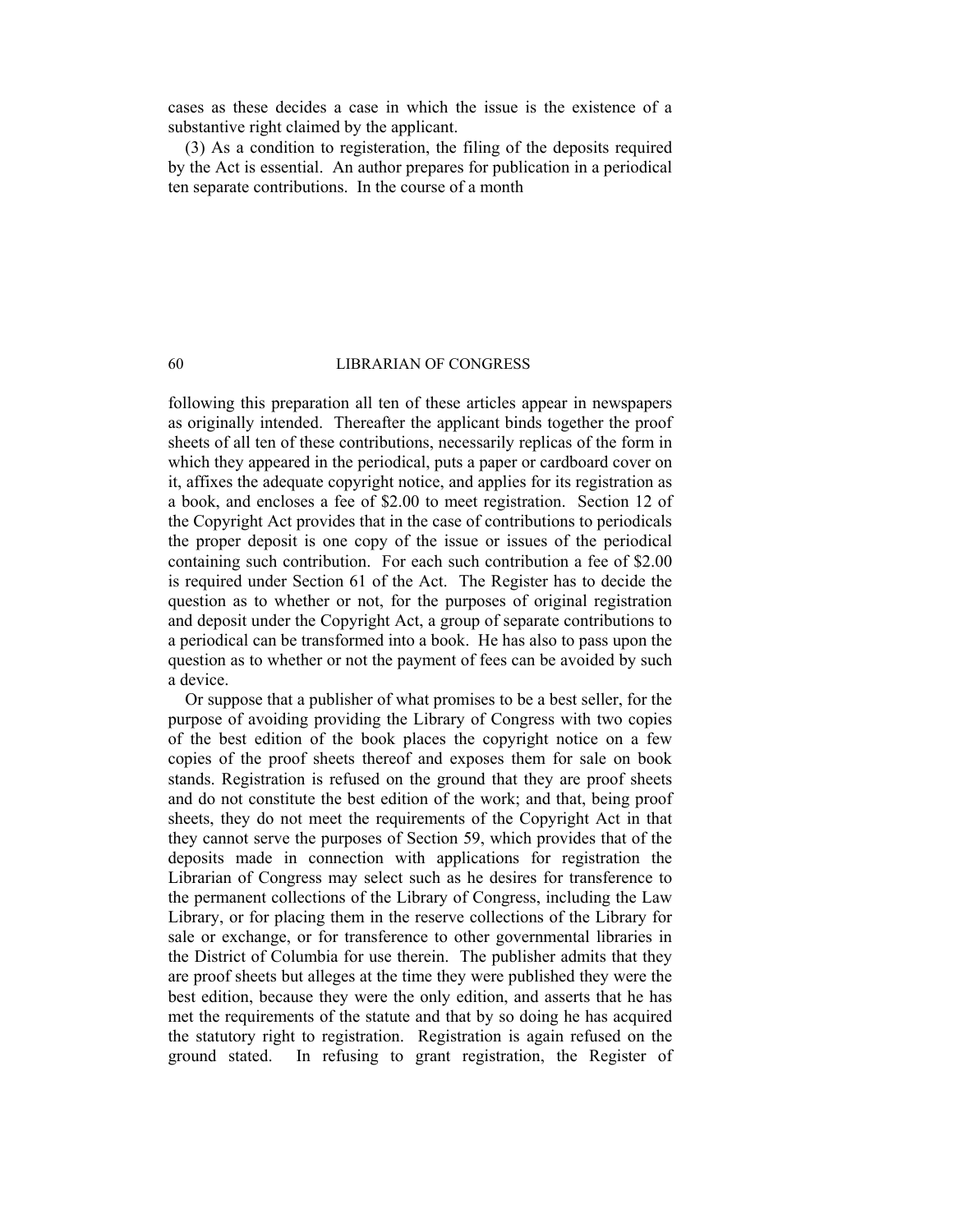Copyrights has dealt with the situation which involves in the particular case a claim of statutory right as opposed to a claim of substantive right in literary property. He is bound to take action in this matter under the mandate placed upon him by the Act in the form of Section 10 thereof. In reaching his conclusion he has of necessity interpreted and applied the statute in accordance with such interpretation.

 (4) An American citizen goes abroad on a visit, still retaining his domicile in the United States. While there, he writes a book in a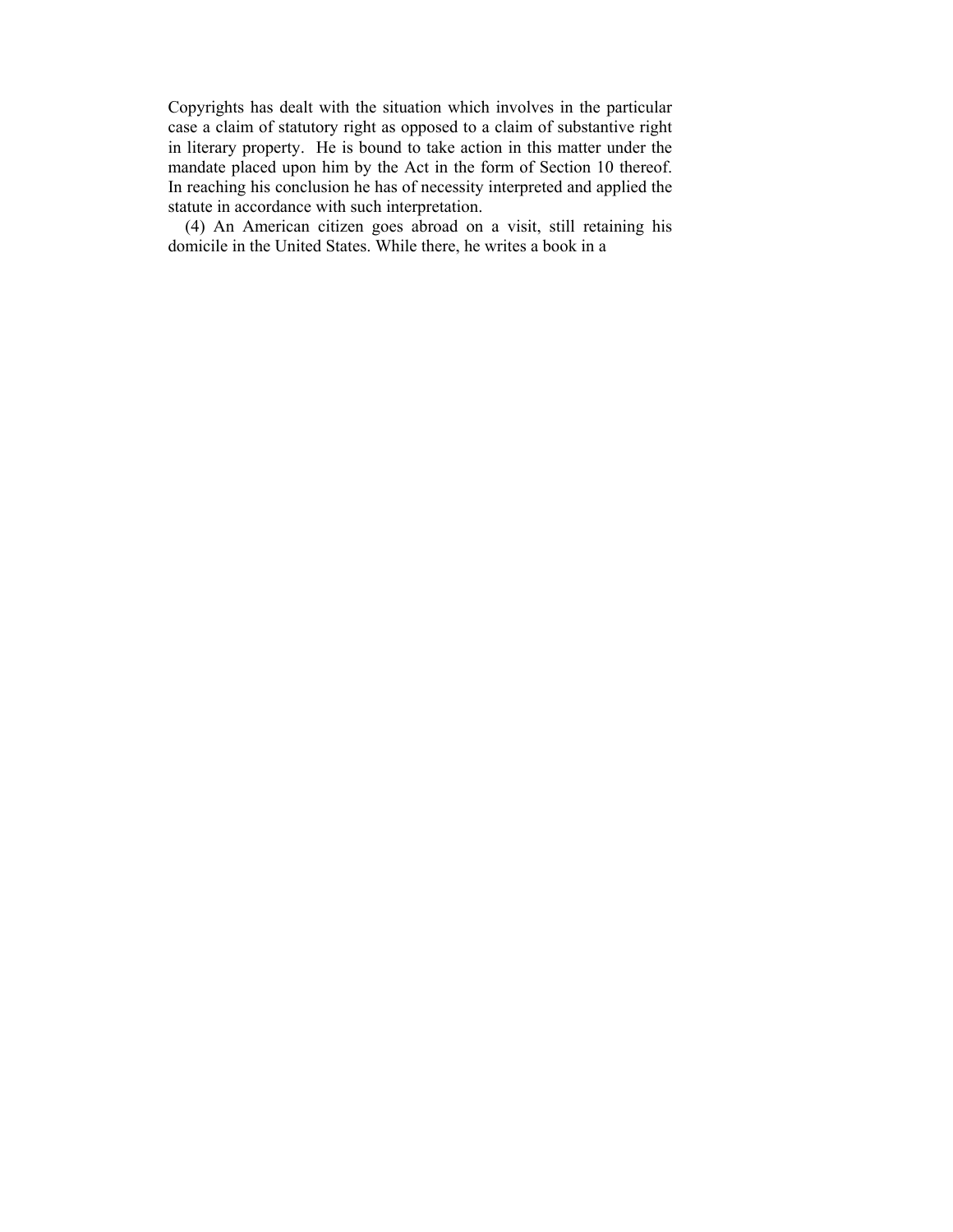foreign language and causes it to be published abroad with the copyright notice required by our Copyright Act. He then seeks to register a claim of copyright in his work in the Copyright Office. Under Section 15 of the Act it is provided that with the exceptions stated in the section, in order to obtain copyright protection under the Act, the text of all copies of works shall be printed from type set within the limits of the United States or from plates made within those limits from type set therein. The purpose of this clause is the protection of' an American industry. One of the exceptions is "the original text of a book *of foreign origin* in a language or languages other than English." Does the work in question come within the exception? The Register has to determine whether or not the work, being written in Europe, although written by a citizen of the United States, is of foreign origin. If he concludes that it is not, registration must be refused on the ground that the material is not copyrightable. In the course of the duty imposed on him under Section 10 the Register passes on a claim of a substantive property right. The claim of the applicant that he is entitled to the statutory right of registration based on the alleged substantive right of copyright ownership must be denied again.

 (5) A German author, resident of the United States, writes a book in German while a resident of this country. Manufacturing the book is a cheaper process in Germany than in the United States. He sends the book to be manufactured in Germany where it is published with the adequate copyright notice. He applies for registration alleging that this book does not come within the provisions, of the manufacturing clause, because it is a book of foreign origin in a language other than English. The Register has to decide the question as to whether, for the purposes of the Copyright Act, a book written by a resident alien in the United States is of foreign origin. The applicant claims, moreover, that, being a national of a proclaimed country, Germany, like other nationals of such country, he is entitled to secure copyright protection for a work published in Germany with the copyright notice. The Register has to determine, whether or not there is merit to his claim. If that claim is sound, the applicant has a statutory right to registration. But such claims are considered unsound by the Register; and he acts accordingly. Here, again, by virtue of the duties imposed upon him by the Act, the Register has, in connection with the question of registration, to consider and decide the existence of a claim to a substantive right of property

 (6) An application is made for the registration of a published work. The deposits submitted contain no statutory notice. The application shows that the edition was published in this form. Of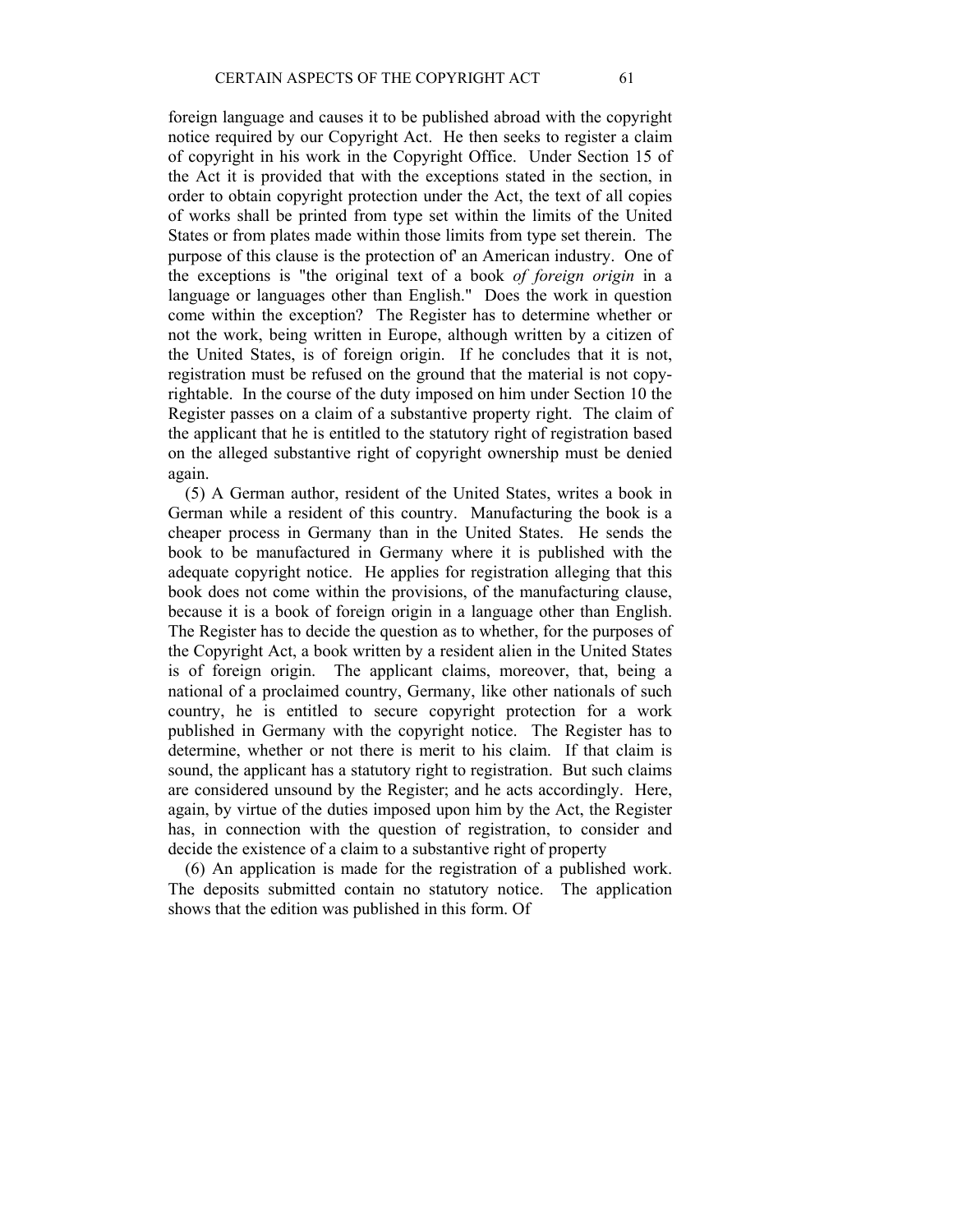course, the applicant claims copyright in the work. Registration is refused for the simple reason that by publication without notice the claimant, contrary to his belief, never secured copyright thereof; that as a result of being published with no notice, his common law ownership in the work came to an end and that such ownership is in the public--not in the applicant. Here, again, the Register, even in this comparatively simple case, passes on the existence of a claim of substantive right of ownership in literary property.

 (7) An author writes a literary work. He lives well into the renewal year, and during that year files an application with the Copyright Office for registration of his claim of renewal. He dies within the renewal year. Under Section 23 of the Act it is provided that--

the author of such work, if still living, or the widow, widower, or children of the author, if the author be not living, or if such author, widow, widower, or children be not living, then the author's executors, or in the absence of a will, his next of kin shall be entitled to a renewal and extension of the copyright in such work  $* * *$  when application for such renewal and extension shall have been made to the copyright office and duly registered therein within one year prior to the expiration of the original term of copyright.

 The widow of the author within the renewal year informs the Copyright Office of the death of her husband during that year and applies, under the authority of the above section, for a renewal of the copyright in her name. The Register has to decide whether she has any such right or whether the right of renewal has vested in the estate of the deceased. If the application for renewal has not been made by the proper party within the renewal year, the right to renew is gone forever. The responsibility imposed on the Register to decide the question correctly is not a light one.

 (8) Again, the author, prior to the advent of the renewal year, assigns or purports to assign all his rights in copyright, including that of renewal, to a party who is not himself under the statute vested with an inchoate right to renew. The renewal year arrives, and the author is still living. The assignment is recorded in the Copyright Office. During the renewal year the assignee, pointing to and relying on the assignment, makes an application to renew. As before stated, he himself is not one of the special class vested by the statute with an inherent, though dormant, right of renewal. Does the assignment change his status? This is another type of purely legal question which the Register has to decide; and here again the subject of a claim of substantive right is involved.

 The claim of the power to deny registration on these grounds is based exclusively on the express terms of the Copyright Act set out in the above quotations from the statute, as well as on an interpretation which the language of the law necessarily implies. As a matter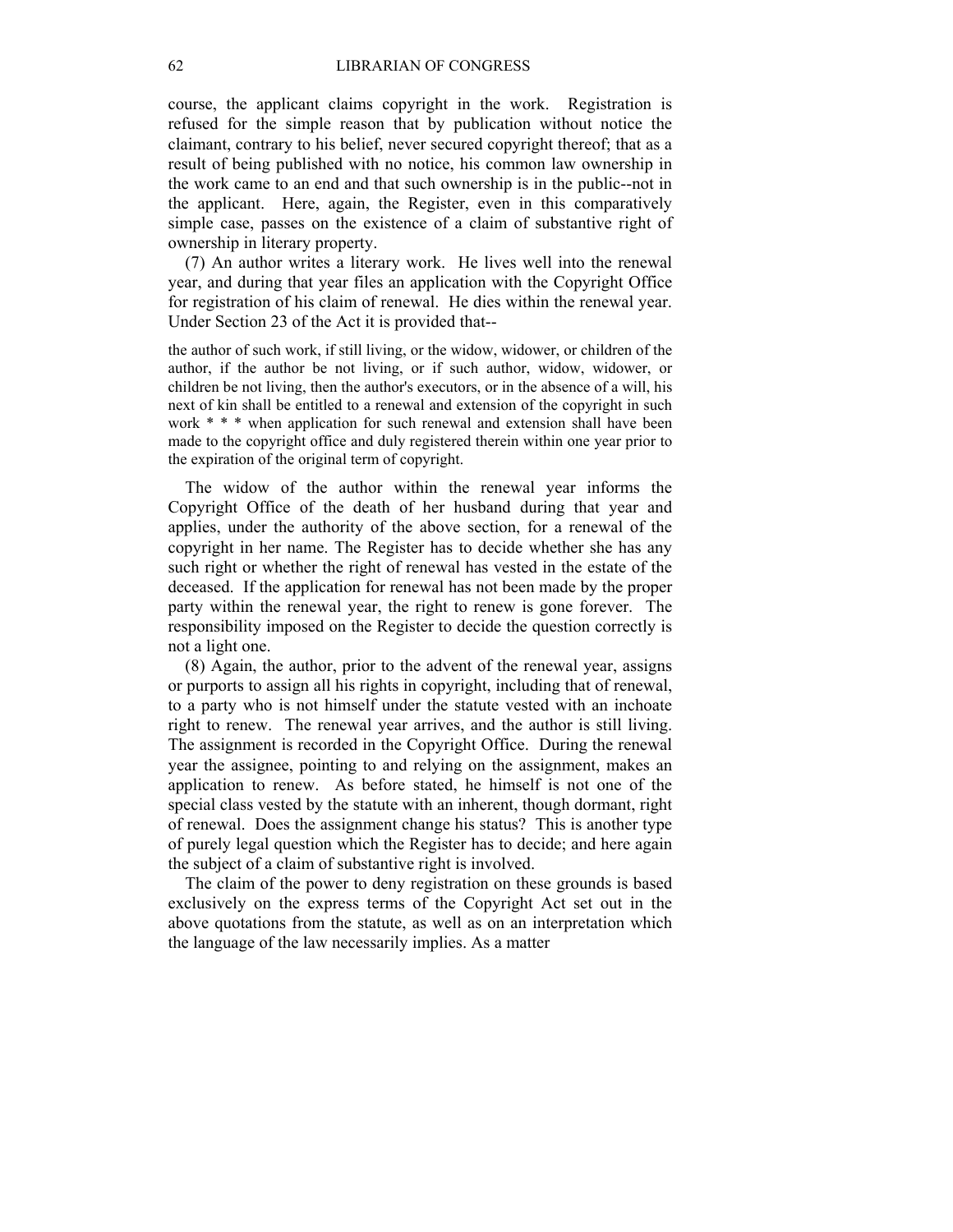of fact, no registration is made or refused in the Copyright Office which does not call for an interpretation of the law and facts, resulting in a finding in each case as to the existence or non-existence of either a claimed substantive right of ownership in literary property or a claimed statutory right of registration resulting from such ownership dependent upon the performance of the conditions essential to establish the statutory right. If an exercise of the judicial functions is inherent in the interpretation and application of the law resulting in the administrative solution of questions dealing with such rights, and if, as stated by Mr. Lanham, there is no intention to deprive the Register of Copyrights of such powers, it would seem idle to contend that under the will of Congress, and in accordance with specific statutory provision, he does not every day exercise such functions.

 Of course, if there is vested in an applicant for registration a substantive right of literary ownership in the work in question--that is, a copyright--the failure of the Register to make registration thereof cannot affect that substantive right. But the point made here is that in making registration or refusing it, the question of the substantive right is in most cases one which, on the evidence before the Register, must be made the basis of registration or the denial of it.

 What the Register does not do, and what the equipment of the Copyright Office does not make possible for him to do is to decide, as between A and B, who have both applied for registration of the same material under claim of copyright, in which one of the two the substantive right of literary ownership is vested.

 The powers and duties of the Register described above are exercised every day in the Copyright Office. To my mind they clearly involve the exercise of a judicial discretion for the reasons which have been set out at such length above. If this circumstance could in some way become manifest to the public, the misconception more or less broadly entertained that the Register's duties are simply ministerial would serve to lighten the work, particularly of the Correspondence Section, to a great extent. If the Register's duties are purely ministerial--if, as Mr. Wail in his work "American Copyright Law" states, "the authority given too the officers charged with the administrative aspects of the Copyright Act is of the most meager description"--if, as he continues, "they are, in brief, to act as registrars and depositories of works in which copyright is claimed" ("American Copyright Law," edition 1917, pp. 207-8)—then the Register's duties are confined to acting as a rubber stamp to a public not as a rule versed in the technicalities of the Copyright Act. In such case, not only would he be under the duty of fostering and developing a registration system which would contain a vast amount of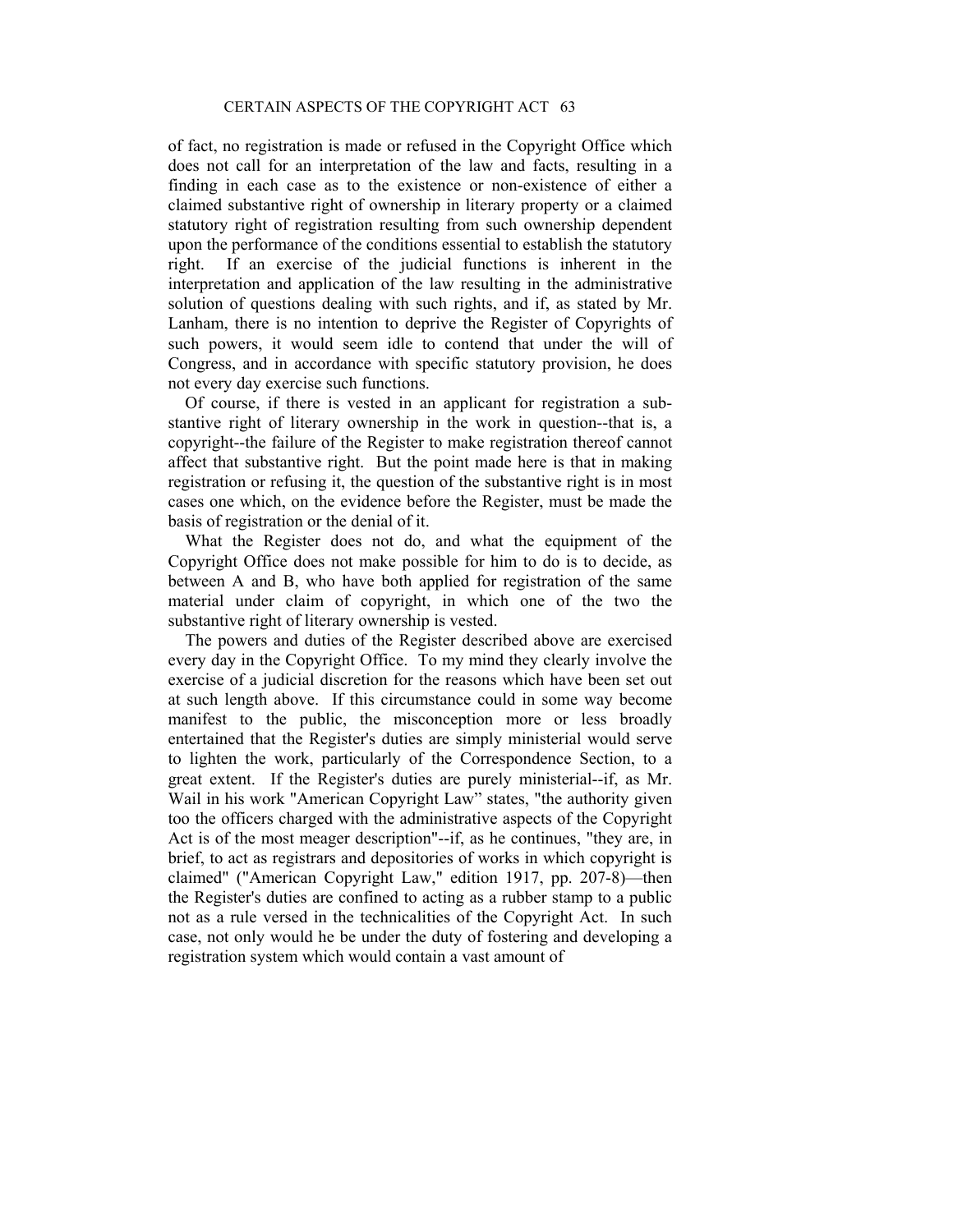misinformation, but by the issuing of certificates based on registrations *not contemplated by the Act*, he would lead thousands of applicants into a snare. For example, the protection to the American printing industry afforded by the manufacturing clause of the Act might be evaded and denied.

 Further, by registering claims of copyright with respect to works which the law itself recognizes as uncopyrightable--whether by virtue of their contents, as a matter of public policy, or because of their having entered the public domain by virtue of dedication to the public through publication without notice, or due to some other cause--and by issuing the corresponding certificates of registration, not only would the public be deceived as to the actual situation in the case, but the applicant himself would be utterly misled. If a work, published without copyright notice, is registered and a certificate issued thereon, the applicant receives in effect an assurance from an officer of the Government that he is vested, at least prima facie, with copyright in the work. He does not fear infringement because, with the certificate in his hand, he is given reason to believe that he can go into a Federal Court, make out a prima facie case, and secure heavy damages. What he does not realize is that once confronted by the defendant with a copy of his work without copyright notice, the certificate is not worth the paper it is written on, and he loses not only his case but his costs, and his attorney's fees will have been paid in vain. It seems to me that in such case the average man would feel justified in complaining that he had been deceived by the failure of the Copyright Office to perform its duty to the public.

#### PROPOSED REMEDY

 The above analysis has for its purpose the characterization of the functions vested in the Register by the Act, which have been actually exercised by him, in passing upon applications for registration of claims to copyright. It is believed that a statement is now in order setting out certain relations which have developed between the Copyright Office and the public as the result of the exercise of those functions. There would be no need for the following observations had the work of this office been of a purely, or even approximately, ministerial nature. It is precisely because the contrary is the case--that communications are occasionally received from disappointed applicants for registration, the purport of which may be summarized as follows:

 You have refused to register my application for claim of copyright because you state that my work is not copyrightable. I believe that it is. If you persist in your refusal to register, I am left without recourse. Either the Copyright Act, under which you claim power to refuse to register, is misinterpreted by you, or else the law operates unfairly in my case.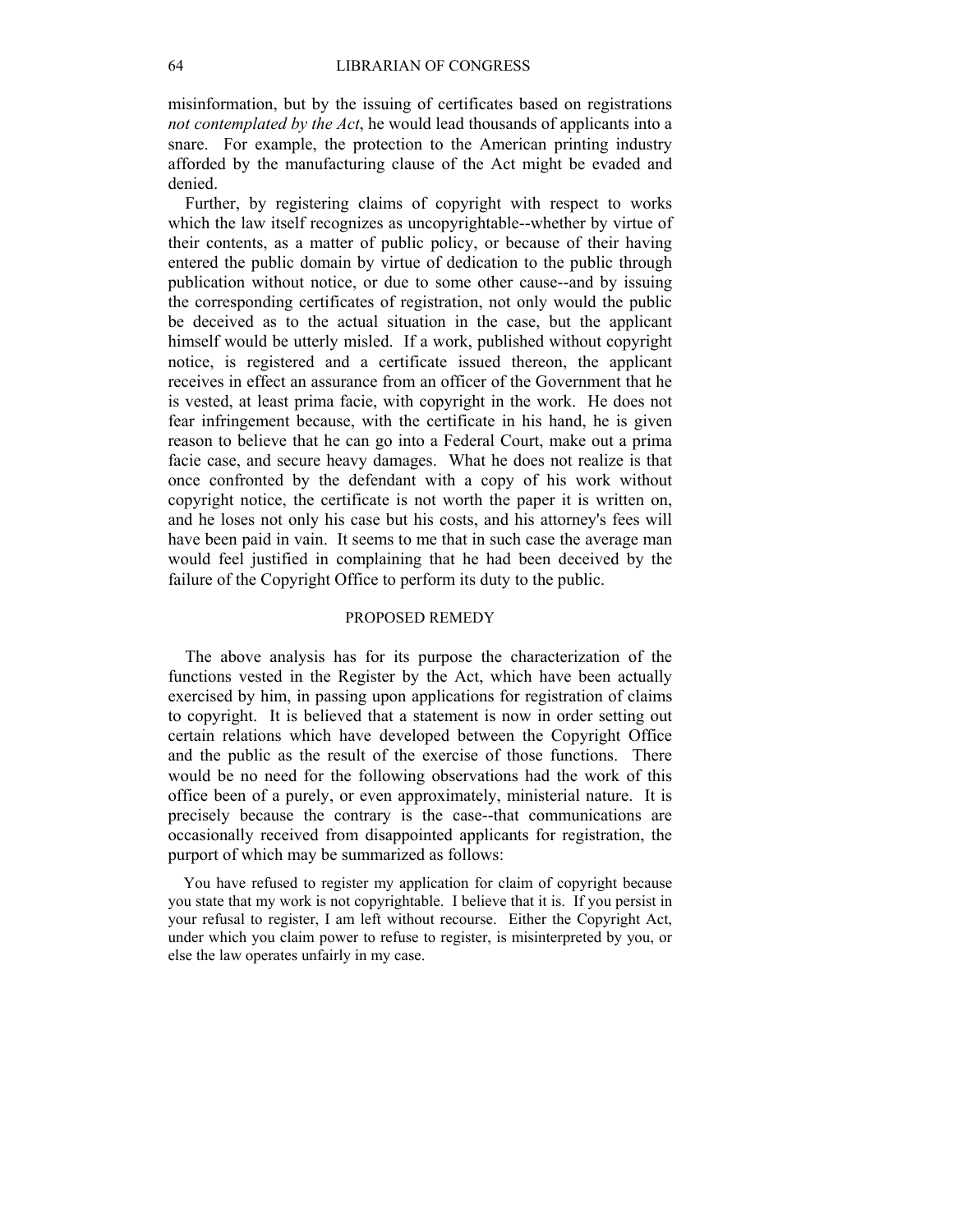Of course, if in a given instance the Register is wrong and the applicant is right--if the latter has in fact secured a copyright--he has been deprived of the statutory right to registration and the receipt of a certificate of registration. Apart from the circumstance that he has in fact, on this hypothesis, been deprived of a right to which Congress intended he should be entitled, the effect thereof is such as to cause serious inconvenience, even the loss of opportunity to obtain possibly large financial returns. For Section 12 of the Act provides that--

No action or proceeding shall be maintained for infringement of copyright in any work until the provisions of this Act with respect to the deposit of copies and registration of such work shall have been complied with.

It was not intended that a copyright owner could obtain judicial relief for infringement of his copyright unless he registered it. It is true that in at least one case it has been held that failure to register did not bar a copyright owner from relief from infringement in a Federal court, provided he could show to the court that as a matter of law he had complied with all the requirements of the Act incident to registration and had attempted to register but registration had been refused. In the case of *White-Smith Music Publishing Co. v: Goff* (C. C. A. 1st Circuit. March 1, 1911-187 Fed. 247) the court, referring to the publisher, stated:

 It offered registration under the statute and, although registration was refused, yet it fully complied with the requirements of law, and is entitled to maintain this suit if it had any statutory right to the extension.

 The term "extension" refers to the application for renewal of a copyright; but as registration applies to original copyrights, as well as renewals thereof, the language of the court would seem to cover every case of copyright.

 However, registration, aside from guaranteeing the registrant access to a Federal Court for the purposes of prosecuting an infringement suit, also carries with it the issuance to the registrant of a certificate of registration.

 The value to the copyright owner of such evidence in his possession cannot be overestimated; for, aside from the part played by the certificate in infringement suits, it is hardly less important to him for commercial purposes. In the world of publishers, radio broadcasting and motion pictures, more and more importance is being laid on the presence of the certificate in the hands of the copyright owner, who puts up his wares for sale, as evidence of ownership in them.

 As matters now stand, an applicant for registration of claim of copyright whose claim is denied on the ground that the material in question is not copyrightable, has heretofore had no recourse other than by a mandamus action,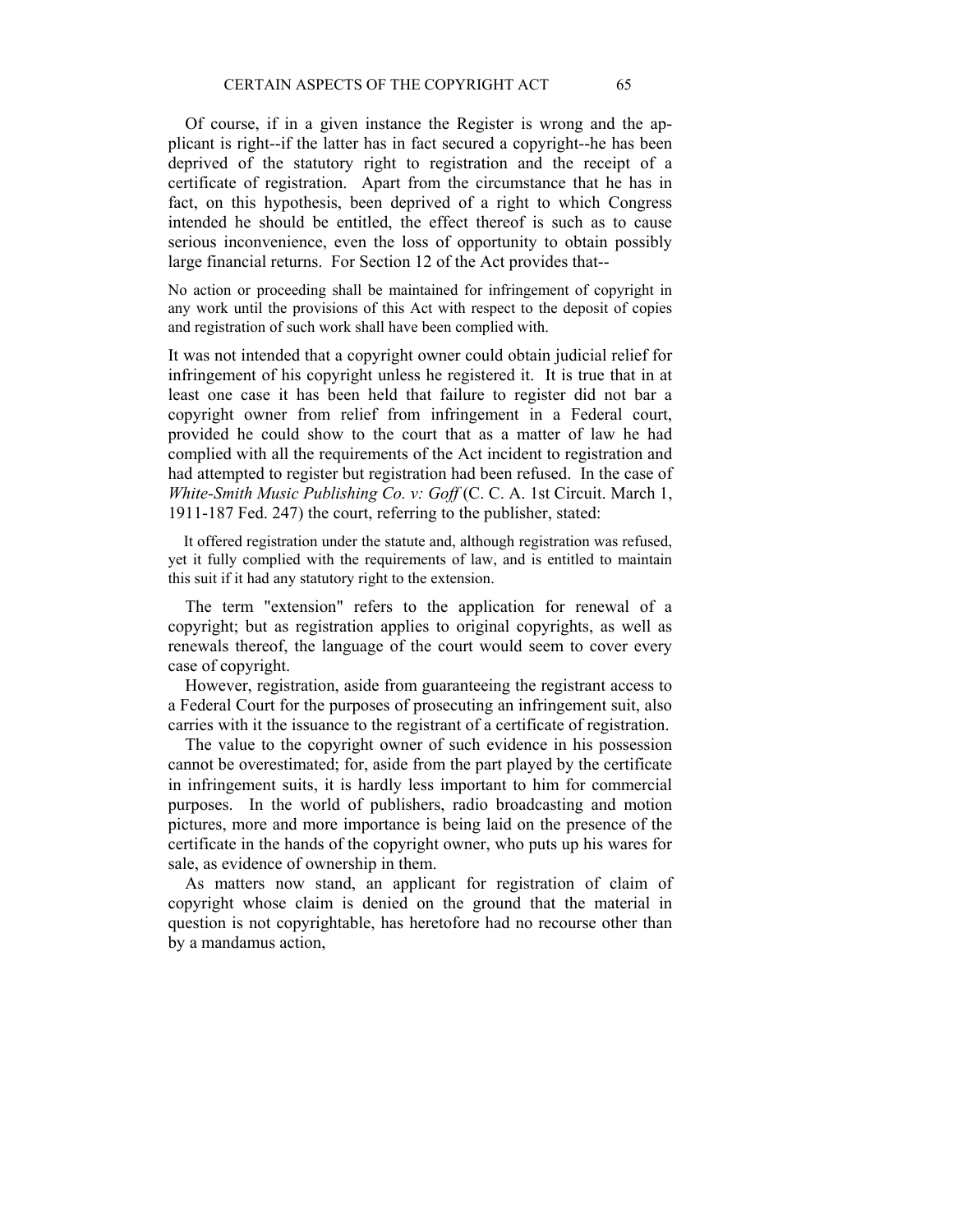#### 66 LIBRARIAN OF CONGRESS

 The main characteristics of this type of action are, generally-speaking, that relief will be granted only in case the action taken by the respondent has been arbitrary; that the judicial discretion will not be substituted for an administrative discretion with which the official involved is vested by law; and that the purpose of the proceeding is to correct an alleged abuse of administrative power or discretion and not a decision on the merits of the case. Under the new Rules of Civil Procedure for the District Courts of the United States adopted by the Supreme Court of the United States, effective September 16, 1938, the writ of mandamus is abolished (Rule 81 (b)). This paragraph provides that.--

Relief heretofore available by mandamus \* \* \* may be obtained by appropriate action or by appropriate motion under the practice prescribed in these Rules.

 It is not believed that the change of procedure effected is intended to change the corrective nature of the relief sought or the conditions under which it will be granted.

 The Commissioner of Patents bases his conclusion upon whether or not a patent should issue to an applicant upon a finding as to whether the invention claimed belongs to the class of articles entitled to patent protection; whether the invention is properly described and claimed; whether the proper formal steps have been taken with respect to the application, and whether the invention is new or is antiquated. If the applicant feels aggrieved, he can appeal to the Court of Customs and Patent Appeals, or he can bring a bill in equity in the District Court for the District of Columbia in which the Commissioner of Patents is named as the defendant. Either court will thereupon pass upon the merits of the case.

 The Register of Copyrights bases his conclusion as to whether registration of a claim of copyright is in order upon a finding as to whether the applicant belongs to a class entitled to obtain copyright, as to whether the work in which copyright is claimed is copyrightable, and as to whether the formal steps prescribed by the Act have been taken. The evidence on which he takes action is that afforded by the copy of the work deposited and the information contained in the application, and such correspondence as may accompany the application. The task of reaching this conclusion is, of course, in most cases a more simple one than that which must be undertaken in many cases by the Commissioner of Patents. However, should the Register, on the evidence before him, be forced to conclude either that the applicant does not belong to a class entitled to obtain copyright or that the work is not copyrightable, or that the work, if copyrightable, is not protected by copyright, or that for some other reason registration cannot be made, the only relief open to the applicant for regis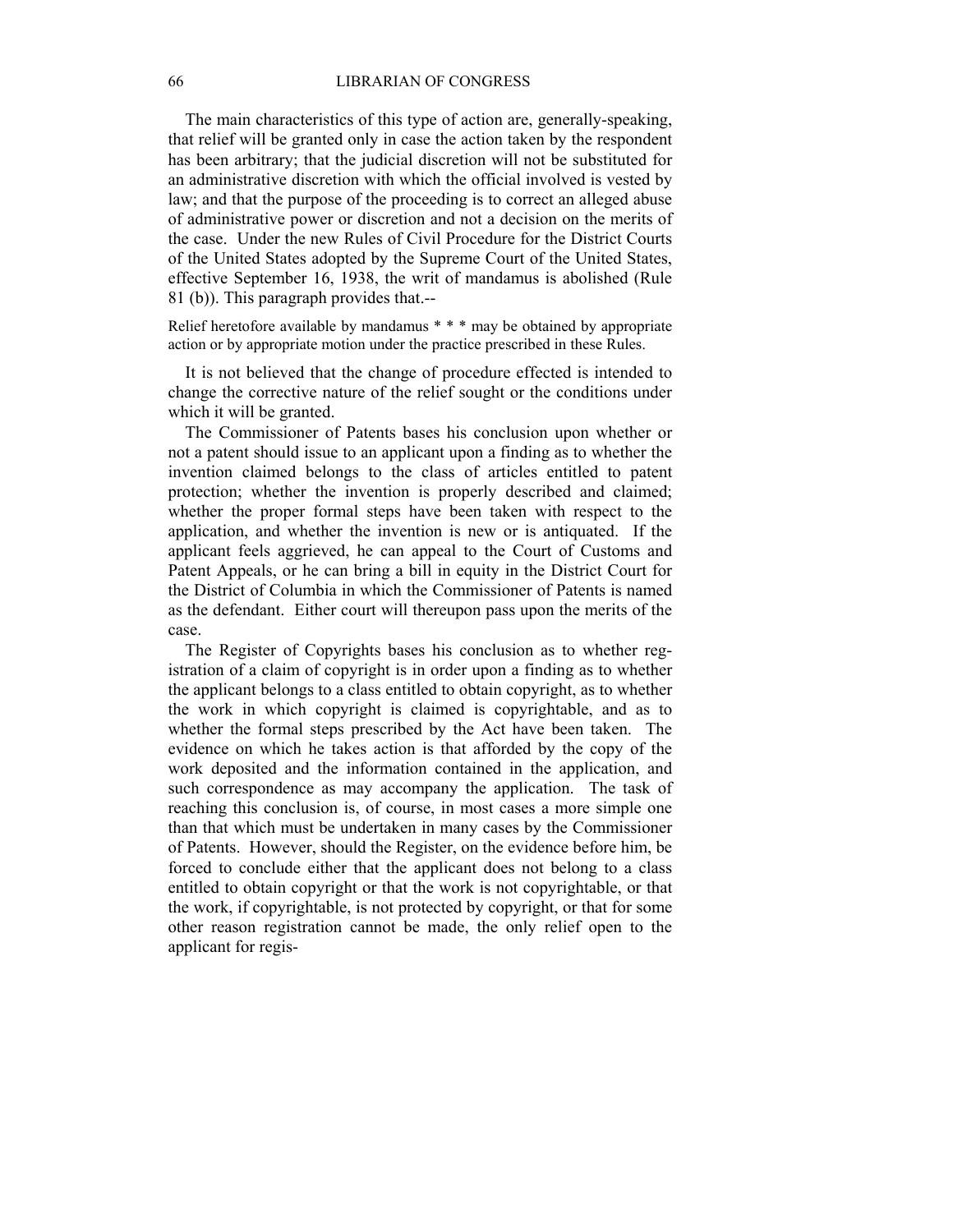tration under existing procedure is recourse to the courts on the ground that the Register has acted arbitrarily. There is no provision for a judicial review of the Register's action on the merits of the case. In this way an applicant for registration of copyright is at a distinct disadvantage when compared with the applicant for the issuance of a patent. This circumstance would seem to call for all the greater consideration in view of the fact that with the advent of radio and the cinematograph the potential value of copyrights has probably increased in many instances a hundredfold in comparison with what it was before the era of motion pictures or radio broadcasting.

 In the reorganization of the Copyright Office special efforts were directed to do, what could be done toward alleviating this situation. All that could be accomplished was to try to provide a system which would minimize to the greatest extent felt possible the chances of depriving any member of the public of an existing statutory right of registration and the receipt of a certificate of registration. This was accomplished by providing that all cases recommended for rejection by the Examining Section shall, before final action, be subjected to the scrutiny of the Chairman of the Revisory Board--a lawyer by profession and a member of the Bar, well versed in copyright law and copyright procedure. If he feels that there is any doubt with respect to the propriety of acting in accordance with, the recommendation of rejection, he sets the case aside to be taken up by the Revisory Board, which is composed at present of three members, one of whom is also a member off the Bar and familiar with the Copyright Act and copyright procedure, and the other a person of long experience in passing upon applications and likewise familiar with copyright procedure. If the Revisory Board concludes unanimously to accept or reject the application, that decision is final and action is taken by the office in accordance with it. If, however, there is any difference of opinion between the members of the Board as to the propriety of rejecting or accepting the application, a memorandum is drawn up by the dissenting member and the case automatically becomes the subject of conference with and action by the Register, or in his absence the Assistant Register of Copyrights.

 It may be further pointed out that in view of the intention of the Act to extend copyright protection and all the satutory benefits flowing from registration to the copyright owner, the principle is adopted that any doubt as to the existence of the right of registration is solved in favor of the applicant. Under instructions duly issued this principle is put into effect by the examiner in the first place, next by the Revisory Board when its finding is unanimous, and finally by the Register or, in his absence, the Assistant Register of Copyrights when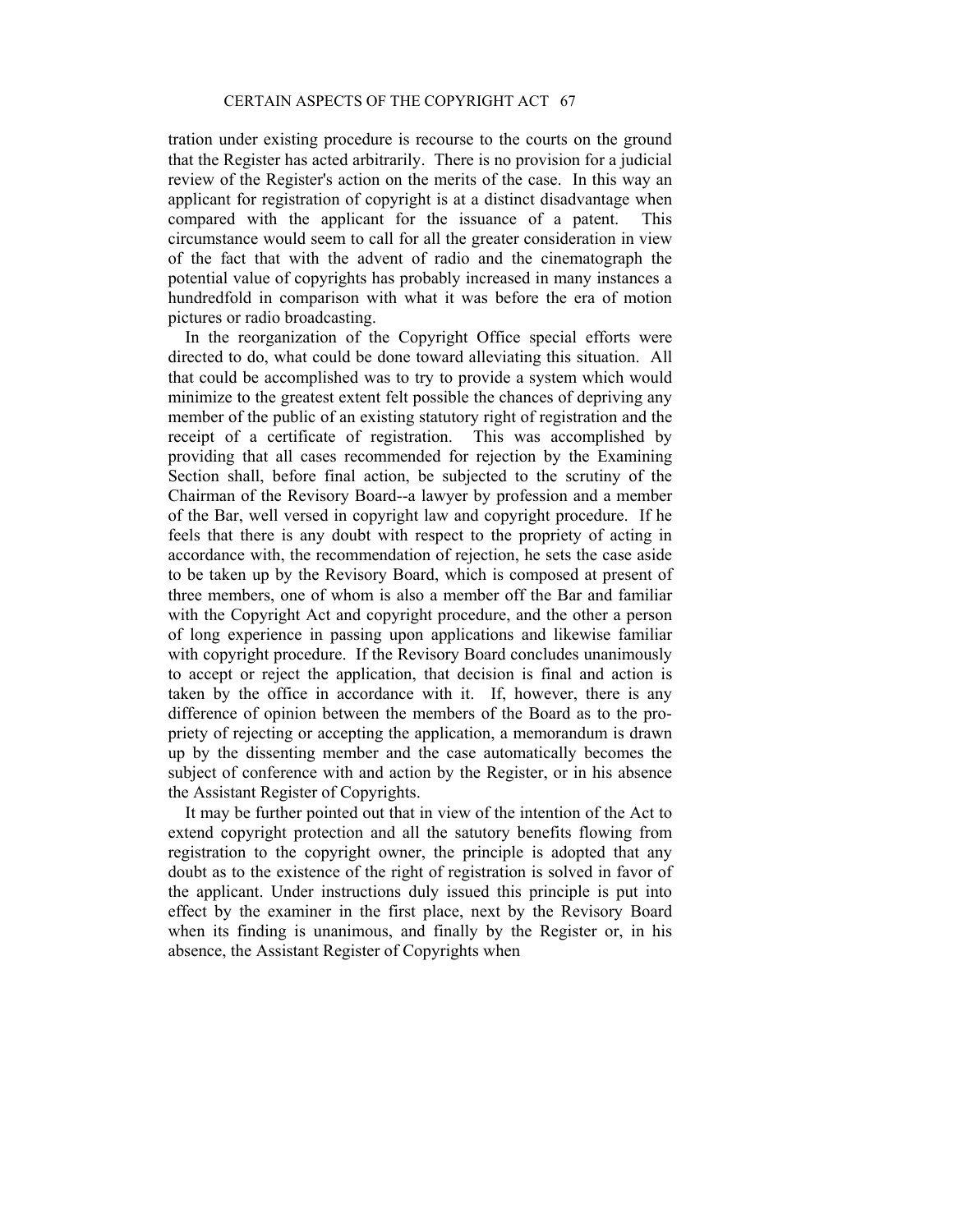the matter is brought to the attention of either of these officers for action following a difference of opinion in the Revisory Board.

 However, in spite of all these safeguards, it is conceivable that the unanimous opinion of the Revisory Board rejecting a case may be in error, or that an error may result from final action taken by the Register or Assistant Register of Copyrights when the case comes up to either on appeal from the Revisory Board. It seems safe to state that such possible errors are not, intentionally at least, the result of arbitrary action.

 As already indicated, property rights of great importance are often involved in the final action taken by the office. It is even the fact that in many instances such property rights may equal or even exceed in value property rights involved in patents. Unless persons claiming ownership in copyright are to be placed at a disadvantage with respect to the final determination of their claims when compared with the claimants of patent rights, this situation, in the opinion of the undersigned, calls for remedy. That remedy should take the form of an adjudication of the merits of the claim by a court before which the applicant for registration should have a right to be heard. Under present procedure these decisions are now often reached *ex parte*.

 However, it seems obvious that all questions which might arise in connection with the refusal on the part of the Register to record a claim of copyright should not call for judicial review. For instance, registration cannot take place in the absence of an application, or of the required deposits or fee.

 On the other hand, whether or not the claimant is a person entitled to enjoy copyright protection and whether or not the material on which the claim of copyright is based is in itself copyrightable are questions of law involving claimed substantive rights in literary property.

 It sometimes happens that more than one party files an application for the registration of a claim to copyright in the same work. When the evidence afforded by the deposit itself and the contents of the application are regarded as sufficient by the Copyright Office to justify registration, the office has no choice but to register both claims; for each applicant has apparently fulfilled those requirements which the Act provides shall entitle him to registration; each seems to belong to a class of persons entitled to copyright; the material is copyrightable, and certainly seems to have been copyrighted by either one applicant or the other. The result is that one of the registrations must be wrong. This is a situation which is lamentable for the purposes of the dignity of the record; but it has of necessity existed during the life of the Copyright Office under the present Act. For the Register has never claimed the power to make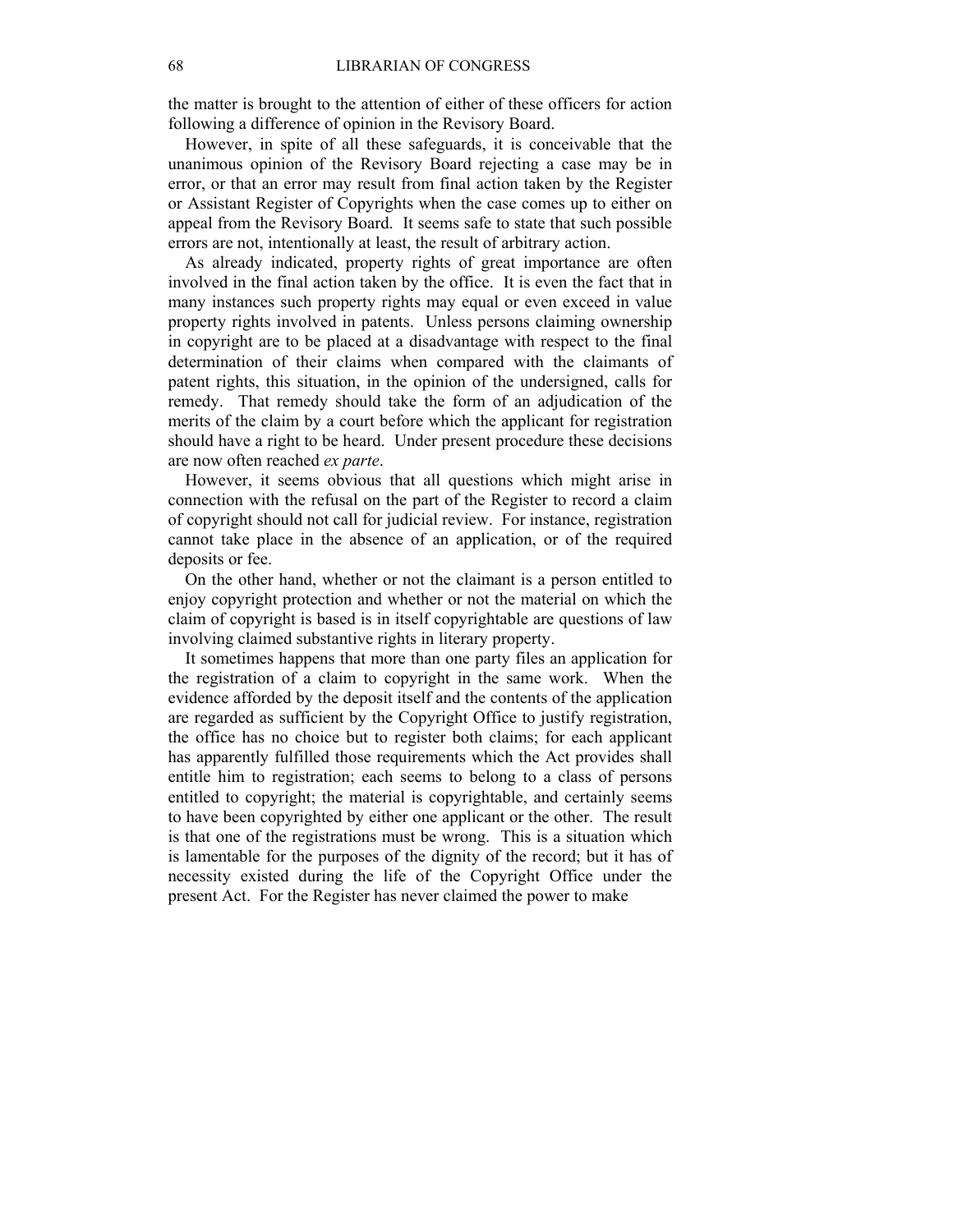registration depend upon a decision by him on the merits of two conflicting claims of substantive rights of copyright as between A and B, when upon the face of the documents submitted by each, each seemed to make out a prima facie case for registration.

 It is, however, in the case of renewals that a double claim for registration most frequently arises. This has been the subject of special comment elsewhere in this Letter (p. 39). The author of a copyrighted work, who is living when the renewal year arrives, files an application for renewal. The record of the original copyright shows him to have been the author and that publishing firm X was the copyright owner. After the author has filed his application for renewal, publishing house X files its application for renewal in which, it, is set out that the work was written by the author, as an employee for hire. Section 62 of the Act provides that an employer in the case of works made for hire shall be deemed the author thereof for the purposes of the Act. So here we have a case where two persons have applied for renewal registration covering the same work, each claiming as author; that is, as a member of a class specially entitled under the statute to apply for renewal.

 Here again the Copyright Office has no choice in the matter of making registration. Section 23 of the Act provides in substance that unless such application for renewal made during the renewal year is registered, all rights to renewal are lost. Such renewal rights may represent property of considerable value. No purpose would be served in applying for renewal except upon this supposition. The applications for renewal of both parties are registered and each applicant is sent a certificate of registration.

 If the Register of Copyrights were to decide in favor of one as against the other, it might well result that at the end of the original term the work would go into the public domain, because registration might be made in the name of the wrong party. There is no provision in the statute which authorizes the Register, in the average case, to call upon an applicant for special evidence to supplement that afforded by the contents of the application, the office records, and, the original deposit. I know of no authority in the Register to refuse to record one claim of renewal which, standing alone, is apparently good on its face, because it is in conflict with another claim of seemingly equal merit. But the fact remains that both should not be registered, because it is obvious that one of the applicants is not entitled to renewal. And, in the case of renewals, as opposed to original copyrights, the existence of the new grant is made by statute to depend on registration following timely application.

 While there exists in the Copyright Office today, as has been made clear, elaborate machinery intended to minimize the risk to applicants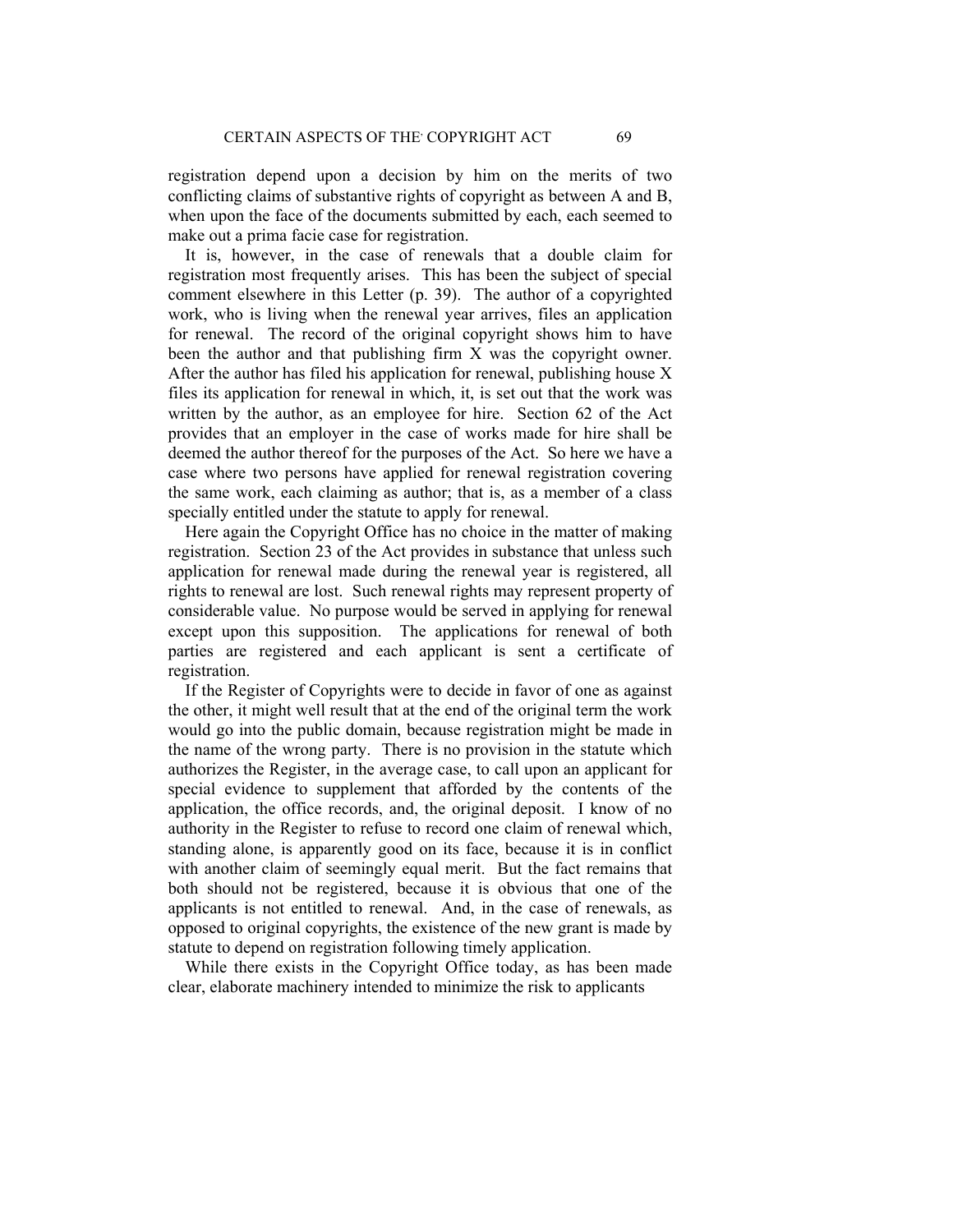of undue denial of applications for registration of claims of copyright, there is no statutory obligation placed on the Register to adopt any given system. This is not as it should be. When the full enjoyment of statutory remedies or benefits dealing with rights of private property is made by law to depend on administrative action taken, the administrative procedure followed which results in such action should receive legislative sanction.

 Of course, an administrative hearing in the Copyright Office should precede requests for judicial review, since it is the result of such a hearing that would give rise to the claim for judicial relief.

 In the circumstances, it would seem that there should be statutory provision made for hearings in the Copyright Office and opportunity for review of the decisions reached at those hearings in cases where registration has been denied on any one of the following grounds:

 (a) That the applicant for registration does not belong to a class entitled under the Act to secure an original copyright in the work, or a renewal thereof.

(b) That the work itself is not copyrightable.

 (c) Where different parties apply for registration of the same material after performing the conditions which entitle an applicant to registration.

 (d) Where different parties present during the renewal year applications for renewal of the same original copyright in which each party is described as a member of a statutory class entitled to renew.

 This process would involve in its first step a hearing before the Revisory Board. Where a single application is involved, the applicant should be given a right of appeal from the decision of the Board to the Register of Copyrights. Where two or more applicants, either for the registration of the same original copyright or a renewal thereof, are interested, either should have the right of appeal from the Board to the Register of Copyrights or, in his absence, the Assistant Register of Copyrights.

 From the decision of either of the latter there should be a right of appeal for judicial review to the District Court for the District of Columbia, or to the Court of Customs and Patent Appeals provided that either Court were given jurisdiction of such appeals in the cases mentioned.

 At the present time the law contains no specific provision for the cancellation of erroneous entries on the records of the Copyright Office. This situation could be cured by legislative action.

 By the adoption of the procedure suggested claimants of copyright and of the consequent right to registration upon the fulfillment of the formal conditions required by the Act would be placed in a position which could be favorably compared with applicants for patents before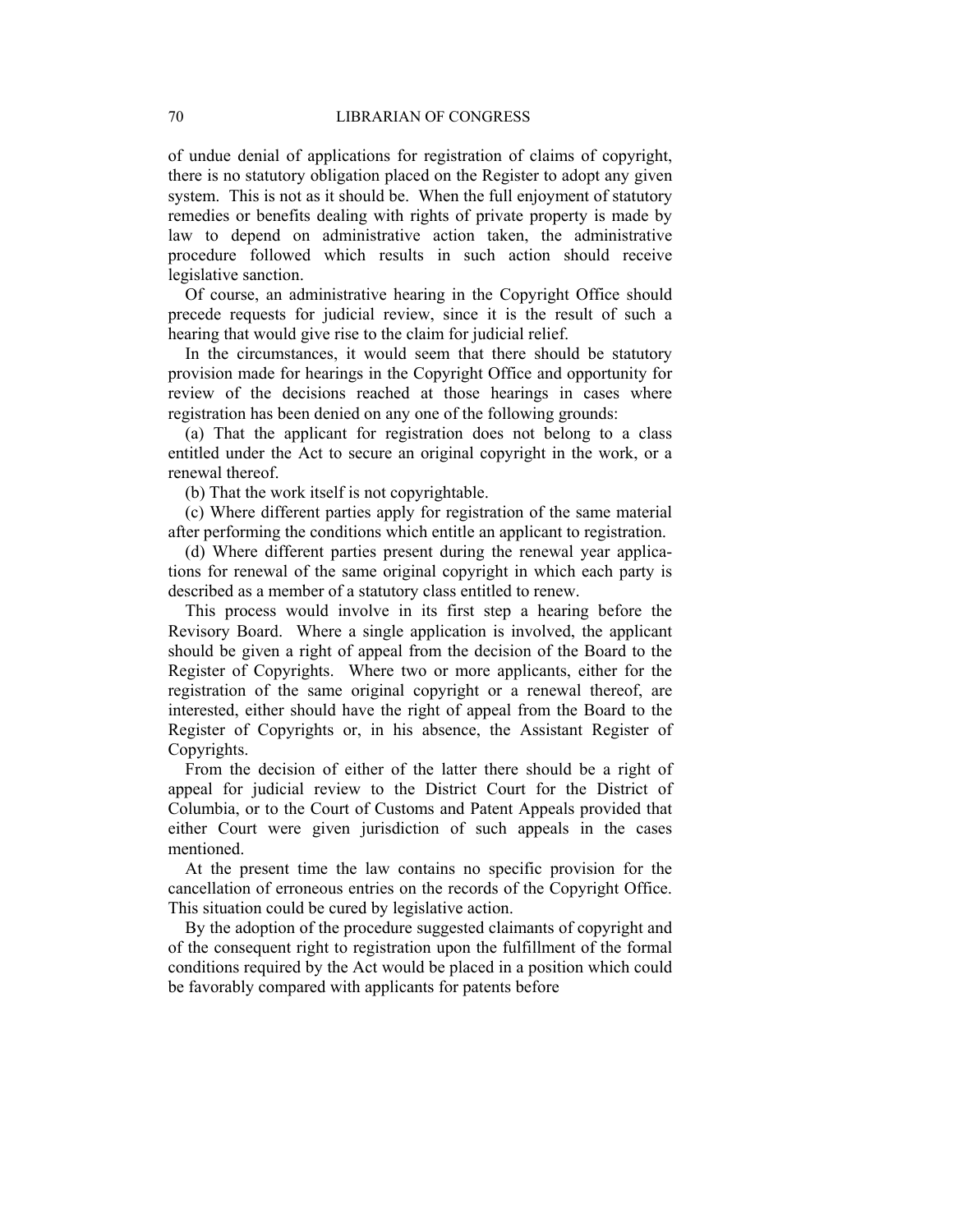the Patent Office. Justice demands that such applicants be given the opportunity to have questions of substantive rights in literary property decided in the last instance at a judicial hearing in which they are permitted to participate.

 The purpose of such a judicial finding in favor of the applicant in these circumstances would be in the proper case to effect registration and the issuance of a certificate of registration, and, if ordered, cancellation of the registration, if made in the name of the unsuccessful litigant.

 It is possible that the system above described may evoke the suggestion that it would serve to complicate an already more or less complicated situation. The experience of the undersigned has been that in the majority of cases where applicants have had occasion to confer personally with him or senior members of the Copyright Office staff following a refusal to register, such conferences have led to mutual understanding. I very seriously doubt that the system suggested, if put into play, would result in an undue number of appeals for judicial relief. The general feeling expressed by applicants following the conferences to which I refer has been disappointment at the provisions of the Act rather than at its construction and application by the Copyright Office. The majority of such appeals as it is believed might be taken would in all probability be limited to the question of the copyrightability of the work involved or the right of the appealing applicant, to renew a given copyright. In all cases, judicial relief, if obtained, would presumably take the form of an order of the court requiring registration or cancellation to be made.

 The above observations are addressed to you in order that you may have before you my conception of three consummations which, under the Conditions above presented, seem highly desirable.

New legislation which would--

 (1) Provide that hearings may be had in the Copyright Office as a. matter of statutory right where registration is refused for any cause. At present such hearings as are had are granted as a matter of fairness to a disappointed applicant and in the interests of good administration. But the Register is under no statutory duty to grant them. For reasons already stated, this statutory right to an administrative hearing is one to which the applicant for registration of a claim of copyright is as fully entitled as the applicant for a patent.

 (2) Provide for appeals to the courts in cases where registration has been refused (a) on the ground that the applicant is not a member of a class entitled to copyright protection under the Act, or (b) on the ground that the material involved is itself not subject to copyright protection. The power and duty of the Register to refuse registration on either of the above grounds seems definitely to be contemplated by